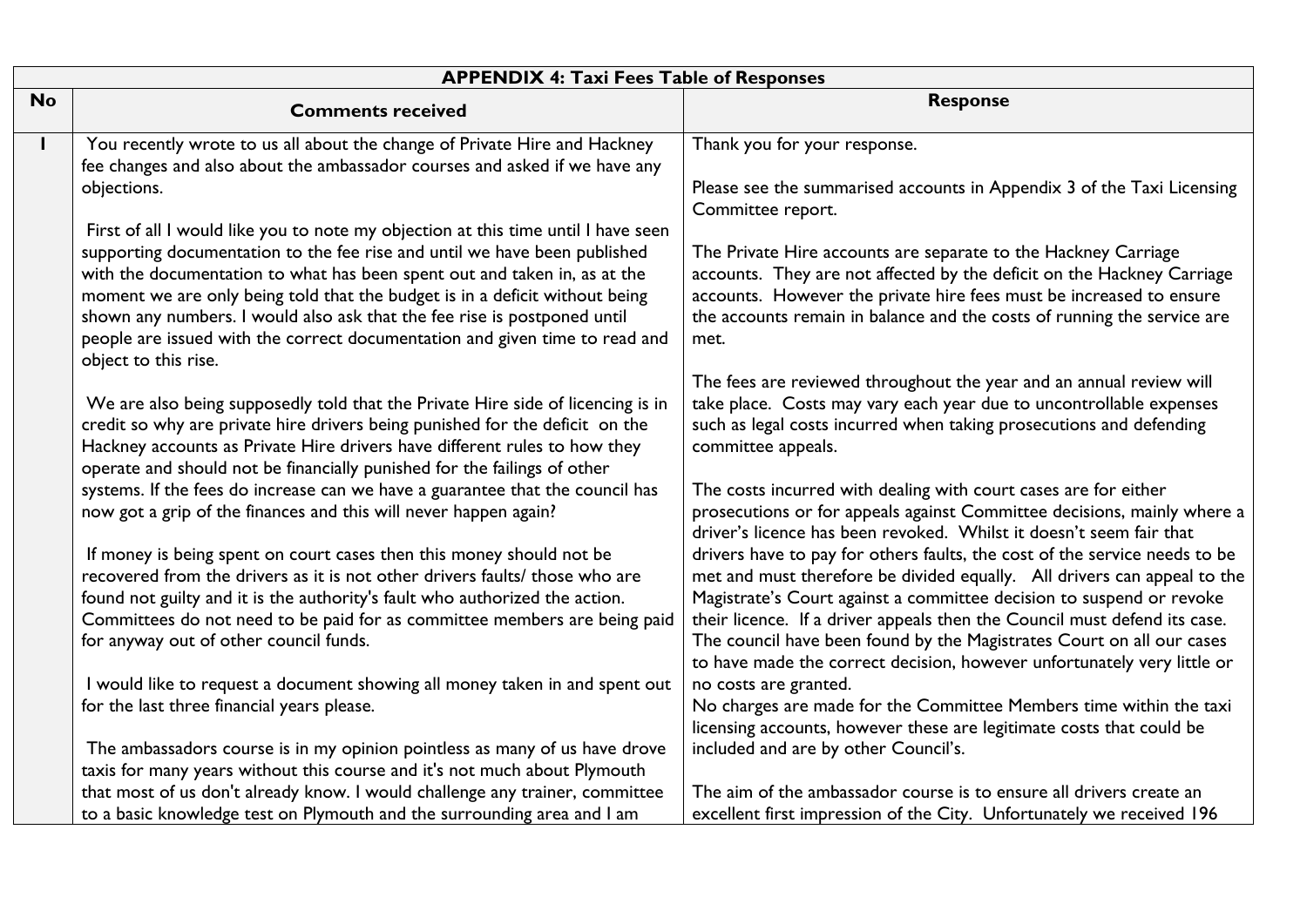|                | already polite to customers and when they ask question I tell them the truth.                                                                                                                                                                                                                                                                                                                                                                                                                                                                                                                                                                                                                                                                                                                                                                   | complaints in the last 12 months relating to taxi and private hire drivers<br>and the majority of these complaints are regarding driver behaviour and<br>overcharging. This creates a bad impression and damages the reputation<br>of the trade. The feedback so far has been very positive and we hope<br>this will help improve customer care and reduce the complaints we<br>receive. There will also be a lot of opportunities for drivers to earn<br>more money next year for the Mayflower 400 celebrations as we are<br>expecting at least 500,000 more visitors to the City in 2020. |
|----------------|-------------------------------------------------------------------------------------------------------------------------------------------------------------------------------------------------------------------------------------------------------------------------------------------------------------------------------------------------------------------------------------------------------------------------------------------------------------------------------------------------------------------------------------------------------------------------------------------------------------------------------------------------------------------------------------------------------------------------------------------------------------------------------------------------------------------------------------------------|----------------------------------------------------------------------------------------------------------------------------------------------------------------------------------------------------------------------------------------------------------------------------------------------------------------------------------------------------------------------------------------------------------------------------------------------------------------------------------------------------------------------------------------------------------------------------------------------|
| $\overline{2}$ | I would like to strongly convey my objection to the increase in taxi licence<br>fees. At this present time the taxi trade is in a slump as with other industries.<br>What with massive increases in fuel costs and insurance and with having to<br>invest in newer vehicles in the last few years I believe that increases of fees<br>will push many drivers to consider leaving the profession as working 60+<br>hours a week just to pay bills is not excitable for anyone.<br>Hopefully you will reconsider this increase                                                                                                                                                                                                                                                                                                                    | Thank you for your response. We appreciate that these increases are<br>an additional cost, however the income from the licence fees must cover<br>the expenditure required to run the service. Any expenses incurred as<br>part of running your business may be claimed as an allowable deduction<br>for tax purposes. Please contact the HMRC or an accountant for more<br>information as they may be able to recover some of your overheads.                                                                                                                                               |
| $\mathbf{3}$   | Thankyou for your letter dated 11th January 2019 regarding the proposed<br>steep increase in fees by yourselves.<br>I am elated that I am retiring from the industry this year and will therefore<br>avoid most of your draconian increases as this would have been the final nail<br>in the coffin anyway.<br>As I am sure you people live in cloud cuckoo land I would like to remind you<br>of the overheads faced by the humble private hire taxi driver.<br>Many drivers pay their insurance weekly, at an average of £50 per week, (2.4k<br>p.a), then office rent of approx $£170$ per week, (8.8k p.a), then road fund<br>licence, fuel and vehicle repairs.<br>Beware Plymouth City Council for you may find yourself with a city devoid of<br>taxis if you continue with this policy of milking already hard pressed taxi<br>drivers. | Thank you for your response. We appreciate that these increases are<br>an additional cost, however the income from the licence fees must cover<br>the expenditure required to run the service. Any expenses incurred as<br>part of running your business may be claimed as an allowable deduction<br>for tax purposes. Please contact the HMRC or an accountant for more<br>information as they may be able to recover some of your overheads.                                                                                                                                               |
| 4              | I am writing this email to you to object to the extortionate increase to the                                                                                                                                                                                                                                                                                                                                                                                                                                                                                                                                                                                                                                                                                                                                                                    | Thank you for your email.                                                                                                                                                                                                                                                                                                                                                                                                                                                                                                                                                                    |
|                | license fees.                                                                                                                                                                                                                                                                                                                                                                                                                                                                                                                                                                                                                                                                                                                                                                                                                                   |                                                                                                                                                                                                                                                                                                                                                                                                                                                                                                                                                                                              |
|                |                                                                                                                                                                                                                                                                                                                                                                                                                                                                                                                                                                                                                                                                                                                                                                                                                                                 | In answer to Q1, the three year drivers licence fee is proposed to                                                                                                                                                                                                                                                                                                                                                                                                                                                                                                                           |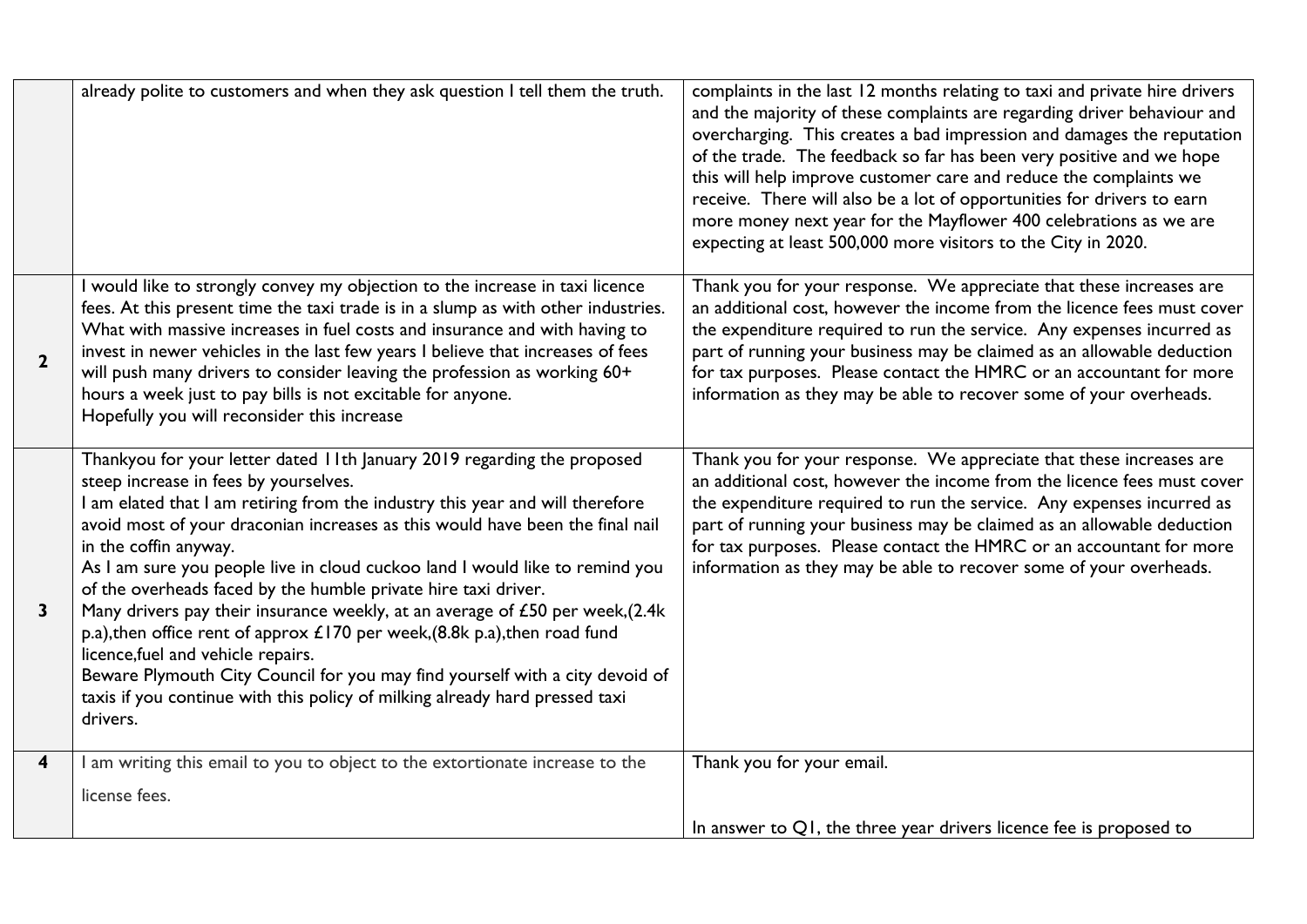| 5 | I have just received your letter proposing a fee increase from $E82$ to $E120$ for | Thank you for your response. The Private hire one year driver licence                                                                                   |
|---|------------------------------------------------------------------------------------|---------------------------------------------------------------------------------------------------------------------------------------------------------|
|   | Thank you for taking the time to read this.                                        | your overheads.                                                                                                                                         |
|   | make up the difference in my earnings.                                             | accountant to assist you with this as you may be able to recover some of                                                                                |
|   | whether we know anything about the history of our city. It is not going to         | expenses incurred as part of running your business may be claimed as an<br>allowable deduction for tax purposes. Please contact the HMRC or an          |
|   | spending what little money they have. It doesn't matter what we wear or            | We understand the increases will affect your costs, however any                                                                                         |
|   | Taxis. We are at the bottom of the food chain when it comes to people              | feedback.                                                                                                                                               |
|   | A lack of people coming into Plymouth to shop means a lack of people using         | has been arranged at as low a cost as possible and has received good                                                                                    |
|   | isn't thriving anymore it is dieing!                                               | The initial Ambassadors Courses were funded by an external provider,<br>however unfortunately this funding is no longer available. The course           |
|   | happening in Plymouth right now. Shops closing, night life dead on its feet. It    |                                                                                                                                                         |
|   | I feel that members of the council need to take a good look at what is             | Course costs will be completed for all existing drivers by 31 December<br>2019.                                                                         |
|   | you I have now been sat for 40 minutes. I may be lucky to get a job by 0900.       | Some of the increases are due to the courses but the Ambassador                                                                                         |
|   | pretty much all year for around £50/60 per day. This morning as I type this to     | the Committee report.                                                                                                                                   |
|   | I am currently working from 0700 in the morning til 1900, 7 days a week            | Q2. There are a number of reasons for the deficit which are outlined in                                                                                 |
|   | insult to mine and other drivers intelligence.                                     | This increase equates to $£1.26$ a week.                                                                                                                |
|   | courses for free but actually they're coming from our license fees is, frankly an  | proposed three year fee has increased to reflect the full costs involved.                                                                               |
|   | For you to think that we would not realise that you are giving us these            | involved with dealing with complaints and reviewing drivers licences to<br>ensure drivers are safe and suitable to hold a licence. Therefore the        |
|   | then maybe a rethink on all of the above needs to happen.                          | the safeguarding and ambassador training courses. There are also costs                                                                                  |
|   | to dress codes/enforcement of these changes and the Ambassador course              | applications regarding wheelchairs; updating driver's information such as<br>change of address or convictions/driving offences notifications; arranging |
|   | If the increase is to cover things like the cost of safeguarding courses, changes  | requirements; dealing with medical compliances and medical exemption                                                                                    |
|   | our account that we have such a massive deficit?                                   | the proportion of costs involved with reviewing the taxi licensing policy<br>and sending update letters and guidance to drivers of the new              |
|   | 2. What has gone so spectacularly wrong with the accounting situation wrt          | administration and compliance matters for drivers licences. For example                                                                                 |
|   | increase in the Hackney drivers license fee?                                       | involved with the issue and administration of the three year licence.<br>There are costs involved each year to deal with the general                    |
|   | I. Can you please explain to me why you feel that a nearly £200 is a justified     | increase by $£197$ as the current fee does not cover the full costs                                                                                     |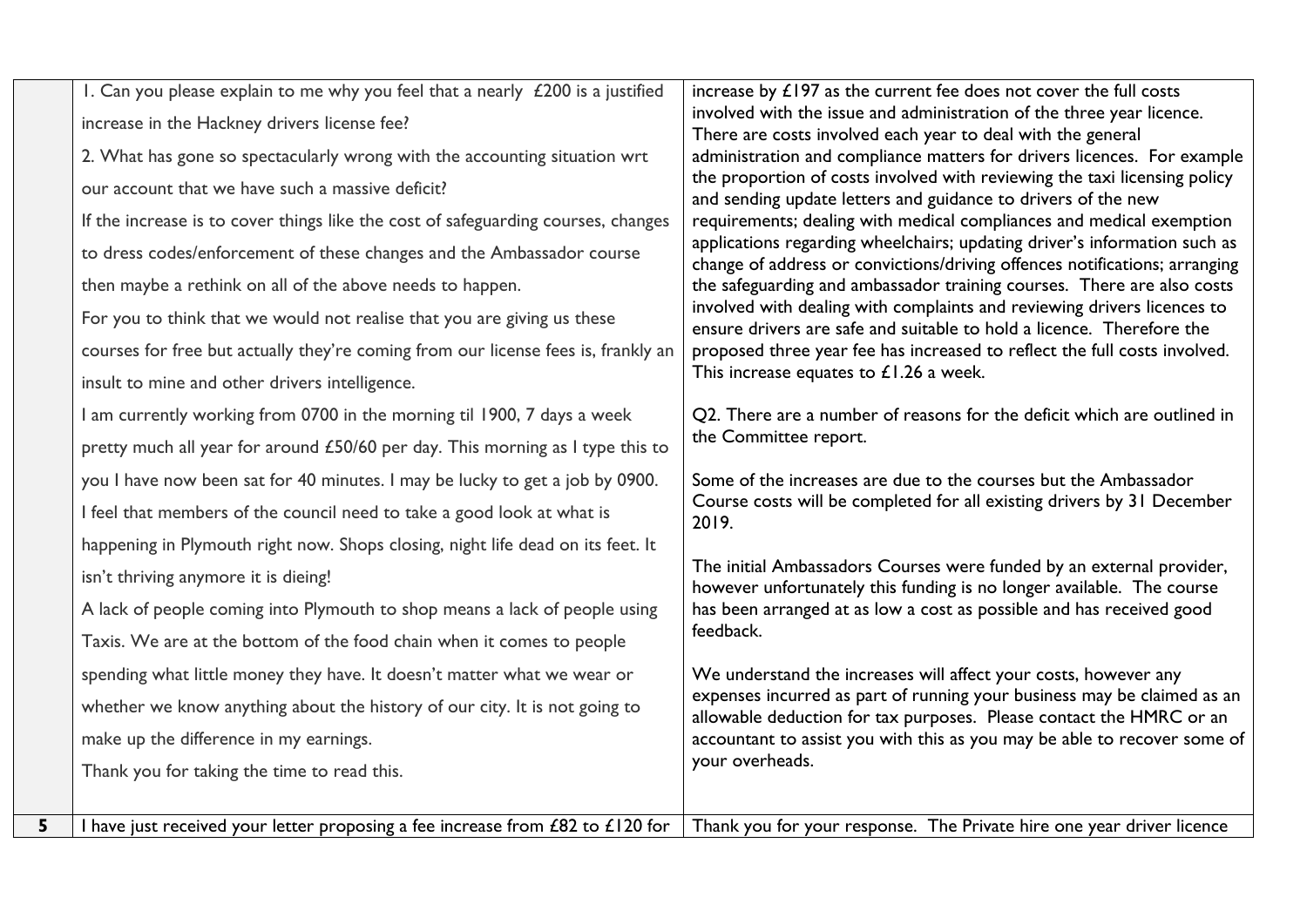|   | a I year drivers license<br>Can you please explain how you can justify a 47% increase in this day and age                                                                                                                                                                                                                                                                                                                                                                    | are proposed to be increased by 47% to ensure full cost recovery. The<br>fees have been proposed to be increased higher this year and then a<br>smaller increase in future years.                                                                                                                                                                                                                                                                                                                                                                                                                                                                                                                                                                                                                                                                                                                                                                                                                       |
|---|------------------------------------------------------------------------------------------------------------------------------------------------------------------------------------------------------------------------------------------------------------------------------------------------------------------------------------------------------------------------------------------------------------------------------------------------------------------------------|---------------------------------------------------------------------------------------------------------------------------------------------------------------------------------------------------------------------------------------------------------------------------------------------------------------------------------------------------------------------------------------------------------------------------------------------------------------------------------------------------------------------------------------------------------------------------------------------------------------------------------------------------------------------------------------------------------------------------------------------------------------------------------------------------------------------------------------------------------------------------------------------------------------------------------------------------------------------------------------------------------|
|   | it's a total outrage                                                                                                                                                                                                                                                                                                                                                                                                                                                         |                                                                                                                                                                                                                                                                                                                                                                                                                                                                                                                                                                                                                                                                                                                                                                                                                                                                                                                                                                                                         |
|   |                                                                                                                                                                                                                                                                                                                                                                                                                                                                              | The current one year driver licence does not cover the full costs<br>involved with the issue and administration of the licence. There are<br>costs involved to deal with the general administration and compliance<br>matters for drivers' licences. For example the proportion of costs<br>involved with reviewing the taxi licensing policy and sending update<br>letters and guidance to drivers of the new requirements; dealing with<br>medical compliances and medical exemption applications regarding<br>wheelchairs; updating driver's information such as change of address or<br>convictions/driving offences notifications; arranging the safeguarding and<br>ambassador training courses. There are also costs involved with dealing<br>with complaints and reviewing drivers licences to ensure drivers are safe<br>and suitable to hold a licence. Therefore the proposed one year fee has<br>increased to reflect the full costs involved. This increase equates to 73<br>pence a week. |
| 6 | I would like to lodge a strong complaint regarding the proposed increase to<br>hackney carriage fees. The hackney carriage fees have increased far more<br>than private hire, yet you are cutting back and back on our ranks. We are<br>governed by yourselves on what we can charge, our cabs have to be in<br>pristine condition we are expected to achieve a very high standard of vehicle<br>which cost much more that any vehicle used for private hire, yet we seem to | Thank you for your response.<br>The Private Hire accounts are separate to the Hackney Carriage<br>accounts so they must be considered separately. The Hackney carriage<br>accounts have incurred more expenditure for example for defending<br>appeals of committee decisions regarding revoked drivers and for                                                                                                                                                                                                                                                                                                                                                                                                                                                                                                                                                                                                                                                                                         |
|   |                                                                                                                                                                                                                                                                                                                                                                                                                                                                              | carrying out the unmet demand surveys.                                                                                                                                                                                                                                                                                                                                                                                                                                                                                                                                                                                                                                                                                                                                                                                                                                                                                                                                                                  |
|   | be being expected to pay far more to go to work and earn a living.<br>I hope you do not ignore this very strong complaint                                                                                                                                                                                                                                                                                                                                                    | No ranks have been removed without being replaced with an alternative<br>and we work closely with the Plymouth Licensed Taxi Association<br>(PLTA) to ensure that any proposed changes in the City are consulted<br>on and the best provision for ranks are introduced. There will be 9 rank<br>spaces within the new Cinema complex and additional spaces outside<br>Walkabout to compensate for the ranks lost to the new hotel complex<br>in Raleigh Street. This will benefit the trade as the Walkabout rank is a<br>popular location. The Taxi Licensing Department are working closely<br>with planners regarding the new city centre scheme to ensure that                                                                                                                                                                                                                                                                                                                                      |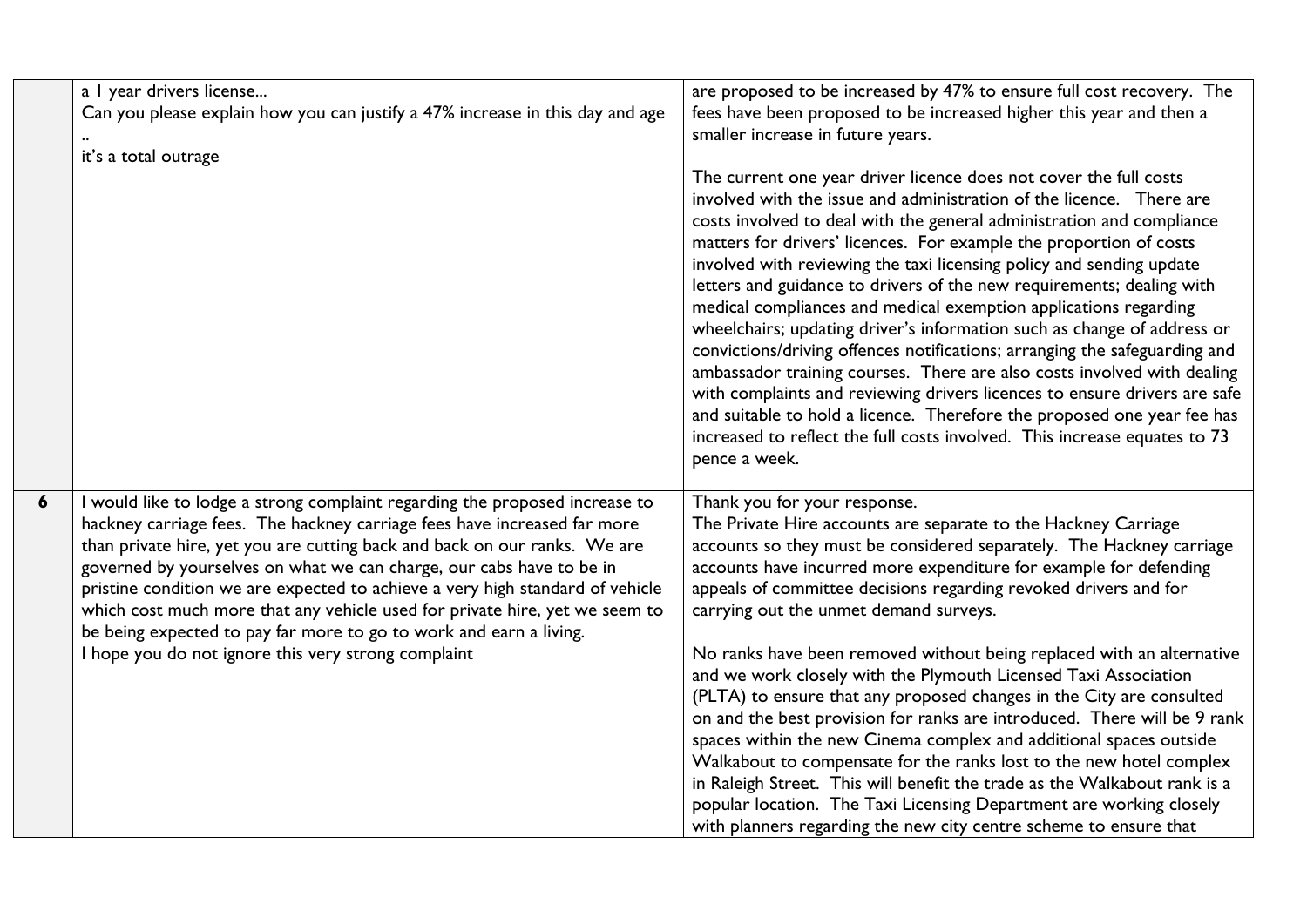|                         |                                                                                                                                                                                                                                                                                                                                                                                                                                                                                                                                                                                                                                                                                                                                                                                                                                                                                                                                                                                                                                                                                                                                                                                                                                                                                                                                                                                                                                                                                                                                                                                                                                                                                                                                                                                                                                                                                                                                                                                                                                                                                                                                  | adequate and suitable taxi rank provision is maintained as taxi's play a<br>vital part in transporting the most vulnerable residents of the city.                                                                                                                                                                                                                                                                                                                                                                                                                                                                                                                                                                                                                                                                                                                                                             |
|-------------------------|----------------------------------------------------------------------------------------------------------------------------------------------------------------------------------------------------------------------------------------------------------------------------------------------------------------------------------------------------------------------------------------------------------------------------------------------------------------------------------------------------------------------------------------------------------------------------------------------------------------------------------------------------------------------------------------------------------------------------------------------------------------------------------------------------------------------------------------------------------------------------------------------------------------------------------------------------------------------------------------------------------------------------------------------------------------------------------------------------------------------------------------------------------------------------------------------------------------------------------------------------------------------------------------------------------------------------------------------------------------------------------------------------------------------------------------------------------------------------------------------------------------------------------------------------------------------------------------------------------------------------------------------------------------------------------------------------------------------------------------------------------------------------------------------------------------------------------------------------------------------------------------------------------------------------------------------------------------------------------------------------------------------------------------------------------------------------------------------------------------------------------|---------------------------------------------------------------------------------------------------------------------------------------------------------------------------------------------------------------------------------------------------------------------------------------------------------------------------------------------------------------------------------------------------------------------------------------------------------------------------------------------------------------------------------------------------------------------------------------------------------------------------------------------------------------------------------------------------------------------------------------------------------------------------------------------------------------------------------------------------------------------------------------------------------------|
| $\overline{\mathbf{z}}$ | With reference to the proposed increase in Hackney Carriage and Private<br>Hire Fees, please accept this email as a formal objection. I am a Private Hire<br>driver so I am referring only to those proposed increases but, having looked<br>at the Hackney proposals I feel sure you will have multiple objections to those<br>as well. This proposed increase is only 18 months since the last rate rise and<br>the scale beggar's belief. When the Vehicle Licence fee was increased<br>previously, it went from £97 to £117, an increase of £20 and a gap of<br>something like three years. Now, barely 18 months since it went to £117, you<br>are expecting drivers to find $£170$ every year?? That's a $£53$ increase which<br>cannot surely be justified. I know that in September 2015 the three year<br>Driver Licence fee was £149-it then increased to £160 in August2017and<br>now you want to increase it again to £300?? That's more than a 100% increase<br>in three and a half years and a $£140$ jump in 18 months!! Again, this cannot<br>possibly be justified, There are more taxis of all types than ever before in<br>Plymouth now, meaning that drivers are really struggling to earn a decent<br>living wage These proposed fee increase will mean an increased struggle for<br>everyone, not to mention feelings of discontent, At the same time, you are<br>demanding that drivers give up a day of earning what money they can to<br>attend an Ambassador course! Whilst I'm sure parts of the course will be<br>interesting, I feel there will be huge resentment from drivers that this is being<br>demanded of us at the same time as the kick in the teeth of the fees increasing<br>so drastically. I note from the list that the Operator fees are not going up at<br>all so why is it necessary to hit the drivers so hard? It would help if the rate or<br>timing of these proposed increases could be looked at again and either<br>deferred (for a couple of years) or reduced considerably in scale. You simply<br>cannot expect drivers to be able to find these sums of money from the | The fees need to be increased to ensure they cover the costs of running<br>the service. We have reviewed the increases and have considered other<br>options. However this would require higher percentage increases for<br>future years. A risk with this is if other unforeseen costs that may arise<br>in the following years then the increases may have to be greater than<br>anticipated.<br>Each fee is reviewed to ensure they are based on the actual costs<br>involved. The Operator costs were reviewed and no increase was<br>required as the costs covered the work involved.<br>We understand the increases will affect your costs, however any<br>expenses incurred as part of running your business may be claimed as an<br>allowable deduction for tax purposes. Please contact the HMRC or an<br>accountant to assist you with this as you may be able to recover some of<br>your overheads. |
|                         | earnings that are now available to us.                                                                                                                                                                                                                                                                                                                                                                                                                                                                                                                                                                                                                                                                                                                                                                                                                                                                                                                                                                                                                                                                                                                                                                                                                                                                                                                                                                                                                                                                                                                                                                                                                                                                                                                                                                                                                                                                                                                                                                                                                                                                                           |                                                                                                                                                                                                                                                                                                                                                                                                                                                                                                                                                                                                                                                                                                                                                                                                                                                                                                               |
| $\bf{8}$                | <b>TAXI LICENSING COMMETTE</b><br>I WISH TO PUT INTO WRITING MY FORMAL COMPLAINT WITH THE<br>EXTORSIONATE PRICE INCREASES IN THE LICENCE FEES 83% IS A<br>UNJUST UNFAR AND WELL OVER PRICED INCREASE.                                                                                                                                                                                                                                                                                                                                                                                                                                                                                                                                                                                                                                                                                                                                                                                                                                                                                                                                                                                                                                                                                                                                                                                                                                                                                                                                                                                                                                                                                                                                                                                                                                                                                                                                                                                                                                                                                                                            | Thank you for your email regarding the taxi licensing fees.<br>The three year drivers badge for Hackney carriages is proposed to<br>increase by 83% as the current fee does not cover the full costs involved<br>with the issue and administration of the three year licence. There are<br>costs involved each year to deal with the general administration and                                                                                                                                                                                                                                                                                                                                                                                                                                                                                                                                               |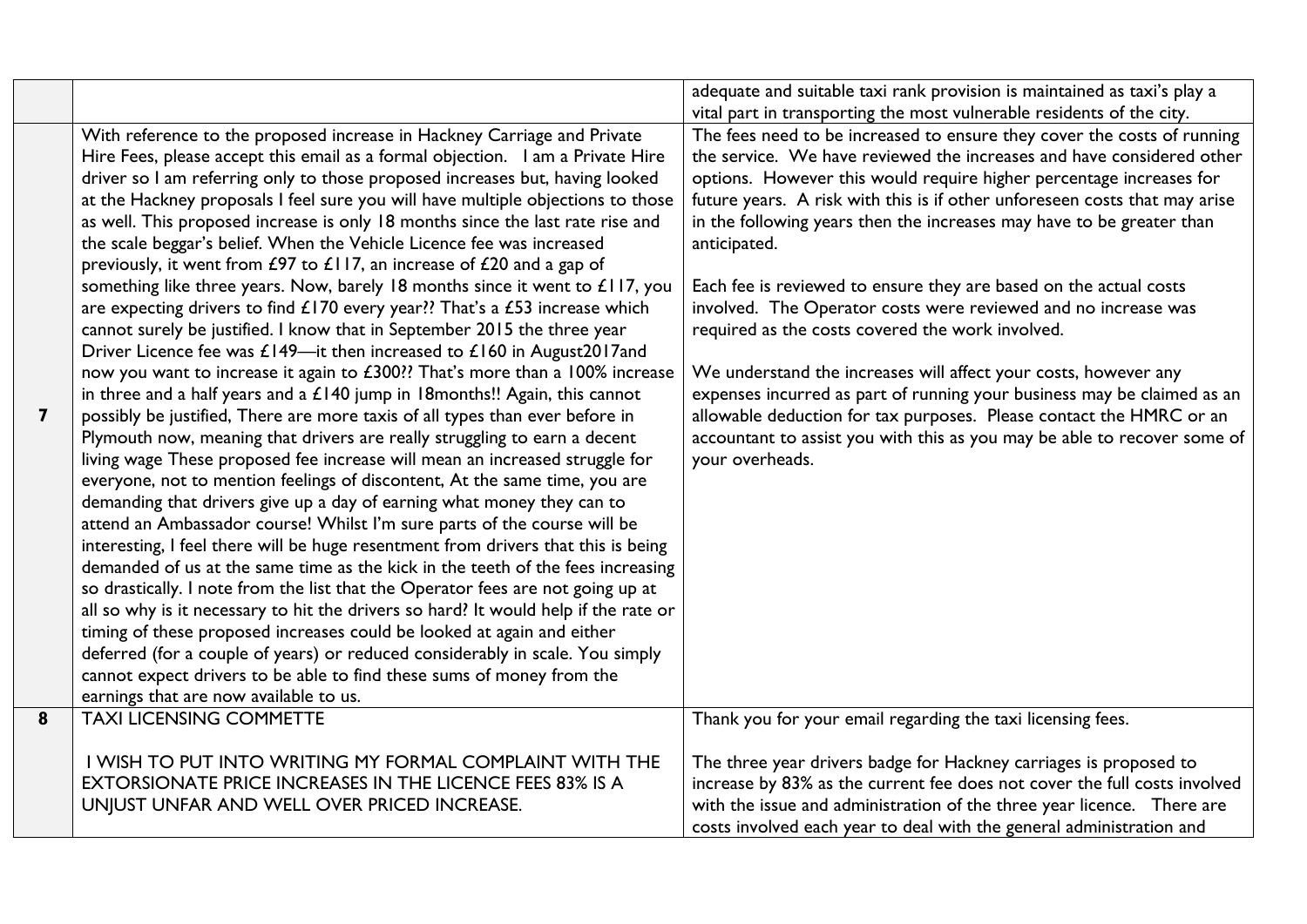## THIS DUE TO WHAT IM BELEIVE TO INEPT SPENDING.

I WISH TO FORMALLY LODGE MY PROTEST.

I WOULD ALSO UNDER THE FREEDOM OF INFORMATIONS ACT REQUEST A COPY IF ALL SPENDING AND INCOME FOR THE TAXI LICENCING.

I WOULD ALSO LIKE TO REQUEST A AUDIT BY THE LOCAL AUDIT OFFICE ON THESE SPENDINGS.

HACKNEY DRIVER

compliance matters for drivers licences. For example the proportion of costs involved with reviewing the taxi licensing policy and sending update letters and guidance to drivers of the new requirements; dealing with medical compliances and medical exemption applications regarding wheelchairs; updating drivers' information such as change of address or convictions/driving offences notifications; arranging the safeguarding and ambassador training courses. There are also costs involved with dealing with complaints and reviewing drivers licences to ensure drivers are safe and suitable to hold a licence. Therefore the proposed three year fee has increased to reflect the full costs involved. This increase equates to £1.26 a week.

The one year drivers badge is proposed to be increased by 47% to cover the costs involved with administration as listed above, which is an increase of  $f1.02$  a week.

The vehicle licence is proposed to be increased by  $63\%$  ( $£2.54$  per week) to cover the full costs involved with administrating the licence; the proportion of costs involved with reviewing the taxi policy; the inspections of vehicles; provision of Hackney Carriage stands and the control and supervision of hackney carriage vehicles. The Hackney Carriage unmet demand survey is taking place this year which is an additional cost of  $f16,000$  which will also affect the vehicle fee.

As detailed in the committee report that was considered by members on 10 January 2019, the increases have been higher due to a number of factors such as the percentage of enforcement officer costs have been incorrectly allocated since 2015 and this has now been rectified.

I can assure you that no money is misspent by the Council. However the costs involved with running the service must be accounted for and we cannot stop dealing with drivers who are not safe and suitable and are putting the public at risk.

I have logged your FOI request and this will be dealt with separately.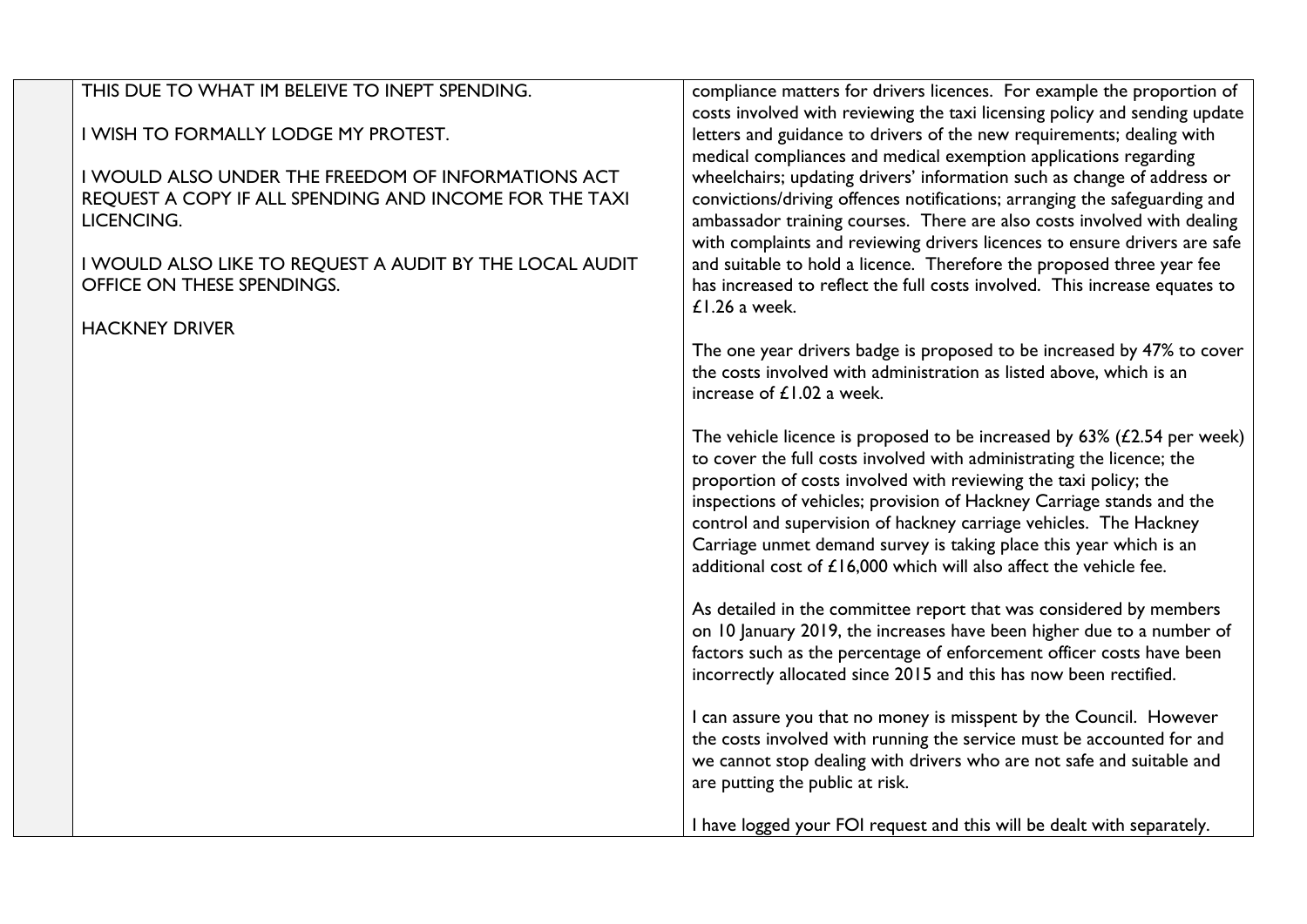|   |                                                                                                                                                                                                                                                                                                                                                                                                                                                                                                                                                                                                                                                                                                                                                                                                                                                                                                                                                                                                                                                                                                                                                                                                                                                                                                                                                                                                                                                          | The Council are prepared for the Devon Audit Partnership to review<br>the accounts and this will be arranged, however any additional costs of<br>this will need to be charged to the taxi accounts.                                                                                                                                                                                                                                                                                                                                                                                                                                                                                                                                                                                                                                                                                                                                                                                                                                                                                                                                                                                                                     |
|---|----------------------------------------------------------------------------------------------------------------------------------------------------------------------------------------------------------------------------------------------------------------------------------------------------------------------------------------------------------------------------------------------------------------------------------------------------------------------------------------------------------------------------------------------------------------------------------------------------------------------------------------------------------------------------------------------------------------------------------------------------------------------------------------------------------------------------------------------------------------------------------------------------------------------------------------------------------------------------------------------------------------------------------------------------------------------------------------------------------------------------------------------------------------------------------------------------------------------------------------------------------------------------------------------------------------------------------------------------------------------------------------------------------------------------------------------------------|-------------------------------------------------------------------------------------------------------------------------------------------------------------------------------------------------------------------------------------------------------------------------------------------------------------------------------------------------------------------------------------------------------------------------------------------------------------------------------------------------------------------------------------------------------------------------------------------------------------------------------------------------------------------------------------------------------------------------------------------------------------------------------------------------------------------------------------------------------------------------------------------------------------------------------------------------------------------------------------------------------------------------------------------------------------------------------------------------------------------------------------------------------------------------------------------------------------------------|
| 9 | I am very disappointed to see such a hike in the taxi fees, they don't speak in<br>reality of the struggling trade at present, forcing drivers who don't guarantee<br>themselves to earn the living wage having to work longer hours spending<br>more time away from the family which is contrary to the councils policy of<br>fairness, equality, and impact on child poverty.<br>Furthermore I object to this increase as it goes against another city council<br>policy of promoting growth and jobs, encouraging people into jobs. By raising<br>the fees in the way you proposed will not encourage people into the taxi<br>trade and instead kill the trade and will then threaten sustainable transport.<br>This would make life harder for the disabled to travel, harm the night time<br>economy and threaten the safeguarding of young women who may struggle to<br>get home safely at night due to lack of taxis should you tax drivers on both<br>sides of the trade.<br>I find the report lacks detail of the truth of the taxi accounts as to how money<br>has been spent, and why it's overspent.<br>If blaming court battles and passing cost onto the trade really fair? Maybe the<br>council should review its policy and investigate why they fail to win in court?<br>If committee makes a decision that does not stack up in court then should this<br>cost not be accountable to the tax payer as with the planning committee. The | Thank you for your response.<br>The Committee report outlines the main reasons for the deficit on the<br>accounts.<br>The costs incurred with dealing with court cases are for either<br>prosecutions or for appeals against Committee decisions, mainly where a<br>driver's licence has been revoked. All drivers can appeal to the<br>Magistrate's Court against a committee decision to suspend or revoke<br>their licence. If a driver appeals then the Council must defend its case.<br>The council have been found by the Magistrates Court on all our cases<br>to have made the correct decision, however unfortunately very little or<br>no costs are granted.<br>The Council are prepared for the Devon Audit Partnership to review<br>the accounts and this will be arranged, however any additional costs of<br>this will need to be charged to the taxi accounts.<br>Information boards around the city contain maps and these include all of<br>main taxi ranks in the city.<br>We have reviewed the use of raised kerbs, however there are a number<br>of issues with installing these and these are costly to install. However<br>with the latest review of the ranks in old town street, we are working |
|   | council and committee should be more accountable for their decision making<br>as with the Planning Committee.<br>The budget is not by any means transparent, which is why I would like the                                                                                                                                                                                                                                                                                                                                                                                                                                                                                                                                                                                                                                                                                                                                                                                                                                                                                                                                                                                                                                                                                                                                                                                                                                                               | with the designers to look at the possibility of introducing the front rank<br>space with a slightly raised kerb. Additional signage will be installed to<br>direct shoppers from Drake Circus to the new ranks, however this is<br>currently at the early stages of design and no firm plans have been                                                                                                                                                                                                                                                                                                                                                                                                                                                                                                                                                                                                                                                                                                                                                                                                                                                                                                                 |
|   | district auditor to investigate this account.<br>Having driven a taxi for up to 15 years I am yet to see any improvement to                                                                                                                                                                                                                                                                                                                                                                                                                                                                                                                                                                                                                                                                                                                                                                                                                                                                                                                                                                                                                                                                                                                                                                                                                                                                                                                              | proposed.<br>Any new provisions are discussed with the Plymouth Licensed Taxi                                                                                                                                                                                                                                                                                                                                                                                                                                                                                                                                                                                                                                                                                                                                                                                                                                                                                                                                                                                                                                                                                                                                           |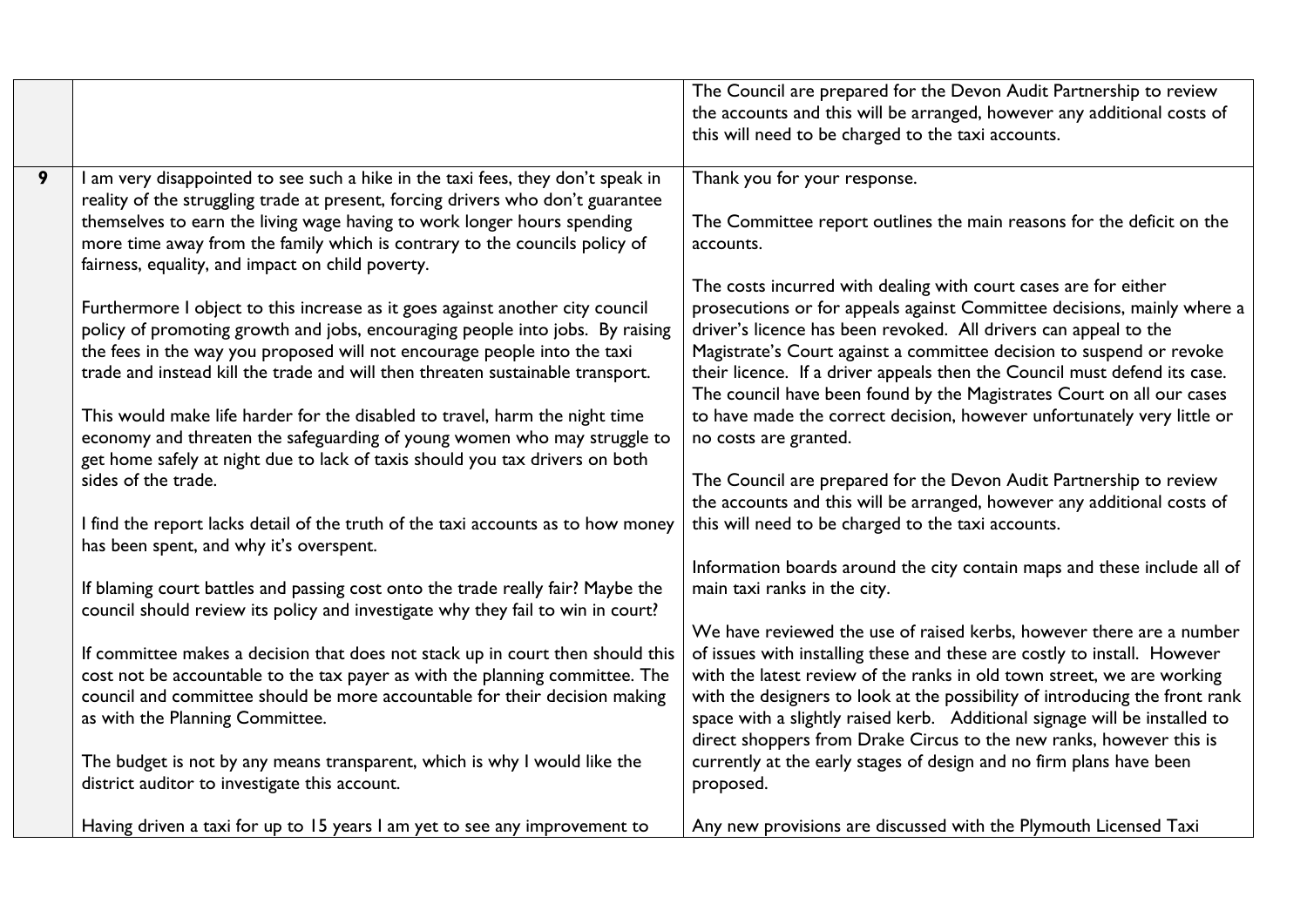|                 | the taxi trade, no taxi rank signs in and around the city centre to direct                                                                            | Association. A rank at Home Park has been considered recently,                                                                            |
|-----------------|-------------------------------------------------------------------------------------------------------------------------------------------------------|-------------------------------------------------------------------------------------------------------------------------------------------|
|                 | customers to the ranks, no kerb has been raised for wheelchair                                                                                        | however due to the potential for the building of a new hotel, we have                                                                     |
|                 | transportation at ranks unlike they do in Liverpool. No new ranks have be put                                                                         | recommended to our planning colleagues that a rank is incorporated in                                                                     |
|                 | in placed for the Pavilions, Home Park and Royal William Yard. No one ever                                                                            | the proposed hotel plans.                                                                                                                 |
|                 | checks the rank outside Ivor Dewdney Pasties on Cornwall Street, where                                                                                |                                                                                                                                           |
|                 | disabled drivers park on the rank preventing taxi drivers from ranking on the                                                                         | Royal William Yard - this is private land, however this is currently being                                                                |
|                 | rank they pay for. Traffic wardens turn a blind eye to people parking on the                                                                          | reviewed as part of the Mayflower 400 project to see if rank would be                                                                     |
|                 | rank with disabled badges preventing hackney cabs from using the rank. The                                                                            | possible.                                                                                                                                 |
|                 | main ranks could do with a shelter for customers having to wait in the wet                                                                            |                                                                                                                                           |
|                 | weather which would not be costly due to the contract with jcdeceaux.                                                                                 | The rank in Cornwall Street is rarely used however we will pass on your                                                                   |
|                 |                                                                                                                                                       | concerns to the parking officers. Please contact them if you encounter                                                                    |
|                 | The fees also don't show any incentive to drivers to buy cleaner cabs to                                                                              | any issues when using this rank.                                                                                                          |
|                 | reduce carbon emissions such as electric cabs and cars coming on to the                                                                               |                                                                                                                                           |
|                 | market.                                                                                                                                               | The shelter is a good idea for the main ranks for the city and we will                                                                    |
|                 |                                                                                                                                                       | look into this as part of the city centre rank review.                                                                                    |
|                 | I don't support increasing my fees just to pay for the court costs that the<br>Council has lost due to the ineptitude of decisions made at committee. |                                                                                                                                           |
|                 |                                                                                                                                                       |                                                                                                                                           |
|                 | Dear sir or madam I wish to raise my objections to the proposed fee                                                                                   | Thank you for your response. The proposed fee increases are higher                                                                        |
| $\overline{10}$ | increases ref you're letter I think they are ridiculous high I believe they are                                                                       | than inflation as they need to ensure full cost recovery.                                                                                 |
|                 | not in line with the rate of inflation.                                                                                                               |                                                                                                                                           |
| $\mathbf{H}$    | I wish to raise my objections to the proposed fee increases ref your letter                                                                           | The fees are increasing by various amounts and not by 95%.                                                                                |
|                 | dated 11/1/19.                                                                                                                                        |                                                                                                                                           |
|                 |                                                                                                                                                       | The three year drivers badge for Hackney carriages is proposed to                                                                         |
|                 | It's my opinion that a 95% increase is too high given that we still have to incur                                                                     | increase by 83% as the current fee does not cover the full costs involved                                                                 |
|                 | other expenses such as fuel, tax and garage fees which are also on the                                                                                | with the issue and administration of the three year licence. There are                                                                    |
|                 | increase and there is no change in the hackney fare prices.                                                                                           | costs involved each year to deal with the general administration and                                                                      |
|                 |                                                                                                                                                       | compliance matters for drivers licences. For example the proportion of                                                                    |
|                 | This means that we need to work even longer hours to make all these extra                                                                             | costs involved with reviewing the taxi licensing policy and sending update                                                                |
|                 | payments, which will put a strain on ourselves and our families.                                                                                      | letters and guidance to drivers of the new requirements; dealing with<br>medical compliances and medical exemption applications regarding |
|                 | Whilst I understand an increase may need to be made, I would urge you to                                                                              | wheelchairs; updating drivers' information such as change of address or                                                                   |
|                 | reconsider the vast price hike and how it would affect us as taxi drivers, or, as                                                                     | convictions/driving offences notifications; arranging the safeguarding and                                                                |
|                 | you wish us to be known, ambassadors of the taxi trade.                                                                                               | ambassador training courses. There are also costs involved with dealing                                                                   |
|                 |                                                                                                                                                       | with complaints and reviewing drivers licences to ensure drivers are safe                                                                 |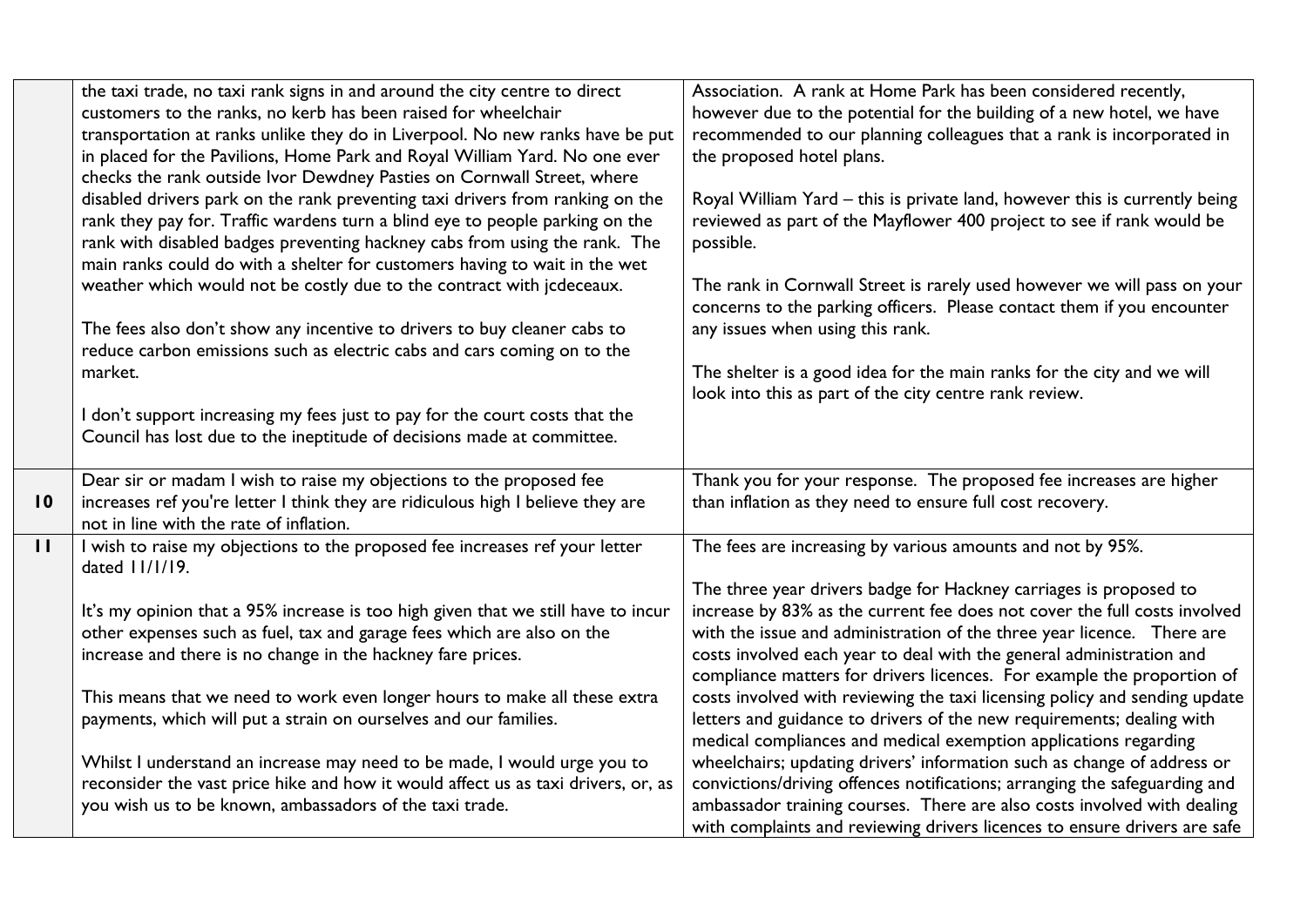|                                                                                                                                                                                                | and suitable to hold a licence. Therefore the proposed three year fee<br>has increased to reflect the full costs involved. This increase equates to<br>£1.26 a week.<br>The one year drivers badge is proposed to be increased by 47% to cover<br>the costs involved with administration as listed above, which is an<br>increase of $£1.02$ a week.<br>The vehicle licence is proposed to be increased by $63\%$ (£2.54 per week)<br>to cover the full costs involved with administrating the licence; the<br>proportion of costs involved with reviewing the taxi policy; the<br>inspections of vehicles; provision of Hackney Carriage stands and the<br>control and supervision of hackney carriage vehicles. The Hackney<br>Carriage unmet demand survey is taking place this year which is an<br>additional cost of £16,000 which will also affect the vehicle fee.<br>As detailed in the committee report that was considered by members<br>on 10 January 2019, the increases have been higher due to a number of<br>factors such as the percentage of enforcement officer costs have been<br>incorrectly allocated since 2015 and this has now been rectified.<br>We understand the increases will affect your costs, however any<br>expenses incurred as part of running your business may be claimed as an<br>allowable deduction for tax purposes. Please contact the HMRC or an<br>accountant to assist you with this as you may be able to recover some of<br>your overheads. |
|------------------------------------------------------------------------------------------------------------------------------------------------------------------------------------------------|--------------------------------------------------------------------------------------------------------------------------------------------------------------------------------------------------------------------------------------------------------------------------------------------------------------------------------------------------------------------------------------------------------------------------------------------------------------------------------------------------------------------------------------------------------------------------------------------------------------------------------------------------------------------------------------------------------------------------------------------------------------------------------------------------------------------------------------------------------------------------------------------------------------------------------------------------------------------------------------------------------------------------------------------------------------------------------------------------------------------------------------------------------------------------------------------------------------------------------------------------------------------------------------------------------------------------------------------------------------------------------------------------------------------------------------------------------------------------------------------|
| I had the pleasure of meeting you at the Ambassador course, I am sorry to<br>write to you now to object to the increase in vehicle licence fees for private<br>hire . The rise is significant. | Thank you for your response and it was a pleasure to meet you at the<br>Ambassadors course and for your positive feedback.                                                                                                                                                                                                                                                                                                                                                                                                                                                                                                                                                                                                                                                                                                                                                                                                                                                                                                                                                                                                                                                                                                                                                                                                                                                                                                                                                                 |
| Before I earn a penny with office rent, fuel and insurance and maintenance and                                                                                                                 | We have considered the use of a direct debit scheme to assist, however                                                                                                                                                                                                                                                                                                                                                                                                                                                                                                                                                                                                                                                                                                                                                                                                                                                                                                                                                                                                                                                                                                                                                                                                                                                                                                                                                                                                                     |
| cleaning and uniform , and current licensing I have to take £410 a week before                                                                                                                 | if there is not enough money in a person's bank account to cover the                                                                                                                                                                                                                                                                                                                                                                                                                                                                                                                                                                                                                                                                                                                                                                                                                                                                                                                                                                                                                                                                                                                                                                                                                                                                                                                                                                                                                       |
| I earn a penny .So therefore I work 50 hours and earn less than £150.                                                                                                                          | direct debit then the account provider may refuse to pay the bill. This<br>would mean a licensed driver or proprietor would have a licence that                                                                                                                                                                                                                                                                                                                                                                                                                                                                                                                                                                                                                                                                                                                                                                                                                                                                                                                                                                                                                                                                                                                                                                                                                                                                                                                                            |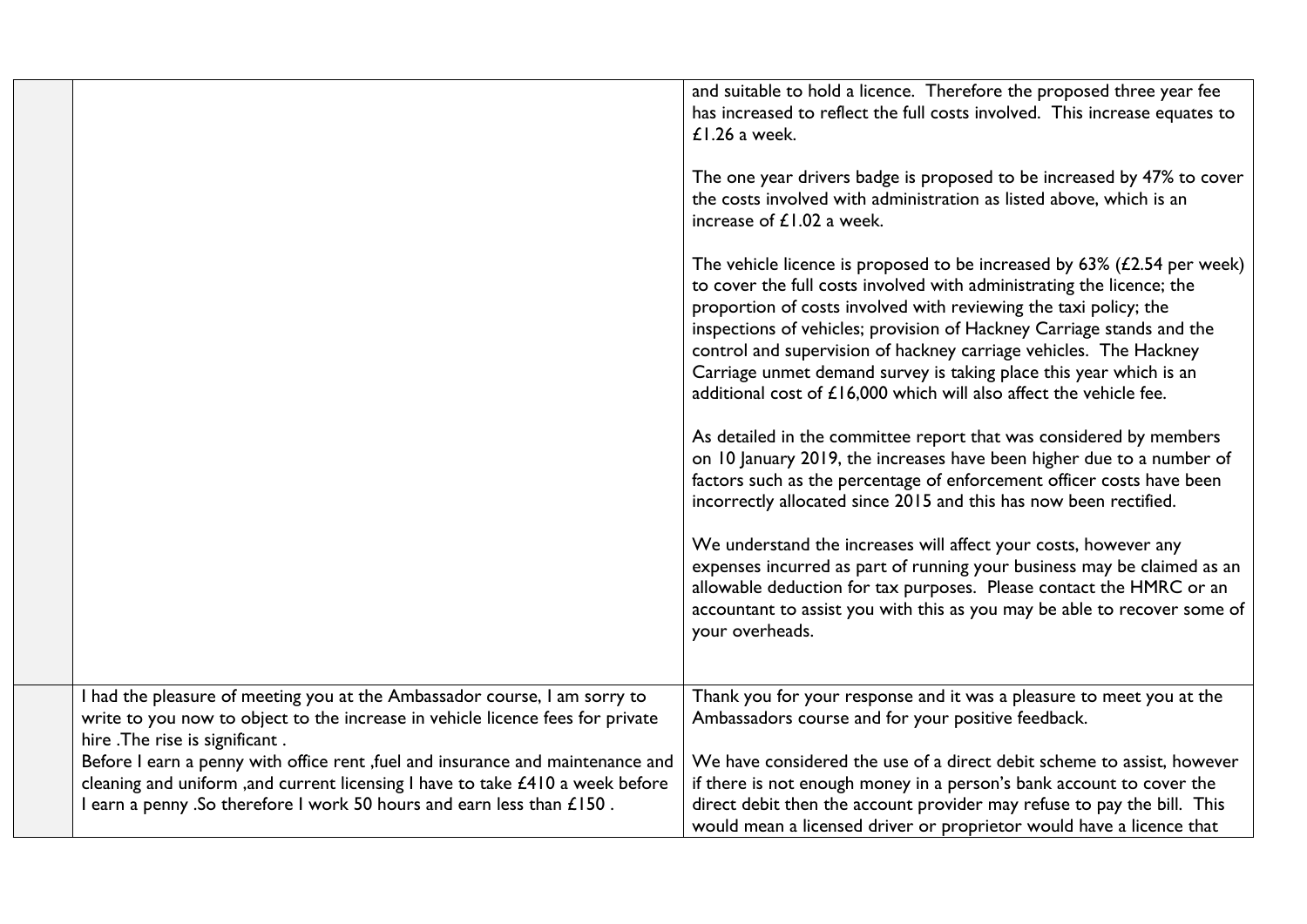|    | I read through your document and note you are aware of the pressures on<br>taxi users .In private hire the offices won't increase fees, as the public say they<br>are expensive enough as it is                                                                                                                                           | had not been completely paid for. This would then involve a lot of work<br>by ourselves and our creditors department to chase up the payment.<br>The licence would have already been issued so the only way to remove                                                     |
|----|-------------------------------------------------------------------------------------------------------------------------------------------------------------------------------------------------------------------------------------------------------------------------------------------------------------------------------------------|---------------------------------------------------------------------------------------------------------------------------------------------------------------------------------------------------------------------------------------------------------------------------|
|    | .The issue you will find is that long serving taxi drivers will start to leave the<br>trade and get proper jobs, (which will be less revenue for PCC) drivers are<br>now struggling particularly as the cushion of working tax credits or universal                                                                                       | the licence would be to take the person to committee and if the licence<br>was revoked, the person would still be able to use the licence during any<br>appeal period. Whilst we would like to be able to provide this service, it<br>is not deemed to be cost effective. |
|    | credit is not there , as we are subject to the minimum income floor, which<br>means we have to be seen to earn the minimum wage, which clearly we don't<br>.And these benefits calculate your entitlement like you are earning the<br>minimum income wage.                                                                                | The private hire and hackney carriage accounts are completely separate.<br>This is why the fees are different as they reflect the different trade<br>accounts.                                                                                                            |
|    | Also universal credit and council tax rebate does not take into account your<br>car expenses if your a private hire driver !                                                                                                                                                                                                              | Please see the summarised accounts in Appendix 3 of the Taxi Licensing<br>Committee report.                                                                                                                                                                               |
|    | I think Plymouth city council should look again at the fees and maybe if there<br>is not alteration in the fees maybe you could look to set up a monthly direct<br>debit scheme to help drivers budget ? Similar to the accountant or HMRC.                                                                                               |                                                                                                                                                                                                                                                                           |
|    | I am aware there are planned protests re the fees increase across the taxi<br>trade, but I thought I would email direct. I also ask why the hackney carriage<br>account is in such deficit and looking at your breakdown and fees proportion<br>it also feels the private hire drivers are paying more to prop up the hackney<br>account. |                                                                                                                                                                                                                                                                           |
|    | Maybe a breakdown of these expenses and overheads and deficits may help<br>drivers understand more?                                                                                                                                                                                                                                       |                                                                                                                                                                                                                                                                           |
|    | I also propose you introduce a taxi committee with licensing officers and<br>members of the hackney and private hire trade to sit around and discuss and<br>plan the best way forward ,and when I say members of the trade I mean<br>sensible civil people not a free for all.                                                            |                                                                                                                                                                                                                                                                           |
| 12 | i am sending this email to register my disappointment of the council raising<br>the fees charged to private hire drivers, as this places yet another burden                                                                                                                                                                               | Thank you for your response. We appreciate that these increases are<br>an additional cost, however the income from the licence fees must cover                                                                                                                            |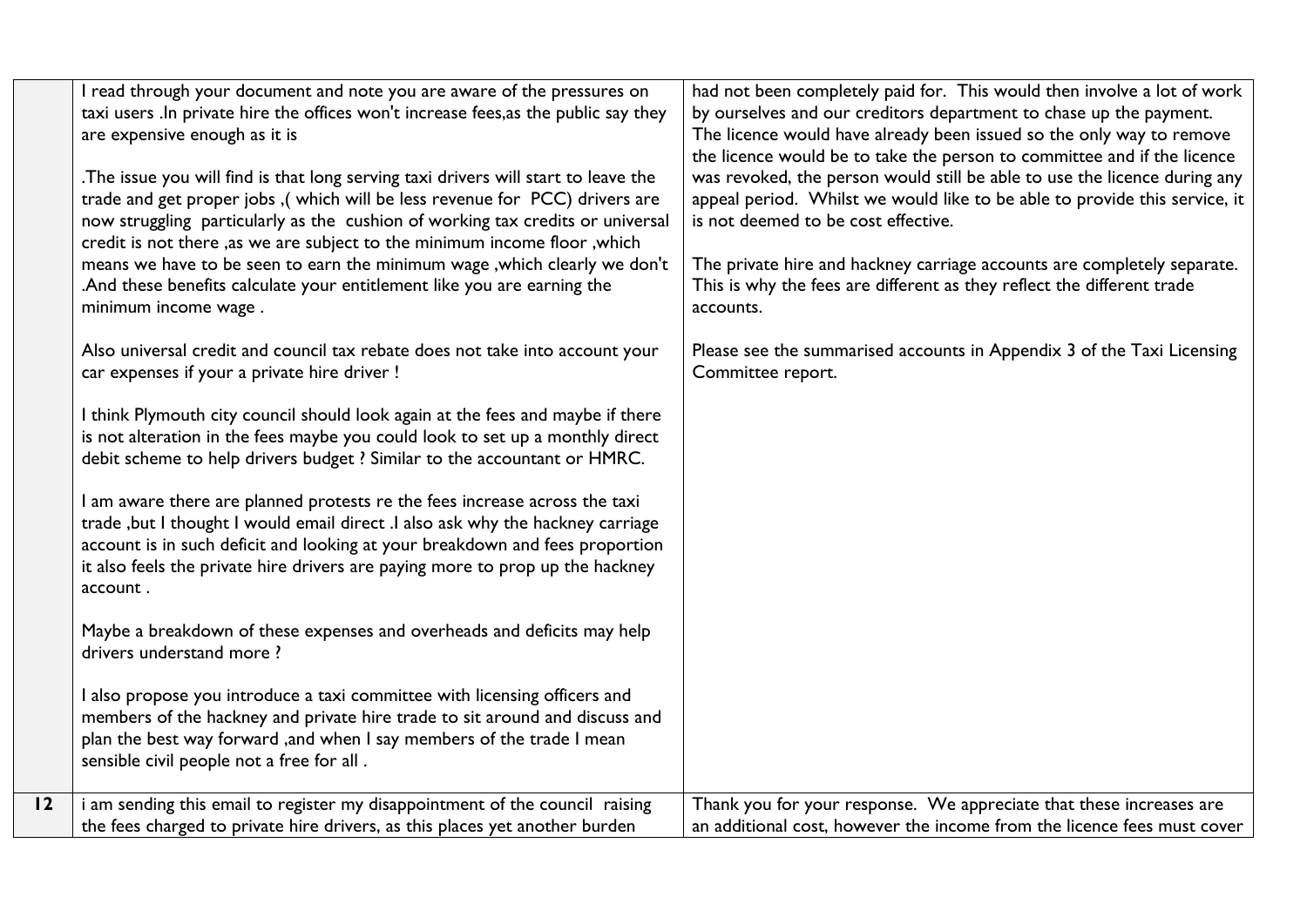|    | upon already hard working drivers to find the extra money in the current<br>climate of income and our ability to pass such costs on to customers who are<br>already finding money in short supply.<br>i would like a copy of the income and expenditure for the account that i pay<br>in to to see for my self why you feel the need to impose even more monetary<br>costs on already stretched sector<br>i look forward to your reply                                                                                                                                                                                                                                                                                                                                                                                                                                                                                                                                                                                                                                              | the expenditure required to run the service.<br>Any expenses incurred as part of running your business may be claimed<br>as an allowable deduction for tax purposes. Please contact the HMRC<br>or an accountant to assist you with this as you may be able to recover<br>some of your overheads.<br>Please see the summarised accounts in Appendix 3 of the Taxi Licensing<br>Committee report.                                                                                                                                                                     |
|----|-------------------------------------------------------------------------------------------------------------------------------------------------------------------------------------------------------------------------------------------------------------------------------------------------------------------------------------------------------------------------------------------------------------------------------------------------------------------------------------------------------------------------------------------------------------------------------------------------------------------------------------------------------------------------------------------------------------------------------------------------------------------------------------------------------------------------------------------------------------------------------------------------------------------------------------------------------------------------------------------------------------------------------------------------------------------------------------|----------------------------------------------------------------------------------------------------------------------------------------------------------------------------------------------------------------------------------------------------------------------------------------------------------------------------------------------------------------------------------------------------------------------------------------------------------------------------------------------------------------------------------------------------------------------|
| 13 | im emailing to object to the recent price increase proposals as its a huge<br>increase and the money is not out there to earn as it wad sue to people not<br>being able to afford to use taxis as much plus the increase in drivers ect this<br>will certainly not do the trade any good<br>yours sincerely                                                                                                                                                                                                                                                                                                                                                                                                                                                                                                                                                                                                                                                                                                                                                                         | Thank you for your response. I appreciate that these increases are an<br>additional cost, however the income from the licence fees must cover<br>the expenditure required to run the service.                                                                                                                                                                                                                                                                                                                                                                        |
| 4  | I am writing to you to object to the proposed increase in fees for both<br>Hackney and Private hire taxis.<br>Whilst I understand that annually there is a requirement for a proportional<br>increase I feel that the level of increase proposed is disproportionate and is<br>not at a level that we as drivers would be able to pass onto our customers.<br>Our fares are either set by yourselves or by an operator. In the current<br>economic climate we are not in a position to increase fares but yet we are<br>expected to absorb the additional costs that this increase will incur. So<br>therefore we are working the same hours for potentially less profit, or we<br>work more hours to make the same profit as today. Either of these scenarios<br>seem very unfair.<br>A fairer proposition would be to increase the fees by a lesser percentage and<br>step them over a greater period of time, thus allowing people who work in an<br>already marginal marketplace the ability to pay their fees and still be able to<br>maintain a reasonable work/life balance. | Thank you for your response. We have considered other options for<br>the fees, however it is important that the deficit does not increase. The<br>fees have been set with a predicted increase each year of 10%, however<br>if a lower fee is set then a larger percentage increase would need to be<br>required each year. There is also the risk that additional costs could<br>occur for we must deal with any matters that need to be heard by<br>committee and this will involve costs especially if the Council are to<br>defend appeals from revoked drivers. |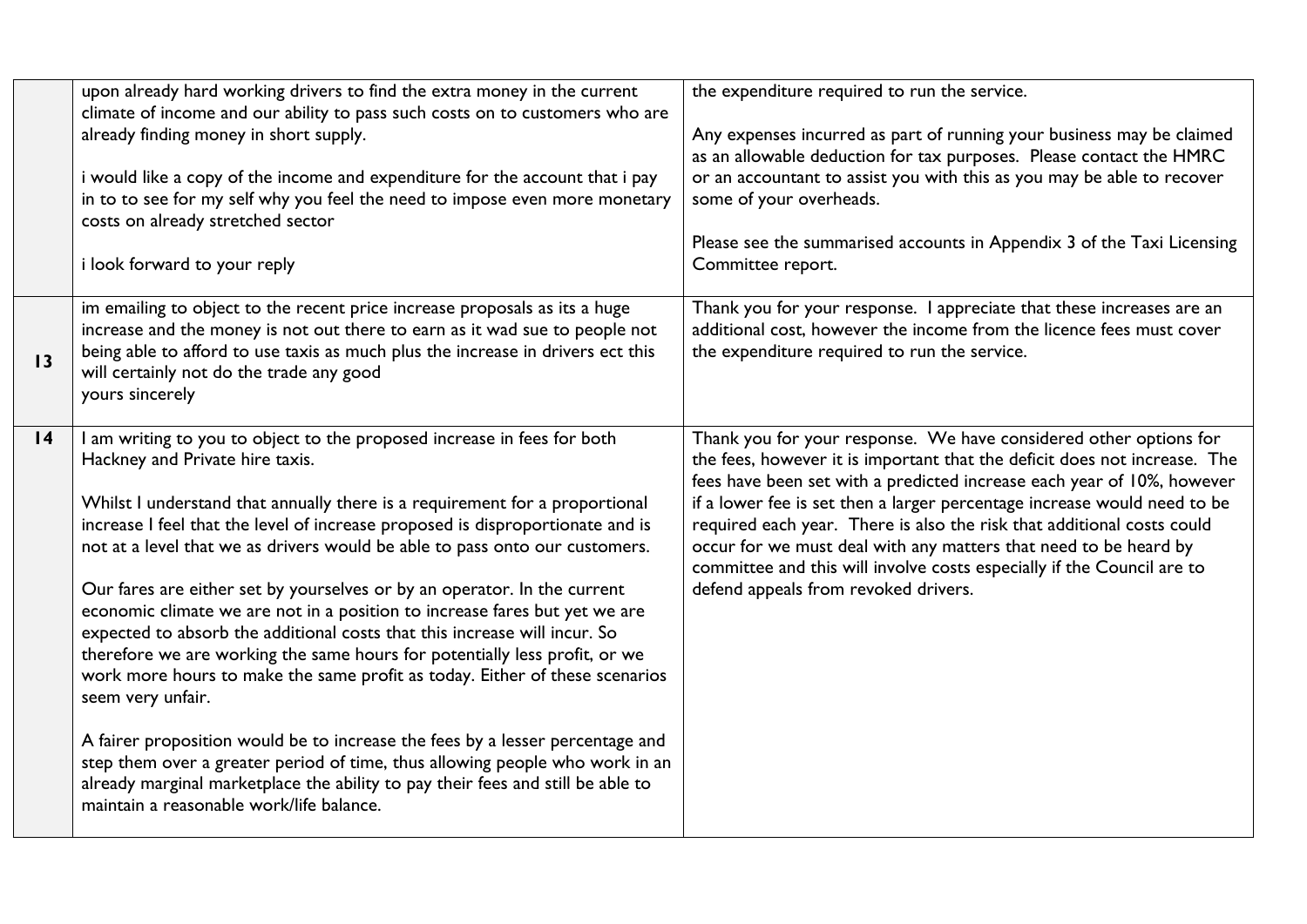|    | Thank you for this opportunity to express my views.                             |                                                                                                                                               |
|----|---------------------------------------------------------------------------------|-----------------------------------------------------------------------------------------------------------------------------------------------|
|    | <b>Subject: Objection to fees increase</b>                                      | Thank you for your response.                                                                                                                  |
|    | I have been a Hackney driver for over 20 years. I strongly object to the        |                                                                                                                                               |
|    | increase to the fees you are applying to the taxi trade.                        | We appreciate that these increases are an additional cost, however the                                                                        |
|    |                                                                                 | income from the licence fees must cover the expenditure required to                                                                           |
| 15 | Not only will the cost of my badge go up but also my cab rent will now          | run the service. Any expenses incurred as part of running your business                                                                       |
|    | increase due to your increases.                                                 | may be claimed as an allowable deduction for tax purposes. Please                                                                             |
|    |                                                                                 | contact the HMRC or an accountant to assist you with this as you may                                                                          |
|    | Some days I do not even earn minimum wage, I can't see how you can justify      | be able to recover some of your overheads.                                                                                                    |
|    | this added stress to a declining trade.                                         |                                                                                                                                               |
|    |                                                                                 |                                                                                                                                               |
|    | I have been a Hackney driver for over 20 years. I strongly object to the        | Thank you for your response.                                                                                                                  |
|    | increase to the fees you are applying to the taxi trade.                        |                                                                                                                                               |
|    | Both myself and my partner are black cab drivers and our household income       | We appreciate that these increases are an additional cost, however the<br>income from the licence fees must cover the expenditure required to |
|    | has decreased a lot over the past few years especially. We even joined          | run the service.                                                                                                                              |
|    | Plymouth taxis to try increase our income.                                      |                                                                                                                                               |
| 16 |                                                                                 | Any expenses incurred as part of running your business may be claimed                                                                         |
|    | Not only will the cost of my badge go up but also my cab rent will now          | as an allowable deduction for tax purposes. Please contact the HMRC                                                                           |
|    | increase due to your increases.                                                 | or an accountant to assist you with this as you may be able to recover                                                                        |
|    |                                                                                 | some of your overheads.                                                                                                                       |
|    | Some days I do not even earn minimum wage, I can't see how you can justify      |                                                                                                                                               |
|    | this added stress to a declining trade.                                         |                                                                                                                                               |
|    |                                                                                 |                                                                                                                                               |
| 17 | I strongly object to the increases you are making within the taxi trade.        | Thank you for your response.                                                                                                                  |
|    | In the last five years my earnings have decreased, I am now working more        | We appreciate that these increases are an additional cost, however the                                                                        |
|    | hours and still struggling to earn enough money to cover my household bills,    | income from the licence fees must cover the expenditure required to                                                                           |
|    | cab rent and office rent.                                                       | run the service.                                                                                                                              |
|    |                                                                                 |                                                                                                                                               |
|    | Both myself and my fiancé are Hackney drivers so the impact of the increases    | Any expenses incurred as part of running your business may be claimed                                                                         |
|    | is hitting our household hard.                                                  | as an allowable deduction for tax purposes. Please contact the HMRC                                                                           |
|    |                                                                                 | or an accountant to assist you with this as you may be able to recover                                                                        |
|    | My badge is due for renewal in March and the plan was to do a three year        | some of your overheads.                                                                                                                       |
|    | badge but due to the increase I will probably now just have to do a single year |                                                                                                                                               |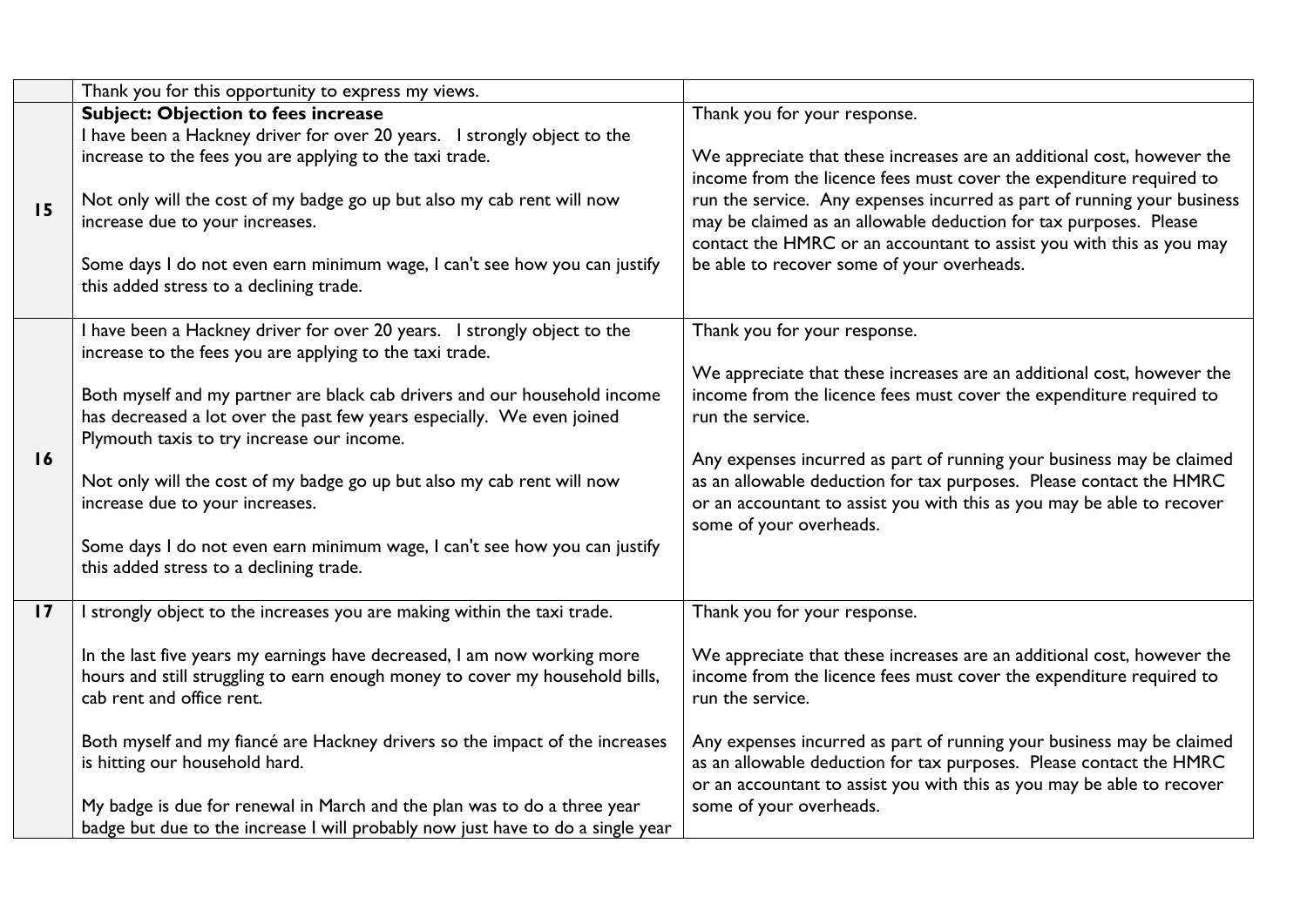|   | badge as I had not budgeted for the big increase.                                                                                                                                                                                                                                                                                                                                                                                                                                                                                                                                                                                                                                                                                                                                                                      |                                                                                                                                                                                                                                                                                                                                                                                                                                                                                                                                                                                                                                                                                                                                                                                                                                                                                                                                                                                                                                                                                                                                                                                                                    |
|---|------------------------------------------------------------------------------------------------------------------------------------------------------------------------------------------------------------------------------------------------------------------------------------------------------------------------------------------------------------------------------------------------------------------------------------------------------------------------------------------------------------------------------------------------------------------------------------------------------------------------------------------------------------------------------------------------------------------------------------------------------------------------------------------------------------------------|--------------------------------------------------------------------------------------------------------------------------------------------------------------------------------------------------------------------------------------------------------------------------------------------------------------------------------------------------------------------------------------------------------------------------------------------------------------------------------------------------------------------------------------------------------------------------------------------------------------------------------------------------------------------------------------------------------------------------------------------------------------------------------------------------------------------------------------------------------------------------------------------------------------------------------------------------------------------------------------------------------------------------------------------------------------------------------------------------------------------------------------------------------------------------------------------------------------------|
|   | This is also impacting on our cab rents as we have been advised that due to<br>the increase to the plates our cab rent will be increased.                                                                                                                                                                                                                                                                                                                                                                                                                                                                                                                                                                                                                                                                              |                                                                                                                                                                                                                                                                                                                                                                                                                                                                                                                                                                                                                                                                                                                                                                                                                                                                                                                                                                                                                                                                                                                                                                                                                    |
|   | You are now forcing me to think of my future in the taxi trade and no doubt<br>many other drivers are feeling the same.                                                                                                                                                                                                                                                                                                                                                                                                                                                                                                                                                                                                                                                                                                |                                                                                                                                                                                                                                                                                                                                                                                                                                                                                                                                                                                                                                                                                                                                                                                                                                                                                                                                                                                                                                                                                                                                                                                                                    |
|   | You are putting added stress to an already struggling trade.                                                                                                                                                                                                                                                                                                                                                                                                                                                                                                                                                                                                                                                                                                                                                           |                                                                                                                                                                                                                                                                                                                                                                                                                                                                                                                                                                                                                                                                                                                                                                                                                                                                                                                                                                                                                                                                                                                                                                                                                    |
| 8 | I am writing to object in the strongest terms to the proposed licence fee<br>increases.<br>Why are we being forced to pay for a badly mismanaged department?<br>Licensing officers now do half the job that was required 5 years ago, all<br>licencing is now electronic, we have to do our own crb/DBS checks, there is<br>very little face to face contact between the drivers and licencing officers.<br>Another huge issue for me is the totally unfair disparity of fees between ph<br>and hc, it costs exactly the same to print out a licence or laminate a drivers<br>badge, fees should be the same for both sides of the trade.<br>I, like many drivers have no issue with inflationary increases but some of the<br>current proposals are up to 90% more, it's disgusting and I object.<br><b>HC Driver</b> | Thank you for your response. The split in the employee costs for the<br>three taxi enforcement officers were not allocated correctly within the<br>accounts as agreed at the Committee meeting in January 2015. During<br>the review of the accounts, this has been identified and therefore it must<br>be addressed. To not address this error would be mismanagement.<br>I can confirm that our taxi licensing officers do not do half the job that<br>was required five years ago and their performance is regularly<br>monitored. Whilst the DBS checks and the majority of vehicle<br>applications are dealt with online, we receive a large number of phone<br>calls each day from taxi drivers with regards to their appointments and<br>licence enquiries. This is currently being reviewed and we will be<br>introducing an online booking system for taxi licensing appointments<br>which will be more convenient for drivers and reduce the time taken<br>with dealing with phone calls.<br>Whilst it may be the same cost for printing out a drivers badge for both<br>trades, the costs must reflect the full cost of the service and the Private<br>Hire and Hackney Carriage Accounts are separate. |
|   |                                                                                                                                                                                                                                                                                                                                                                                                                                                                                                                                                                                                                                                                                                                                                                                                                        | The fees are increasing by various amounts and not by 95%.                                                                                                                                                                                                                                                                                                                                                                                                                                                                                                                                                                                                                                                                                                                                                                                                                                                                                                                                                                                                                                                                                                                                                         |
|   |                                                                                                                                                                                                                                                                                                                                                                                                                                                                                                                                                                                                                                                                                                                                                                                                                        | The three year drivers badge for Hackney carriages is proposed to<br>increase by 83% as the current fee does not cover the full costs involved<br>with the issue and administration of the three year licence. There are                                                                                                                                                                                                                                                                                                                                                                                                                                                                                                                                                                                                                                                                                                                                                                                                                                                                                                                                                                                           |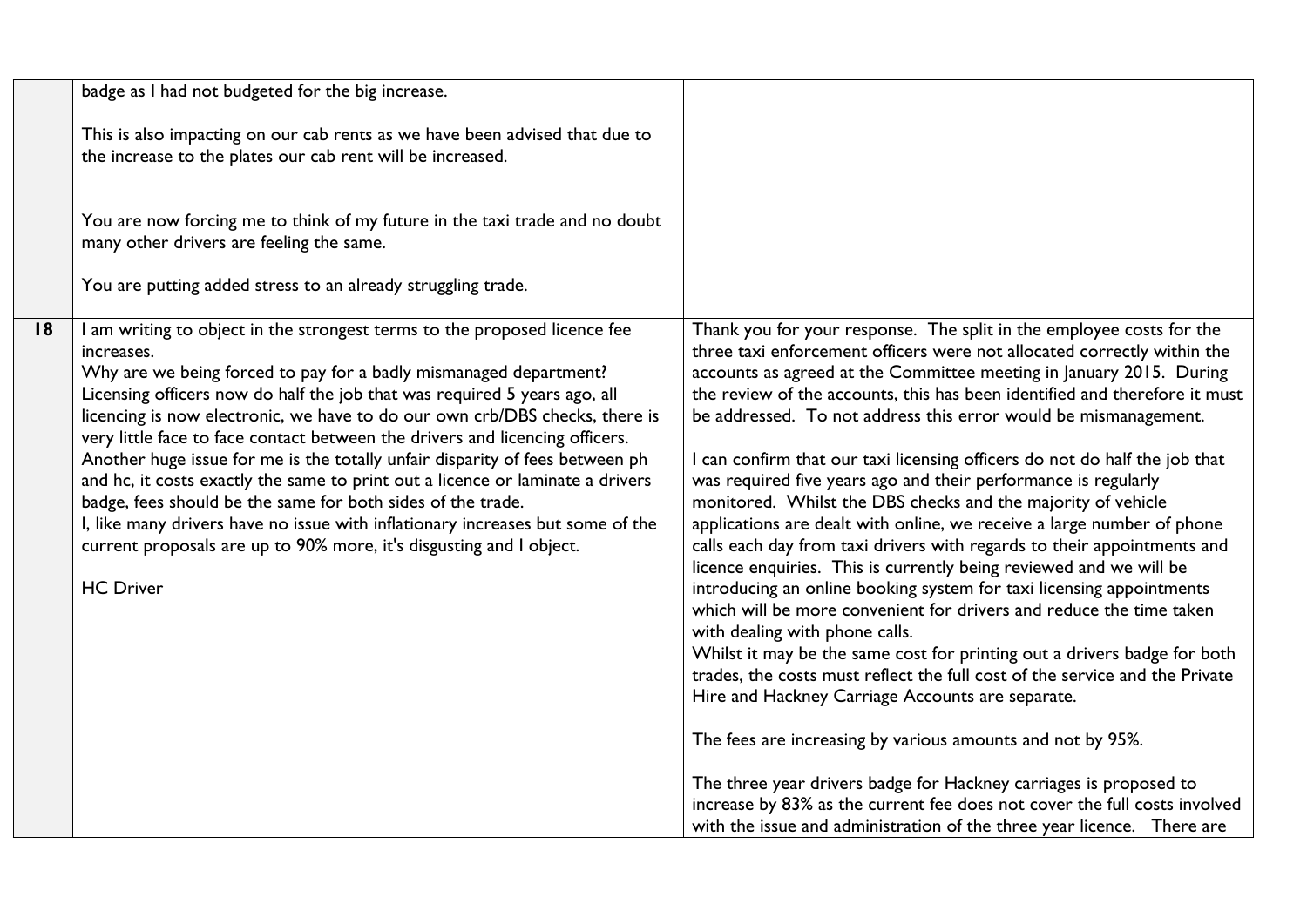|    |                                                                               | costs involved each year to deal with the general administration and<br>compliance matters for drivers licences. For example the proportion of<br>costs involved with reviewing the taxi licensing policy and sending update<br>letters and guidance to drivers of the new requirements; dealing with<br>medical compliances and medical exemption applications regarding<br>wheelchairs; updating drivers' information such as change of address or<br>convictions/driving offences notifications; arranging the safeguarding and<br>ambassador training courses. There are also costs involved with dealing<br>with complaints and reviewing drivers licences to ensure drivers are safe<br>and suitable to hold a licence. Therefore the proposed three year fee<br>has increased to reflect the full costs involved. This increase equates to<br>£1.26 pence a week.<br>The one year drivers badge is proposed to be increased by 47% to cover<br>the costs involved with administration as listed above, which is an<br>increase of £1.02 a week.<br>The vehicle licence is proposed to be increased by $63\%$ (£2.54 per week)<br>to cover the full costs involved with administrating the licence; the<br>proportion of costs involved with reviewing the taxi policy; the<br>inspections of vehicles; provision of Hackney Carriage stands and the<br>control and supervision of hackney carriage vehicles. The Hackney<br>Carriage unmet demand survey is taking place this year which is an<br>additional cost of £16,000 which will also affect the vehicle fee. |
|----|-------------------------------------------------------------------------------|-----------------------------------------------------------------------------------------------------------------------------------------------------------------------------------------------------------------------------------------------------------------------------------------------------------------------------------------------------------------------------------------------------------------------------------------------------------------------------------------------------------------------------------------------------------------------------------------------------------------------------------------------------------------------------------------------------------------------------------------------------------------------------------------------------------------------------------------------------------------------------------------------------------------------------------------------------------------------------------------------------------------------------------------------------------------------------------------------------------------------------------------------------------------------------------------------------------------------------------------------------------------------------------------------------------------------------------------------------------------------------------------------------------------------------------------------------------------------------------------------------------------------------------------------------------------------------|
| 19 | id like to object fr the new proposed hike in charges for plates and badges,, | Thank you for your response.                                                                                                                                                                                                                                                                                                                                                                                                                                                                                                                                                                                                                                                                                                                                                                                                                                                                                                                                                                                                                                                                                                                                                                                                                                                                                                                                                                                                                                                                                                                                                |
|    | we dont get holiday pay                                                       |                                                                                                                                                                                                                                                                                                                                                                                                                                                                                                                                                                                                                                                                                                                                                                                                                                                                                                                                                                                                                                                                                                                                                                                                                                                                                                                                                                                                                                                                                                                                                                             |
|    | we dont get sick pay                                                          | We appreciate that these increases are an additional cost, however the                                                                                                                                                                                                                                                                                                                                                                                                                                                                                                                                                                                                                                                                                                                                                                                                                                                                                                                                                                                                                                                                                                                                                                                                                                                                                                                                                                                                                                                                                                      |
|    | we dont get breakdown cover if our cars are off the rd we have to take the    | income from the licence fees must cover the expenditure required to                                                                                                                                                                                                                                                                                                                                                                                                                                                                                                                                                                                                                                                                                                                                                                                                                                                                                                                                                                                                                                                                                                                                                                                                                                                                                                                                                                                                                                                                                                         |
|    | brunt of not earning untill our cars are repaired                             | run the service.                                                                                                                                                                                                                                                                                                                                                                                                                                                                                                                                                                                                                                                                                                                                                                                                                                                                                                                                                                                                                                                                                                                                                                                                                                                                                                                                                                                                                                                                                                                                                            |
|    | and if hackney is the one in debt why should we be having to make up the      |                                                                                                                                                                                                                                                                                                                                                                                                                                                                                                                                                                                                                                                                                                                                                                                                                                                                                                                                                                                                                                                                                                                                                                                                                                                                                                                                                                                                                                                                                                                                                                             |
|    | difference                                                                    | We understand the increases will affect your costs, however any                                                                                                                                                                                                                                                                                                                                                                                                                                                                                                                                                                                                                                                                                                                                                                                                                                                                                                                                                                                                                                                                                                                                                                                                                                                                                                                                                                                                                                                                                                             |
|    | we pay office rent and they do not                                            | expenses incurred as part of running your business may be claimed as an                                                                                                                                                                                                                                                                                                                                                                                                                                                                                                                                                                                                                                                                                                                                                                                                                                                                                                                                                                                                                                                                                                                                                                                                                                                                                                                                                                                                                                                                                                     |
|    | they charge time and distance we do not !!!                                   | allowable deduction for tax purposes. Please contact the HMRC or an                                                                                                                                                                                                                                                                                                                                                                                                                                                                                                                                                                                                                                                                                                                                                                                                                                                                                                                                                                                                                                                                                                                                                                                                                                                                                                                                                                                                                                                                                                         |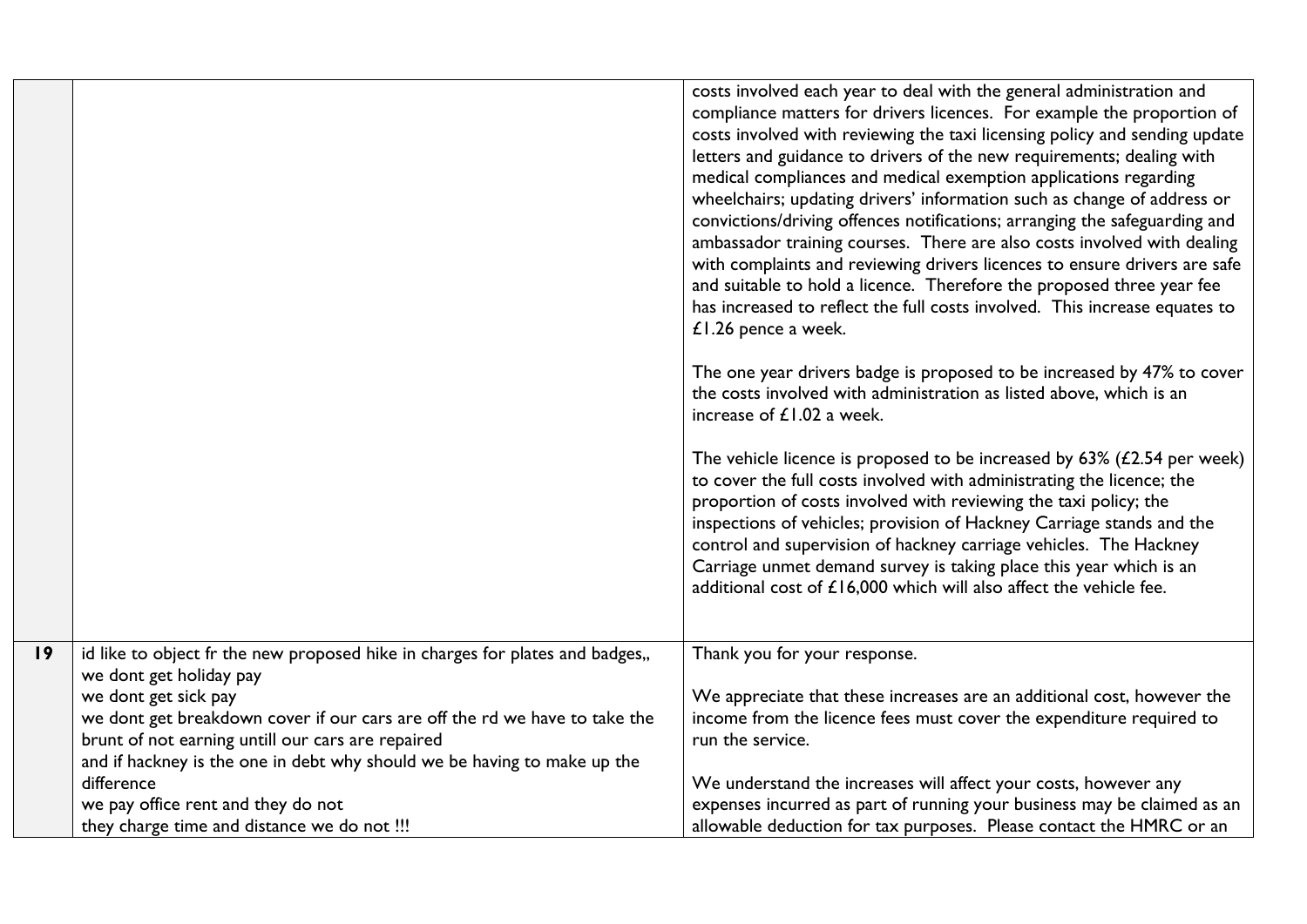|    | and when you say at the end of the comitte meeting we hope this doesnt<br>incur any rises in fare prices which is down to our bosses where do you<br>suppose were supposed to recoop these increases !!!!                                                                                                                                                                                                                                                                                                                                                                                                                                                                                                                                                                                                                                                                               | accountant to assist you with this as you may be able to recover some of<br>your overheads.                                                                                                                                                                                                                                                                                                                                                                                                                                               |
|----|-----------------------------------------------------------------------------------------------------------------------------------------------------------------------------------------------------------------------------------------------------------------------------------------------------------------------------------------------------------------------------------------------------------------------------------------------------------------------------------------------------------------------------------------------------------------------------------------------------------------------------------------------------------------------------------------------------------------------------------------------------------------------------------------------------------------------------------------------------------------------------------------|-------------------------------------------------------------------------------------------------------------------------------------------------------------------------------------------------------------------------------------------------------------------------------------------------------------------------------------------------------------------------------------------------------------------------------------------------------------------------------------------------------------------------------------------|
| 20 | I wish to lodge a formal objection to the proposed increase in the cost of a<br>taxi driver licence for the City of Plymouth. A 95% increase, to me, seems<br>outrageous particularly at a time where running costs for taxi drivers<br>continually increase and customer numbers fall. I am not a taxi driver but a<br>council tax payer and citizen of Plymouth. I hope you can reconsider this<br>unpopular increase to the taxi trade.                                                                                                                                                                                                                                                                                                                                                                                                                                              | Thank you for your objection. The fees are increasing by various<br>amounts and not by 95%.<br>All costs of the taxi licensing service must be covered by the trade.<br>These costs should not have to be met by the council tax payer.<br>Any expenses incurred as part of running a taxi business can be claimed<br>as an allowable deduction for tax purposes.                                                                                                                                                                         |
| 21 | I would like to register my objections to the new price rises Plymouth city<br>council has made on the Plymouth taxi trade. I think the new rises are<br>completely unjustified and putting a lot of pressure on a lot of drivers who<br>already struggle to earn a living, but i don't suppose any amount of protesting<br>will make a difference. The only way we can show how we feel will be at the<br>next elections Yours another angry taxi driver.                                                                                                                                                                                                                                                                                                                                                                                                                              | Thank you for your response.<br>We appreciate that these increases are an additional cost, however the<br>income from the licence fees must cover the expenditure required to<br>run the service.<br>Any expenses incurred as part of running your business may be claimed<br>as an allowable deduction for tax purposes. Please contact the HMRC<br>or an accountant to assist you with this as you may be able to recover<br>some of your overheads.                                                                                    |
| 22 | Why are we in this situation now, because you want to rob us blind, we are<br>not having it, we are doing a peaceful protest this Sunday and Monday then<br>one Saturday in every month until this is resolved, we will also be boycotting<br>the 2020 celebrations, what a embarrassment to this city. We have the<br>support of most hackney taxis and private hire taxis, we have displayed<br>posters on most of our taxis and generated a lot of support through social<br>media. You have over stepped the mark this time and we are not putting up<br>with it. We will bring this city to a stand still. In total I estimate 300 to 350<br>taxis could be more, we have had a lot of support on this, do the right thing<br>and stop wasting our money on failed court cases and put the money back<br>into the taxi trade. Maybe cut your own wage bill down. Our overheads are | Thank you for your response.<br>We appreciate that these increases are an additional cost, however the<br>income from the licence fees must cover the expenditure required to<br>run the service.<br>The Hackney Carriage and Private Hire accounts are trade accounts and<br>therefore all income and expenditure is purely spent on the two trades.<br>Unfortunately when the accounts are in deficit, the fees need to be<br>increased to cover the costs, however when the accounts are in credit,<br>the trade have been discounted. |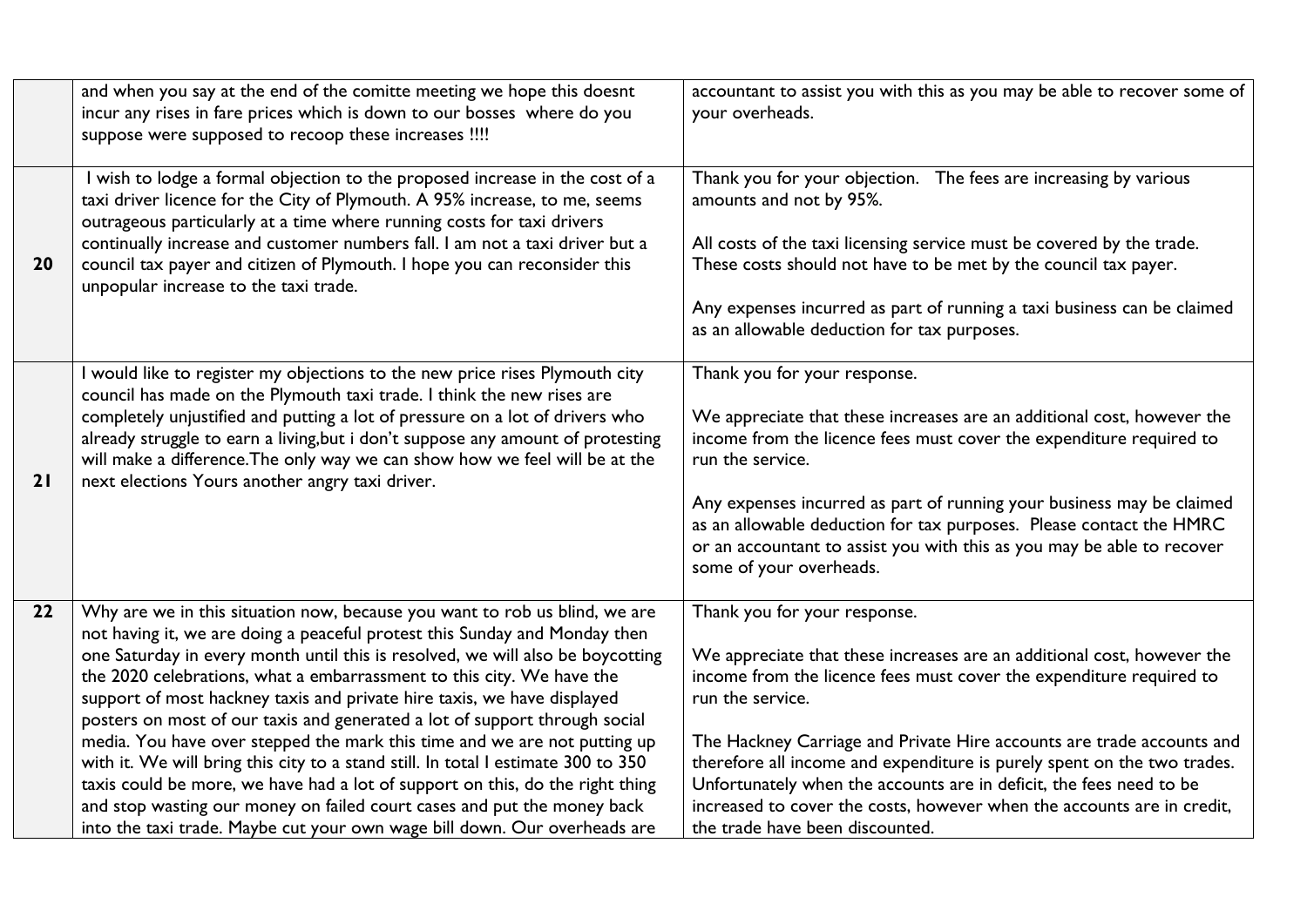|    | even higher than before, I felt embarrassed putting my books in this year. Yes<br>for the second year running I paid no tax because My outgoings were more<br>than I had coming in. I just feel like chucking it all in, I work all these hours.<br>And pay out so much money, what have I to show for it at the end of the<br>year. Bearing in mind we don't get sick pay, holiday pay. Cab off the road, no<br>pay. Pensions etc etc. The list goes on. Enough is enough.<br>And yes it is true. Most of us would be better off on universal credits. We are<br>working below minimum wage.                                                                                                                                                                             |                                                                                                                                                                                                                                                                                                                                                                                                                                                                                                                       |
|----|---------------------------------------------------------------------------------------------------------------------------------------------------------------------------------------------------------------------------------------------------------------------------------------------------------------------------------------------------------------------------------------------------------------------------------------------------------------------------------------------------------------------------------------------------------------------------------------------------------------------------------------------------------------------------------------------------------------------------------------------------------------------------|-----------------------------------------------------------------------------------------------------------------------------------------------------------------------------------------------------------------------------------------------------------------------------------------------------------------------------------------------------------------------------------------------------------------------------------------------------------------------------------------------------------------------|
| 23 | I am writing to inform you of my objections to the proposed license fees<br>increase as ref your letter.<br>I feel a 95% increase is extortionate and not in line with the current rate of<br>inflation. The Hackney carriage trade is already having to struggle with<br>increasing prices of fuel, parts and labour, road tax and insurance coupled<br>with a decline in trade. These proposed increases will force us to work longer<br>hours which will ultimately mean more cabs on the road and less rank space<br>to work from and have a detrimental effect on our home lives.<br>Please take this email as my formal objection to your license fees increase.                                                                                                    | Thank you for your objection. The fees are increasing by various<br>amounts and not by 95%.<br>We appreciate that these increases are an additional cost, however the<br>income from the licence fees must cover the expenditure required to<br>run the service.<br>Any expenses incurred as part of running your business may be claimed<br>as an allowable deduction for tax purposes. Please contact the HMRC<br>or an accountant to assist you with this as you may be able to recover<br>some of your overheads. |
| 24 | Last year I started working as a taxi driver in July 2018. I am a part time<br>worker and it has cost me various high costs in order to get started with this<br>including the cost of a new car (which include the various costs associated<br>with the maintenance of this).<br>As a result of my part time working due to other commitments I am not able<br>to earn as much money in the first place once I have paid out my weekly<br>insurances and fees in order to work.<br>The proposed increase in fares by the council would mean that it would not<br>be beneficial for me to work at all, as some weeks I would be working to just<br>pay my fees and insurance.<br>I therefore object to the fare increase as I would be earning less than<br>minimum wage. | Thank you for your response.<br>We appreciate that these increases are an additional cost, however the<br>income from the licence fees must cover the expenditure required to<br>run the service.<br>Any expenses incurred as part of running your business may be claimed<br>as an allowable deduction for tax purposes. Please contact the HMRC<br>or an accountant to assist you with this as you may be able to recover<br>some of your overheads.                                                                |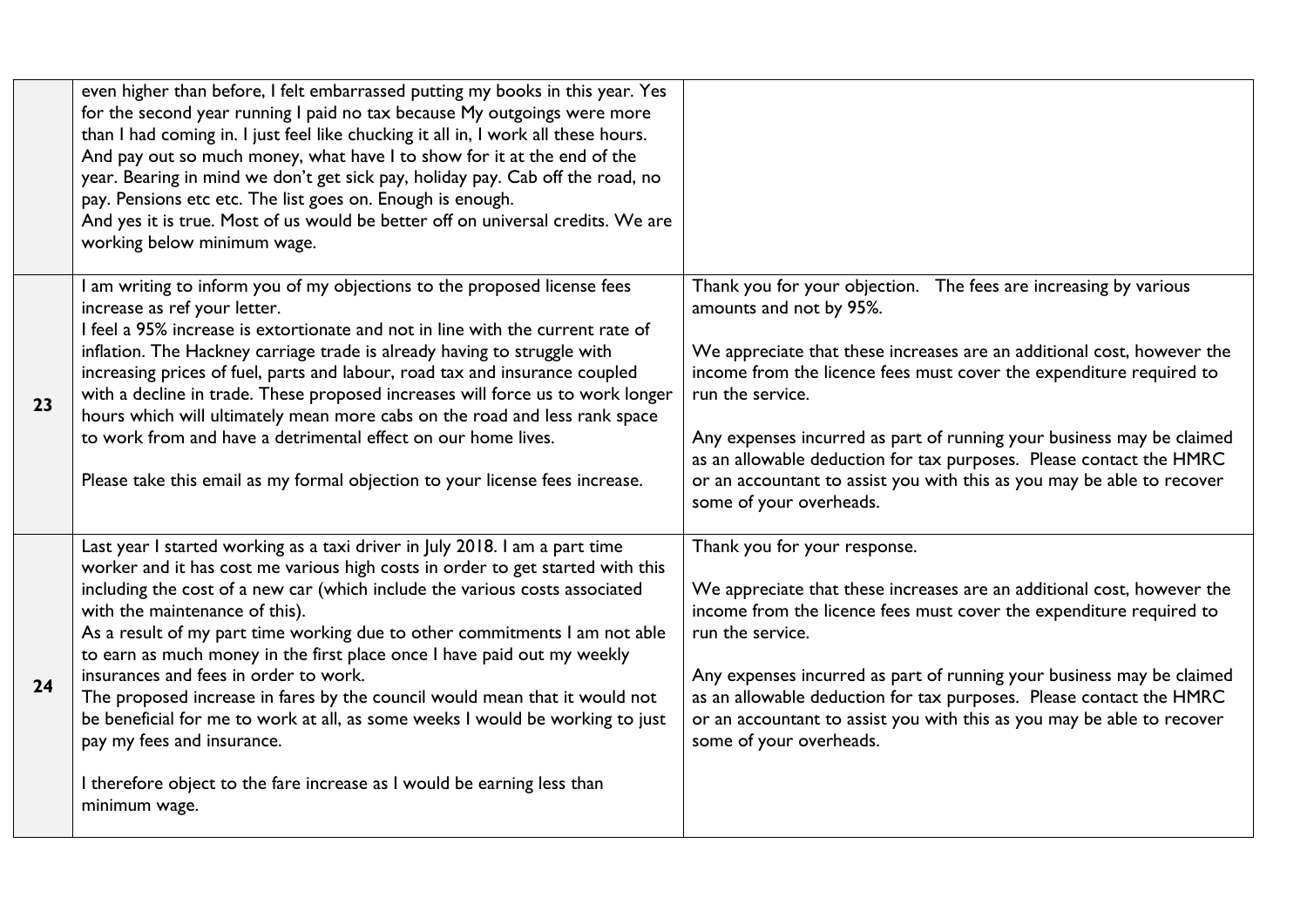|    |                                                                                                                                                                                                                                                                                                                                                                                                                                                                                                                                                                                                                                                                                                                                                                                                                                                                                                                                                                                                                                                     | Thank you for your response.                                                                                                                                                                                                                                                                                                                                                                                                                                                                                                       |
|----|-----------------------------------------------------------------------------------------------------------------------------------------------------------------------------------------------------------------------------------------------------------------------------------------------------------------------------------------------------------------------------------------------------------------------------------------------------------------------------------------------------------------------------------------------------------------------------------------------------------------------------------------------------------------------------------------------------------------------------------------------------------------------------------------------------------------------------------------------------------------------------------------------------------------------------------------------------------------------------------------------------------------------------------------------------|------------------------------------------------------------------------------------------------------------------------------------------------------------------------------------------------------------------------------------------------------------------------------------------------------------------------------------------------------------------------------------------------------------------------------------------------------------------------------------------------------------------------------------|
| 25 | I have read and considered the proposed increases on the hackney carriage<br>and private hire fees and i must say although i feel that there should be an<br>increase of some proportion i think that your proposed increases are at the<br>least way out of proportion with the line of inflation<br>I feel that you have not taken into account that the taxi trade has taken a<br>down turn in the last few years so therefore we as drivers have suffered a<br>significant drop in our takings<br>It is of great concern to me that if these increases are implemented that it will<br>force a lot of drivers to leave the trade and sit at home on unemployment<br>benifit as it would not be possible to carry on working in the trade due to the<br>cost being far to high to maintain<br>I would also like to be at your meeting to have the chance to voice my<br>opinion on this matter i am willing to attend at any time<br>I would be grateful if you could allocate a time slot in you agender for me to<br>do so<br><b>HC Driver</b> | The increase is above inflation but costs can be increased above inflation<br>to ensure full cost recovery.<br>The fees need to be increased to ensure that they cover the costs of<br>running the service.<br>The Fees will be heard at the Taxi Licensing Committee on Thursday 28<br>February 2019 and this is a public meeting. If you are a member of the<br>PLTA then I would recommend you ask them to raise your concerns at<br>the meeting. If you are not, then please contact me beforehand to<br>discuss this further. |
| 26 | I would like this email to be registered as a objection to the proposal put<br>forward by the council to increase are licensing fee's. It's very difficult has it is<br>to make a living with these increases that are proposed it will become even<br>harder now. My office rent per year is just short off £9000, My taxi insurance<br>is £1250 and that's before I have earned anything for my household bills. It<br>feels like we are an easy target to milk more money out off us. Surely you<br>should be helping us and not making life harder for us.                                                                                                                                                                                                                                                                                                                                                                                                                                                                                      | Thank you for your response.<br>We appreciate that these increases are an additional cost, however the<br>income from the licence fees must cover the expenditure required to<br>run the service.<br>Any expenses incurred as part of running your business may be claimed<br>as an allowable deduction for tax purposes. Please contact the HMRC<br>or an accountant to assist you with this as you may be able to recover<br>some of your overheads.                                                                             |
| 27 | I strongly disagree with this increase OF (90%)                                                                                                                                                                                                                                                                                                                                                                                                                                                                                                                                                                                                                                                                                                                                                                                                                                                                                                                                                                                                     | Thank you for your response.                                                                                                                                                                                                                                                                                                                                                                                                                                                                                                       |
|    | Maybe you should be looking at spending our money on what is needed                                                                                                                                                                                                                                                                                                                                                                                                                                                                                                                                                                                                                                                                                                                                                                                                                                                                                                                                                                                 |                                                                                                                                                                                                                                                                                                                                                                                                                                                                                                                                    |
|    | and not wasting it on stupid consultation/safe Guarding/Ambassador                                                                                                                                                                                                                                                                                                                                                                                                                                                                                                                                                                                                                                                                                                                                                                                                                                                                                                                                                                                  | We appreciate that these increases are an additional cost, however the                                                                                                                                                                                                                                                                                                                                                                                                                                                             |
|    | I've Spoken to the Americans about 2020 they're not coming because any                                                                                                                                                                                                                                                                                                                                                                                                                                                                                                                                                                                                                                                                                                                                                                                                                                                                                                                                                                              | income from the licence fees must cover the expenditure required to                                                                                                                                                                                                                                                                                                                                                                                                                                                                |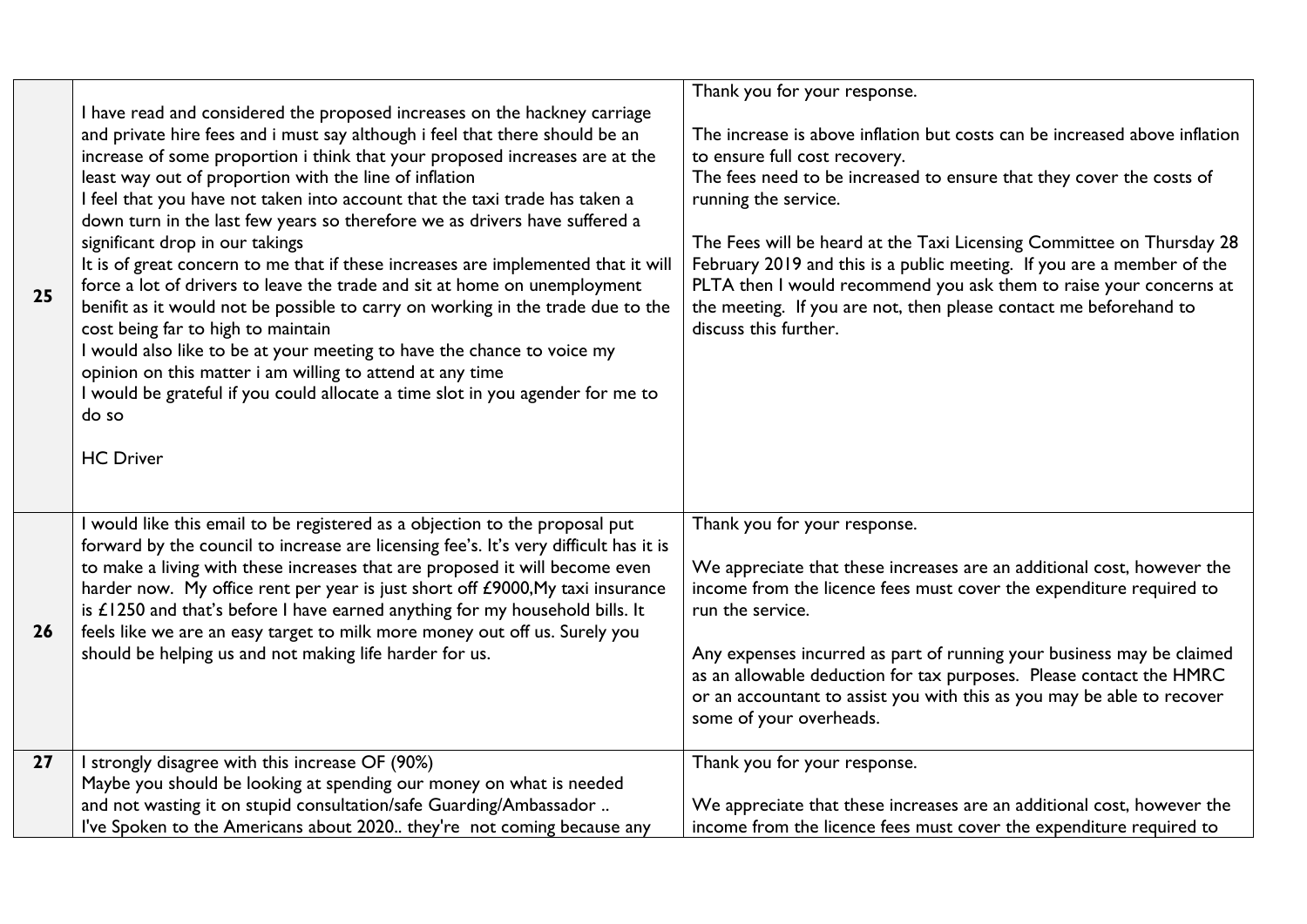|    | think we can offer them they can see on the internet                                                                                                                                                                                                                                                                                                                           | run the service.                                                                                                                                                                                                                                                                                                                                                                                                                                                                                                                                                                                                                                                                                                                                                                                                                                                                                                                                                                                                               |
|----|--------------------------------------------------------------------------------------------------------------------------------------------------------------------------------------------------------------------------------------------------------------------------------------------------------------------------------------------------------------------------------|--------------------------------------------------------------------------------------------------------------------------------------------------------------------------------------------------------------------------------------------------------------------------------------------------------------------------------------------------------------------------------------------------------------------------------------------------------------------------------------------------------------------------------------------------------------------------------------------------------------------------------------------------------------------------------------------------------------------------------------------------------------------------------------------------------------------------------------------------------------------------------------------------------------------------------------------------------------------------------------------------------------------------------|
|    |                                                                                                                                                                                                                                                                                                                                                                                | Any expenses incurred as part of running your business may be claimed<br>as an allowable deduction for tax purposes. Please contact the HMRC<br>or an accountant to assist you with this as you may be able to recover<br>some of your overheads.                                                                                                                                                                                                                                                                                                                                                                                                                                                                                                                                                                                                                                                                                                                                                                              |
|    |                                                                                                                                                                                                                                                                                                                                                                                | The safeguarding workshops are designed to protect drivers and<br>encourage drivers to report behavior that concerns them whether it<br>involves a vulnerable child or an adult.<br>The safeguarding and ambassador course have been arranged at as low a<br>cost as possible.<br>The aim of the ambassador course is to ensure all drivers create an<br>excellent first impression of the City. Unfortunately we received 196<br>complaints in the last 12 months relating to taxi and private hire drivers<br>and the majority of these complaints are regarding driver behaviour and<br>overcharging. This creates a bad impression and damages the reputation<br>of the trade. The feedback so far has been very positive and we hope<br>this will help improve customer care and reduce the complaints we<br>receive. There will also be a lot of opportunities for drivers to earn<br>more money next year for the Mayflower 400 celebrations as we are<br>expecting at least 500,000 more visitors to the City in 2020. |
| 28 | My intension is send it to each committee member and as many councillors as<br>I can find emails for,                                                                                                                                                                                                                                                                          | Thank you for your response.                                                                                                                                                                                                                                                                                                                                                                                                                                                                                                                                                                                                                                                                                                                                                                                                                                                                                                                                                                                                   |
|    | Considering I suffer for Dyslexia and Dyscalculia and how difficult it is for me<br>to write this I feel in doing so this reflects how important I feel it is to actually<br>put pen to paper in manor of speaking.                                                                                                                                                            | The fees were less in the past as there were more drivers to cover the<br>costs involved with running the service. In the past when the accounts<br>were in credit, the fees were reduced by 30%.                                                                                                                                                                                                                                                                                                                                                                                                                                                                                                                                                                                                                                                                                                                                                                                                                              |
|    | In the past, years before many of you held your present positions, while fees<br>where greatly less than they are at present and admittedly driver numbers<br>were less as well, hence budgets being less there wasn't these massive<br>negative sums you are now talking of. In actual fact accounts were in credit<br>by tens and sometimes hundreds of thousands of pounds. | The split in the employee costs for the three taxi enforcement officers<br>were not allocated correctly within the accounts as agreed at the<br>Committee meeting in January 2015. During the review of the accounts,<br>this has been identified and therefore it must be addressed. To not<br>address this error would be mismanagement.                                                                                                                                                                                                                                                                                                                                                                                                                                                                                                                                                                                                                                                                                     |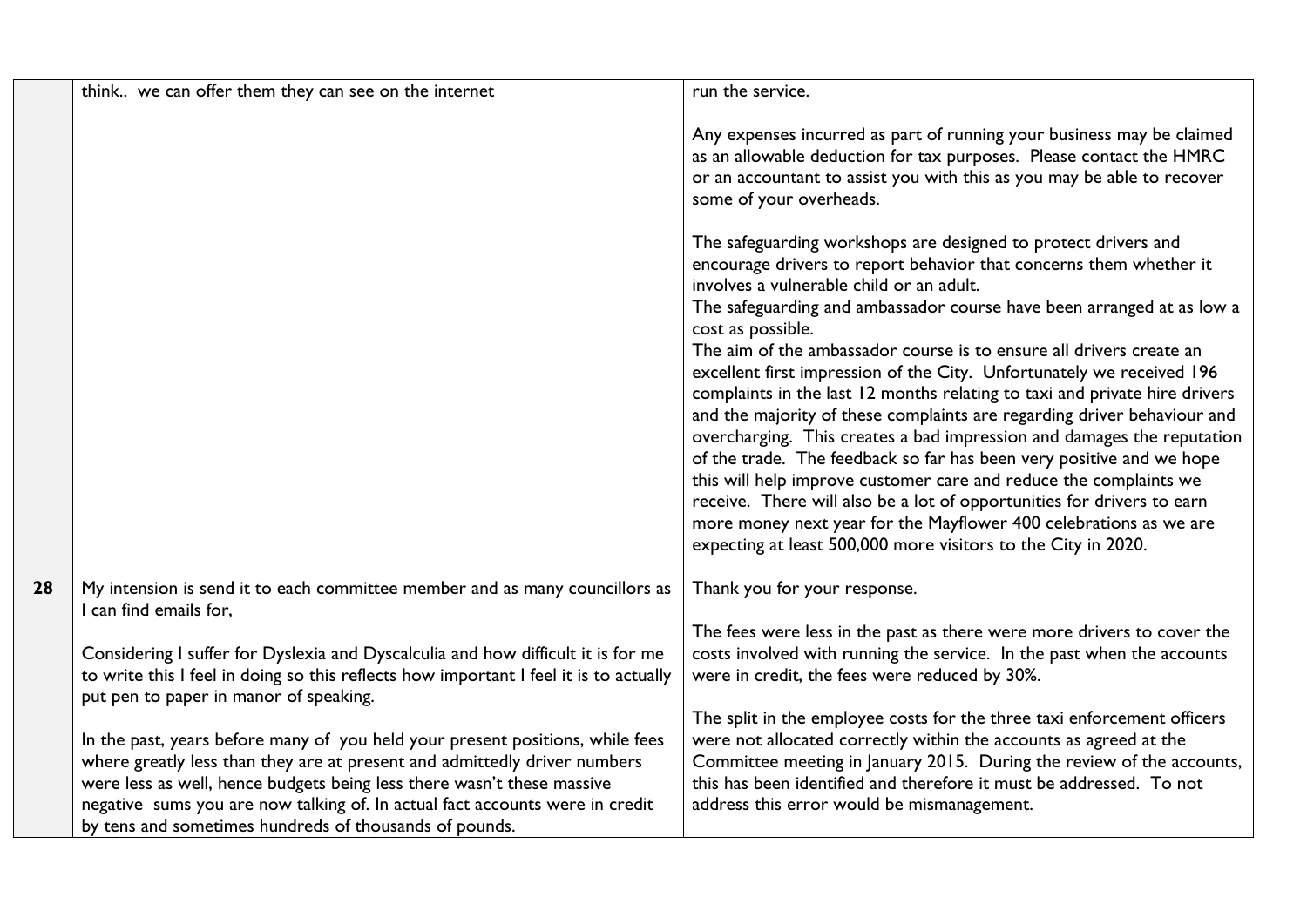That being said it considerable highlights this to an even greater extent these troubling accounts. You are readily aware of what your budgets are each year (fees x drivers). Every home in the country has to do this on a weekly basis with their household budget some better than others. But you yourselves are expected to do this efficiently as you are overseeing the drivers monies but as I have ascertained, you have been failing to-do this progressively for the last 5 years. Hard to understand as fees at one point took a reduction? This can only be due to mismanagement or misappropriation or the budget. I didn't use misappropriation lightly as it has been done in the past by licensing. That also being a past and dealt with issue only mentioned to highlight its possible.

But I digress back to the present budget, regardless of how many Licensing officers or staff you would like to have, ideas you would wish to implement you are held back by the constrains of YOUR budget as we all are in our home lives. But apparently you and your department have not been doing this. No home, business, council or government can have a Spend Spend Spend mentality without dire consequences.

Now I have been talking of the size of the rise with every and anybody in and out of the Taxi trade including customers. It is bordering on criminality, rises in utilities, council taxes, rent increases of 95% would getting debated in parliament and restricted. Transposing 95% increases to any items that effects the everyday person, bring home this despicable increase, council tax jumping from £1200 to £2340 or my personal tax bill increasing from £2150 to £4192 is shear madness.

Present inflation rates in the United Kingdom are 2.17% increasing by 2% forecasted until 2022 and increased from 2014 1.46%, 0.04%, 0.66%, 2.68%, 2.51% respectively until 2018 resulting in an increase from 2014 to present of 7.49% with and additional 6% for the next 3 years . Something is drastically wrong with the management of licensing at the moment to be this far adrift. Even with UK pay growth at the highest in almost a decade at 3.1% YOUR increases of upward of 95% are ridiculous to the point I believe an investigation or inquiry needs to be seriously considered if these types of

Plymouth has the largest number of licensed drivers and vehicles in Devon and Cornwall and we must ensure the trades are adequately supervised to ensure residents and visitors can expect a safe, healthy, convenient and effective hackney carriage and private hire transport service.

The three taxi licensing enforcement officers undertook 487 vehicle inspections and dealt with 196 complaints in the last 12 months relating to taxi and private hire drivers. The majority of these complaints are regarding driver behaviour and overcharging. This creates a bad impression and damages the reputation of the trade and therefore it is important that the Council deal with these issues.

The increase is above inflation but costs can be increased above inflation to ensure full cost recovery.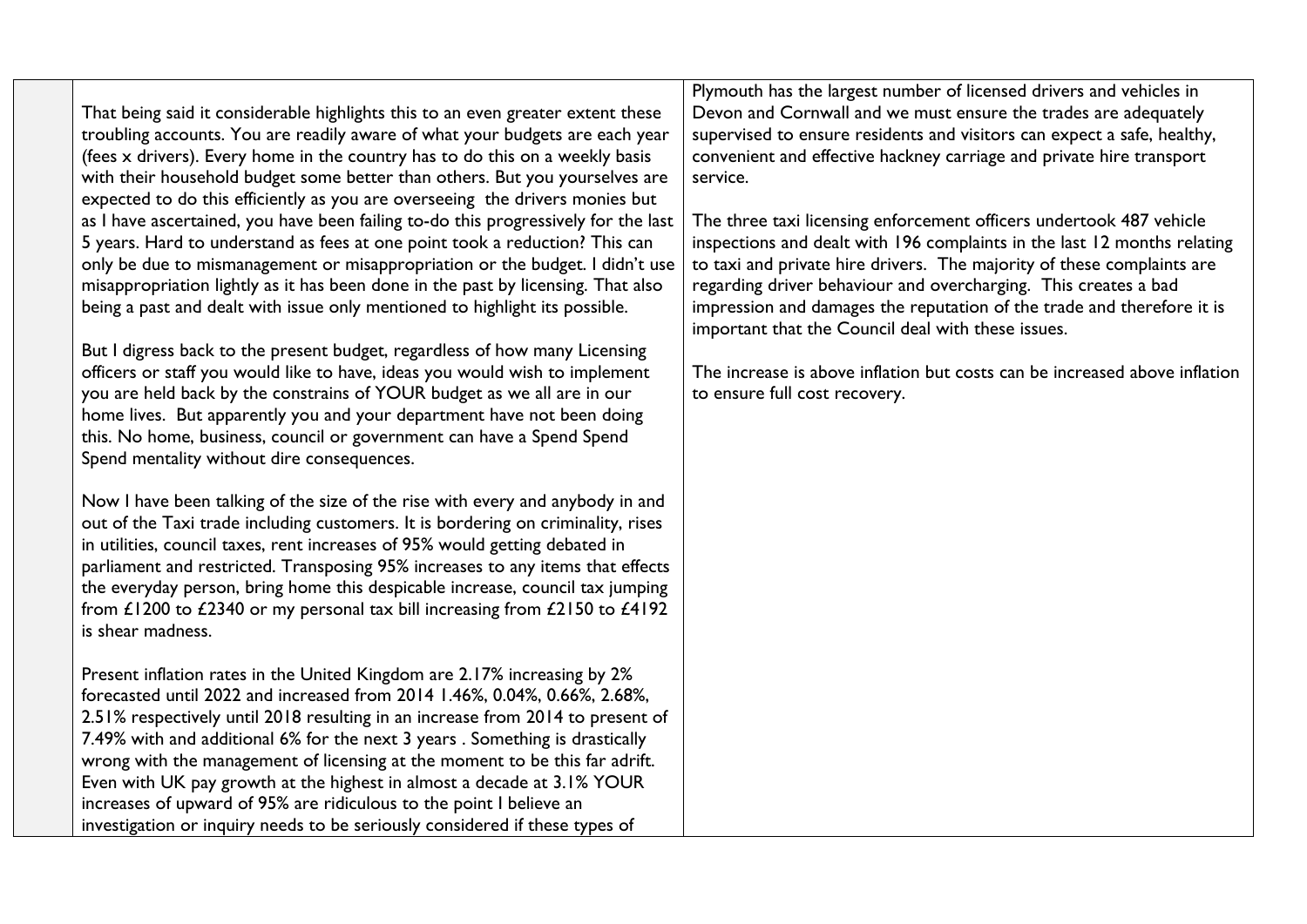|    | monies are being squandered or mismanaged.                                                                                                                                                                                                                                                                                                                                                                                                                                                                                                                                                                                                                                                                                                                                                                                                                                                                                                                                                                                                                                                                                                                                                                                                                                                                                                                                                                                                |                                                                                                                                                                                                                                                                                                                 |
|----|-------------------------------------------------------------------------------------------------------------------------------------------------------------------------------------------------------------------------------------------------------------------------------------------------------------------------------------------------------------------------------------------------------------------------------------------------------------------------------------------------------------------------------------------------------------------------------------------------------------------------------------------------------------------------------------------------------------------------------------------------------------------------------------------------------------------------------------------------------------------------------------------------------------------------------------------------------------------------------------------------------------------------------------------------------------------------------------------------------------------------------------------------------------------------------------------------------------------------------------------------------------------------------------------------------------------------------------------------------------------------------------------------------------------------------------------|-----------------------------------------------------------------------------------------------------------------------------------------------------------------------------------------------------------------------------------------------------------------------------------------------------------------|
|    | As for the repercussions of these types of increases I'm dumbfounded as to<br>what you imagine drivers earn these days at present I've been sat for 4 hours<br>of a Saturday morning taken £21 across 3 jobs so about £6.20/hour before<br>any out goings? I'm able to do the job as I'm single and don't have the family<br>commitments unlike of the majority of the drivers. And many who because of<br>family or medical reasons are only able to 30 or 40 hours a week so having to<br>embarrassingly claim some form of working credits to provide for their<br>families. I do this to pay bills not get rich!! Your increases only go toward<br>them having there credits increased to offset your increases. Therefore<br>everybody paying through their taxes. Because of your mismanagement of<br>budgets and failing to compensate for spending more than you have available<br>in the accounts. An example being a certain persons personal ambition to<br>have to have all cabs painted his favourite colour and expecting to pay the<br>region of 5 to as high 7 thousand pounds for professional resprays with<br>absolutely no care as to hardship caused to children wives and the family as a<br>whole. Thank goodness that individual has nothing to do with licensing<br>anymore.<br>I realise this email may wander a bit while trying to convey myself also a trait<br>of dyslexia but tend write as I would speak. |                                                                                                                                                                                                                                                                                                                 |
|    | I strongly object to the proposed increase to the Taxi drivers license and<br>vehicle license fees.                                                                                                                                                                                                                                                                                                                                                                                                                                                                                                                                                                                                                                                                                                                                                                                                                                                                                                                                                                                                                                                                                                                                                                                                                                                                                                                                       | Thank you for your response.                                                                                                                                                                                                                                                                                    |
| 29 | The increase to Drivers and Vehicle license fees which as been proposed is<br>far to high.<br>This increase will put more financial pressure on myself and many more                                                                                                                                                                                                                                                                                                                                                                                                                                                                                                                                                                                                                                                                                                                                                                                                                                                                                                                                                                                                                                                                                                                                                                                                                                                                      | We appreciate that these increases are an additional cost, however the<br>income from the licence fees must cover the expenditure required to<br>run the service.                                                                                                                                               |
|    | drivers.<br>I believe the increase would cause a lot of drivers to leave the Taxi Trade all<br>together.                                                                                                                                                                                                                                                                                                                                                                                                                                                                                                                                                                                                                                                                                                                                                                                                                                                                                                                                                                                                                                                                                                                                                                                                                                                                                                                                  | We understand the increases will affect your costs, however any<br>expenses incurred as part of running your business may be claimed as an<br>allowable deduction for tax purposes. Please contact the HMRC or an<br>accountant to assist you with this as you may be able to recover some of<br>your overheads |
| 30 | To whom it may concern,I am writing this email to voice my objections to the                                                                                                                                                                                                                                                                                                                                                                                                                                                                                                                                                                                                                                                                                                                                                                                                                                                                                                                                                                                                                                                                                                                                                                                                                                                                                                                                                              | Thank you for your response.                                                                                                                                                                                                                                                                                    |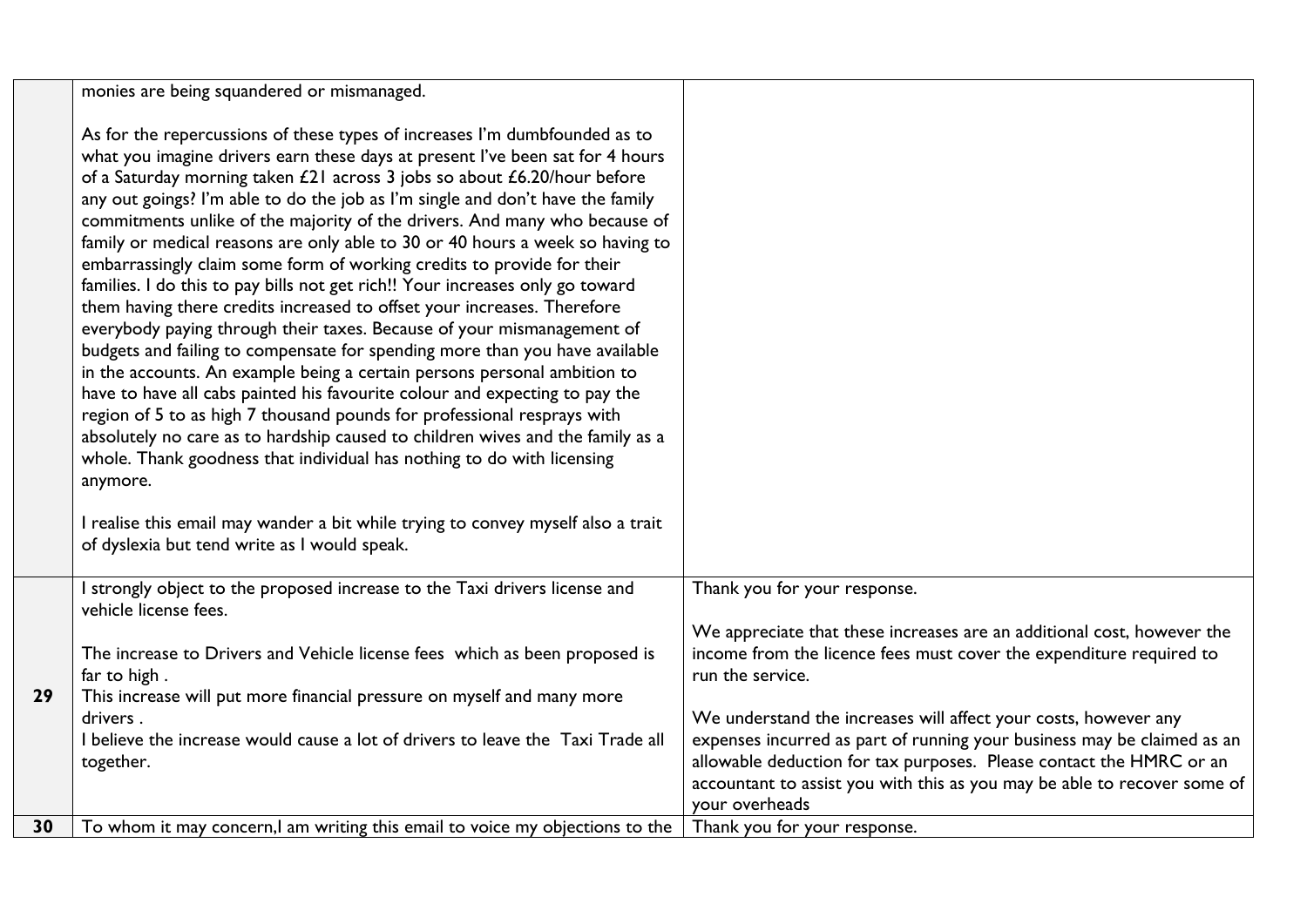|    | proposed increase in license fees as to the letter you sent me.i feel the<br>increase is extortionate and not in line with the current inflation rate.<br>As a hackney carriage driver I am already struggling to make a living and feel<br>these proposed rises in fees are unfair and unrealistic.<br>Please take this email as my formal objection to your proposed license fees<br>increase.                                                                                                  | We appreciate that these increases are an additional cost, however the<br>income from the licence fees must cover the expenditure required to<br>run the service.<br>We understand the increases will affect your costs, however any<br>expenses incurred as part of running your business may be claimed as an<br>allowable deduction for tax purposes. Please contact the HMRC or an<br>accountant to assist you with this as you may be able to recover some of<br>your overheads                                                                                                                                                                                                                                                                                                                                                                                                                                                                                                                                                                                                  |
|----|---------------------------------------------------------------------------------------------------------------------------------------------------------------------------------------------------------------------------------------------------------------------------------------------------------------------------------------------------------------------------------------------------------------------------------------------------------------------------------------------------|---------------------------------------------------------------------------------------------------------------------------------------------------------------------------------------------------------------------------------------------------------------------------------------------------------------------------------------------------------------------------------------------------------------------------------------------------------------------------------------------------------------------------------------------------------------------------------------------------------------------------------------------------------------------------------------------------------------------------------------------------------------------------------------------------------------------------------------------------------------------------------------------------------------------------------------------------------------------------------------------------------------------------------------------------------------------------------------|
| 31 | Please take this email as my objection to the 'proposed' tax on taxi drivers.<br>To have such a rise in one go is ridiculous and will damage morale and the<br>general happiness and relationship between the council and us drivers.<br>Everything is going up and squeezing a lot of us to breaking point and I was<br>always lead to believe that the council were there to help and assist and not<br>kick us while we are down.<br>Stop this planned hike now!<br><b>Private Hire Driver</b> | Thank you for your response.<br>We have considered other options for the fees, however it is important<br>that the deficit does not increase. The fees for private hire have been<br>set with a predicted increase of 8% for the first two years and then no<br>planned increase for the last three years. However if a lower fee is set<br>this year then a larger percentage increase would be required each year.<br>There is also the risk that additional costs could occur in the following<br>years for example from dealing with matters that need to be heard by<br>committee and this will involve costs especially if the Council are to<br>defend appeals from revoked drivers.<br>We appreciate that these increases are an additional cost, however the<br>income from the licence fees must cover the expenditure required to<br>run the service.<br>We understand the increases will affect your costs, however any<br>expenses incurred as part of running your business may be claimed as an<br>allowable deduction for tax purposes. Please contact the HMRC or an |
| 32 | I would like to register an objection to your proposal to increase our license<br>fees. It is very difficult as it is to make a living, but with these increases it will<br>become even harder, My office rent is £9,152, taxi insurance is £1,070. That is<br>without the fuel, repair, tax and MOT bills.                                                                                                                                                                                       | accountant to assist you with this as you may be able to recover some of<br>your overheads.<br>We appreciate that these increases are an additional cost, however the<br>income from the licence fees must cover the expenditure required to<br>run the service.                                                                                                                                                                                                                                                                                                                                                                                                                                                                                                                                                                                                                                                                                                                                                                                                                      |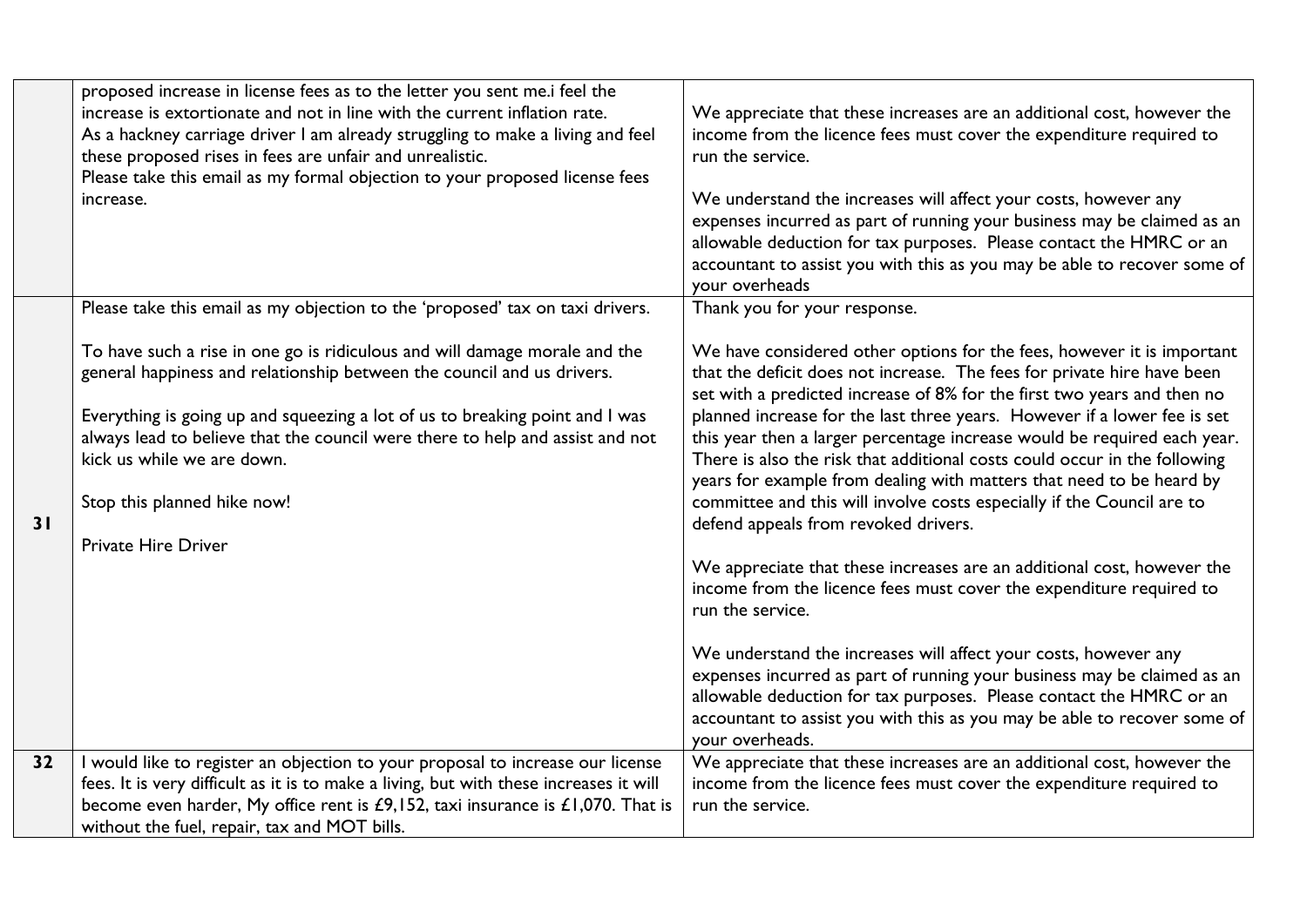|    | That is before I have earned anything towards my household bills. Please, help | We understand the increases will affect your costs, however any                                                                            |
|----|--------------------------------------------------------------------------------|--------------------------------------------------------------------------------------------------------------------------------------------|
|    | us, don't make life harder for us than it is already                           | expenses incurred as part of running your business may be claimed as an                                                                    |
|    |                                                                                | allowable deduction for tax purposes. Please contact the HMRC or an                                                                        |
|    |                                                                                | accountant to assist you with this as you may be able to recover some of                                                                   |
|    |                                                                                | your overheads.                                                                                                                            |
| 33 | Good morning, I would like to object very strongly to the proposed increase    | Thank you for your objection.                                                                                                              |
|    | in the license fees. Hackney Driver.                                           |                                                                                                                                            |
|    | I strongly object to the new license fees reason being                         | Thank you for your objection.                                                                                                              |
|    | I-It will cause the trade great hardship                                       |                                                                                                                                            |
|    |                                                                                | We appreciate that these increases are an additional cost, however the                                                                     |
|    | 2- On a personal note, I will have to increase my working hours to try         | income from the licence fees must cover the expenditure required to                                                                        |
|    | and make a living that I am already struggling to achieve.                     | run the service.                                                                                                                           |
|    | 3- Having to work longer hours will give me less quality time with my          | We understand the increases will affect your costs, however any                                                                            |
|    | family                                                                         | expenses incurred as part of running your business may be claimed as an                                                                    |
|    |                                                                                | allowable deduction for tax purposes. Please contact the HMRC or an                                                                        |
|    | 4-It will also increase drivers renting vehicles having to work longer hours   | accountant to assist you with this as you may be able to recover some of                                                                   |
|    | as proprietors will increase their rents, which once again gives less quality  | your overheads.                                                                                                                            |
| 34 | time with there family's and more stress put on the household budget.          |                                                                                                                                            |
|    |                                                                                | The costs of running the service are reviewed and kept as low as                                                                           |
|    | 5- Everyone has a budget to live to, and I believe that taxi licensing should  | possible, however there are a number of costs which were not                                                                               |
|    | stay within their budget that they receive in fees from drivers.               | envisaged for example the increase in legal costs associated with the<br>Hackney carriage trade and the additional costs involved with the |
|    |                                                                                | Ambassador Course. The split in the employee costs for the three taxi                                                                      |
|    | HC driver                                                                      | enforcement officers were not allocated correctly within the accounts as                                                                   |
|    |                                                                                | agreed at the Committee meeting in January 2015. During the review of                                                                      |
|    |                                                                                | the accounts, this has been identified and therefore it must be                                                                            |
|    |                                                                                | addressed.                                                                                                                                 |
|    |                                                                                | The unmet demand survey is also required this year to keep the                                                                             |
|    |                                                                                | restricted hackney carriage numbers which is an additional £16,000.                                                                        |
|    | Online complaint stating: Taxi licensing objection regarding charges to change | Thank you for your objection.                                                                                                              |
| 35 | by going up 95%                                                                |                                                                                                                                            |
| 36 | As a result of the proposal made by Plymouth City Council, Taxi Licensing      | Thank you for your response.                                                                                                               |
|    |                                                                                |                                                                                                                                            |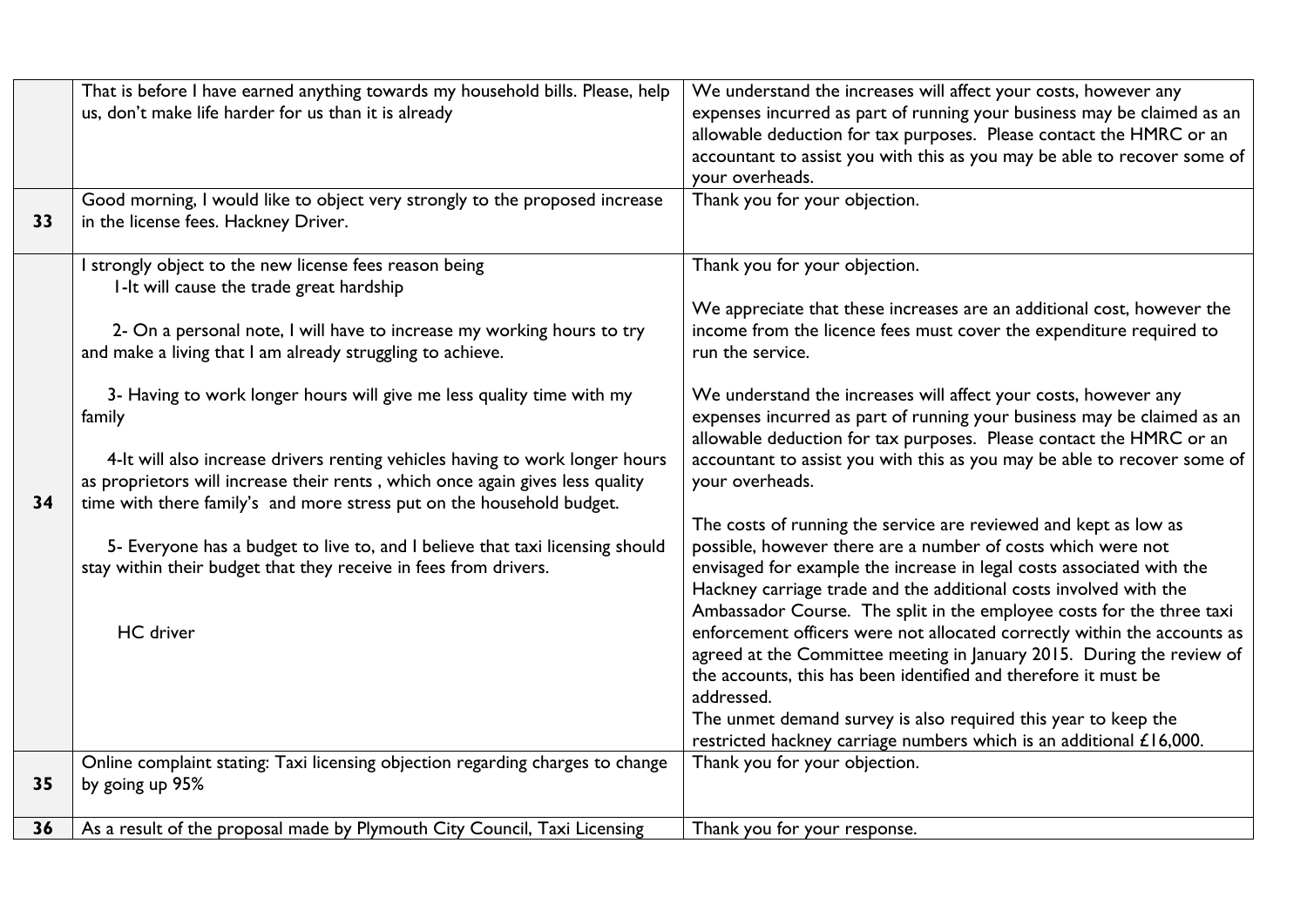| Department regarding the increase in Taxi Licensing fees and the Plymouth         |                                                                          |
|-----------------------------------------------------------------------------------|--------------------------------------------------------------------------|
| Ambassador Course I want to express my objection to the proposals                 | We understand that the increase in fees will have an effect on drivers   |
| mentioned above.                                                                  | but the however the income from the licence fees must cover the          |
| Some of the reasons why I do not want these changes to apply will be              | expenditure required to run the service. The taxi accounts are trade     |
| mentioned below.                                                                  | accounts and therefore must be covered by the licence fees.              |
| The proposal to raise tariffs, that were already quite high, is based only on the |                                                                          |
| presentation of the increase in spending by the Taxi Licensing and do not take    | We understand the increases will affect your costs, however any          |
| in consideration the effects that these changes will have on taxi drivers.        | expenses incurred as part of running your business may be claimed as an  |
| Three years ago Taxi Licensing demanded that all taxis to have at least Euro4     | allowable deduction for tax purposes. Please contact the HMRC or an      |
| emission and as a result the vast majority of drivers have had to take a car in   | accountant to assist you with this as you may be able to recover some of |
| finance that they have to pay back in 5 years period and left the drivers with    | your overheads.                                                          |
| instalments between £200 and £600 a month. It must also be taken into             |                                                                          |
| account as all the cost involved in carrying out this job are constantly          | The costs of running the service are reviewed and kept as low as         |
| increasing in all sectors (maintenance, fuel price, insurance, etc.) .As well     | possible, however there are a number of costs which were not             |
| when we talk about these fees increase a crucial factor seems to be omitted       | envisaged for example the increase in legal costs associated with the    |
| and that is the volume of work we, the taxi drivers, get and which is the         | Hackney carriage trade and the additional costs involved with the        |
| source of funding for us and the Taxi Licensing Department. This workload         | Ambassador Course. The split in the employee costs for the three taxi    |
| has been significantly decreasing in recent years especially due to the national  | enforcement officers were not allocated correctly within the accounts as |
| economic situation, which led people be more careful with their spendings         | agreed at the Committee meeting in January 2015. During the review of    |
| and one of the services that many have quit was the taxi.                         | the accounts, this has been identified and therefore it must be          |
| In these circumstances, as a Hackney Carriage driver, who works in average        | addressed.                                                               |
| 50 hours per week, after takes off all the expenses I have is almost impossible   | The unmet demand survey is also required this year to keep the           |
| to reach the national minimum wage per hour and often the gap between our         | restricted hackney carriage numbers which is an additional £16,000.      |
| earning and this minimum limit is quite significant. To all of this we have to    |                                                                          |
| mention that we do not benefit from any sick pay or holiday pay and to pay        | The safeguarding and ambassador course has been considered as an e-      |
| for a private pension is just a dream for many of us because we simply can        | learning course, however the courses are low cost and face to face       |
| afford that.                                                                      | training is much more beneficial. We will review this training and if a  |
| From my point of view we all, the taxi drivers and the Taxi Licensing             | suitable online course becomes available then this will be considered.   |
| Department, are going through a difficult time and to succeed I think we have     |                                                                          |
| to try to understand each other's needs because we depend on each other.          |                                                                          |
| Looking at the Taxi Licensing's reasons for the increases, we notice that there   |                                                                          |
| are some areas where the cost presented could be reduced if they will be          |                                                                          |
| approached differently and more carefully. There were cases when the Taxi         |                                                                          |
| Licensing lost large amount of money in court based on their decisions against    |                                                                          |
| some drivers or taxi companies and which led to a lot controversy among taxi      |                                                                          |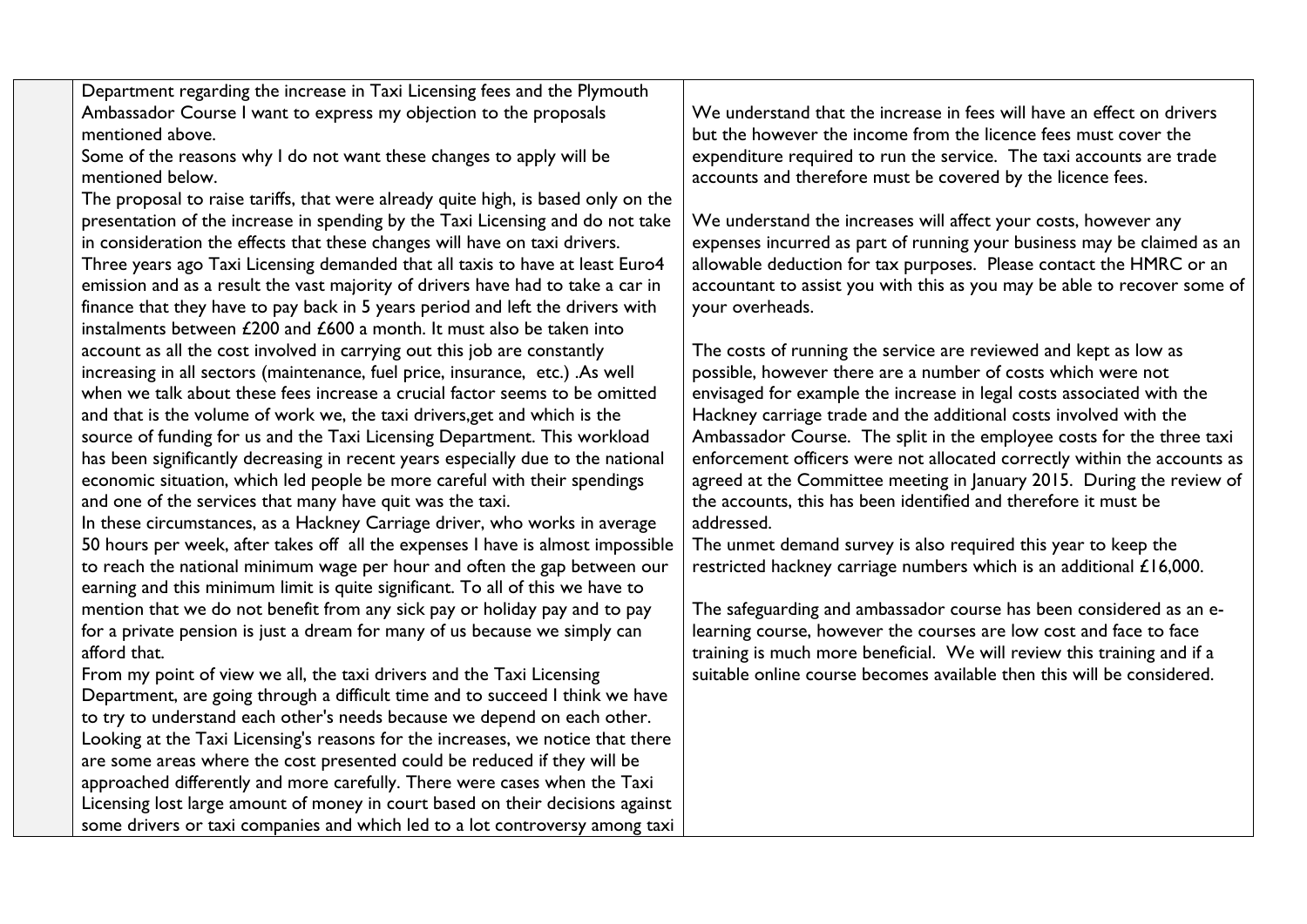|        | drivers community because all this failures had as result our increase in fees.            |                                                                           |
|--------|--------------------------------------------------------------------------------------------|---------------------------------------------------------------------------|
|        | Another area where some improvements in cost can be made is the training                   |                                                                           |
|        | area. Recently Taxi Licensing Policy requires all drivers to complete the                  |                                                                           |
|        | Plymouth Ambassador Course and Safeguarding Course which will be funded                    |                                                                           |
|        | with the money gained as a result of increasing the fees. Leaving aside there              |                                                                           |
|        | are many polemics about how effective they are, especially in terms of their               |                                                                           |
|        | cost in these difficult times, the Taxi Licensing should consider some other               |                                                                           |
|        | way to deliver this courses. An online course with a test at the end of the                |                                                                           |
|        | course it may be a better and more economical option than paying for each                  |                                                                           |
|        | driver to an external training company.                                                    |                                                                           |
|        | Everything I presented above represent my thoughts, my feelings and what I am              |                                                                           |
|        | standing for. I do not have the strongest legislative knowledge and I may be               |                                                                           |
|        | wrong when I presented some of my points, but the intention of this email is               |                                                                           |
|        | to point out why I am against the increase proposed by Taxi Licensing and is               |                                                                           |
|        | based on my experience as a Hackney Carriage driver and on my own struggles                |                                                                           |
|        | which I am facing in attempt to succeed in this job.                                       |                                                                           |
|        |                                                                                            |                                                                           |
|        | I XXX Hackney carriage driver my plate number XXX badge number XXX. I                      | Thank you for your objection.                                             |
| 37     | object the proposal fees and I thing it's unfair.                                          |                                                                           |
|        | Many thanks                                                                                |                                                                           |
| 38     | I object to increases to to Hackney Carriage Fees.                                         | Thank you for your objection.                                             |
|        | You are taking the P <sup>***</sup> , I object profoundly against the increase in the Taxi | Thank you for your objection.                                             |
| 39     | Licensing Fees.                                                                            |                                                                           |
| $40 -$ | With reference to the proposed increase in Hackney Carriage and Private                    | The fees will have to be increased to ensure that they cover the costs of |
| 57     | Hire Fees, please accept this email as a formal objection. I am a Private Hire             | running the service.                                                      |
| (17)   | Driver so I am referring only to those proposed increases but, having looked               |                                                                           |
| driv   | at the Hackney proposals, I feel sure you will have multiple objections to                 | There are costs involved each year to deal with the general               |
| ers    | those as well.                                                                             | administration and compliance matters for drivers licences. For example   |
| sign   |                                                                                            | the proportion of costs involved with reviewing the taxi licensing policy |
| ed     | This proposed increase is only 18 months since the last rate rise and the scale            | and sending update letters and guidance to drivers of the new             |
| this   | is beggars belief. When the vehicle licence fee has increased previously it                | requirements; dealing with medical compliances; updating drivers          |
| petit  | went from £97 to £117, an increase of £20 and a gap of something like three                | information such as change of address or convictions/driving offences     |
| ion)   | years. Now, barely 18 months since it went to $£117$ , you are expecting driers            | notifications; arranging the safeguarding and ambassador training         |
|        | to find $£170$ every year?? That's a $£53$ increase which cannot surely be                 | courses. There are also costs involved with dealing with complaints and   |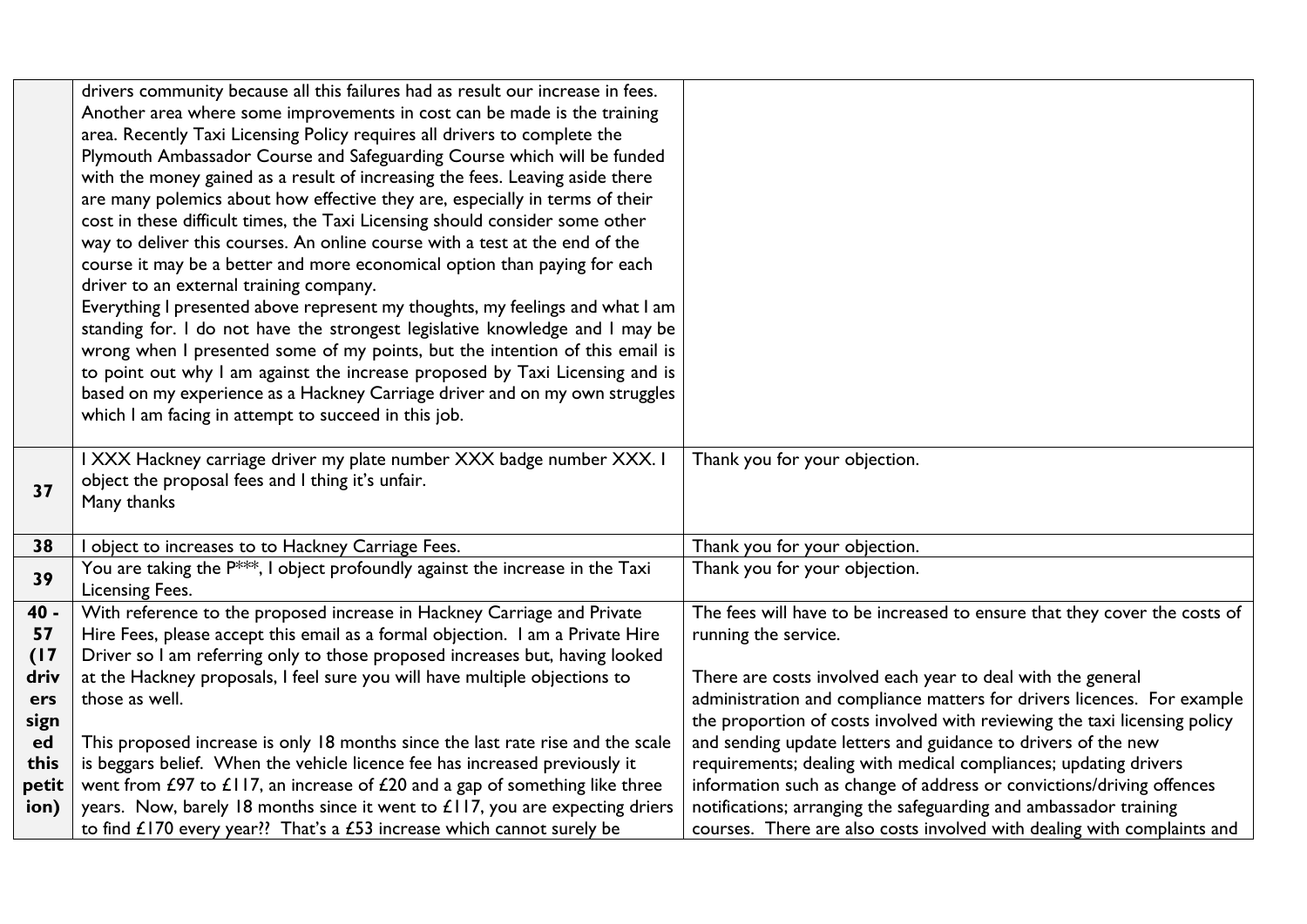|    | justified.                                                                                                                                                                                                                                                                                                                                                                | reviewing drivers licences to ensure drivers are safe and suitable to hold<br>a licence.                                                                                                                                                                                                                         |
|----|---------------------------------------------------------------------------------------------------------------------------------------------------------------------------------------------------------------------------------------------------------------------------------------------------------------------------------------------------------------------------|------------------------------------------------------------------------------------------------------------------------------------------------------------------------------------------------------------------------------------------------------------------------------------------------------------------|
|    | I know that in September 2015 the three year licences was $£149 - it$ then                                                                                                                                                                                                                                                                                                |                                                                                                                                                                                                                                                                                                                  |
|    | increased to $£160$ in August 2017 and now you want to increase it again to<br>£300. That's more than a 100% increase in three and a half years and a £140<br>jump in 18 months!! Again, this cannot possibly be justified.                                                                                                                                               | As detailed in the committee report that was considered by members<br>on 10 January 2019, the increases have been higher due to a number of<br>factors such as the percentage of enforcement officer costs have been<br>incorrectly allocated since 2015 and this has now been rectified.                        |
|    | There are more taxi's of all types than ever before in Plymouth now, meaning                                                                                                                                                                                                                                                                                              |                                                                                                                                                                                                                                                                                                                  |
|    | that drivers are really struggling to earn a decent living wage. These proposed<br>fee increases will mean an increased struggle for everyone, not to mention<br>feelings of discontent.                                                                                                                                                                                  | Each fee is reviewed to ensure they are based on the actual costs<br>involved. The Operator costs were reviewed and no increase was<br>required as the costs covered the work involved.                                                                                                                          |
|    | At the same time, you are demanding that drivers give up a day of earning<br>what money they can to attend an Ambassador Course! Whilst I'm sure<br>parts of the course will be interesting, I feel there will be a huge resentment<br>from drivers that this is being demanded of us at the same time as the kick in<br>the teeth of the fees increasing so drastically. | We understand the increases will affect your costs, however any<br>expenses incurred as part of running your business may be claimed as an<br>allowable deduction for tax purposes. Please contact the HMRC or an<br>accountant to assist you with this as you may be able to recover some of<br>your overheads. |
|    | I note from the list that the Operators fees are not going up at all so why is it<br>necessary to hit the drivers so hard?                                                                                                                                                                                                                                                |                                                                                                                                                                                                                                                                                                                  |
|    | You simply cannot expect drivers to be able to find these sums of money<br>from the earnings that are now available to us.                                                                                                                                                                                                                                                |                                                                                                                                                                                                                                                                                                                  |
| 58 | I am writing this letter regarding the proposed increase in charges for taxi<br>drivers.                                                                                                                                                                                                                                                                                  | The fees will have to be increased to ensure that they cover the costs of<br>running the service.                                                                                                                                                                                                                |
|    | I cannot believe you think a 63% (vehicle) & 48% (I year driver) increase is ok.<br>We are seeing declining trade (hasn't recovered since 2008 crash), I<br>understand that there needs to be increases but that amount is ridiculous. If it<br>was a utility company raising charges by similar % it would be referred to an                                             | Plymouth City Council has acted in accordance to the legal advice<br>regarding the setting of fees and will review the transcript of the<br>Wakefield Case when it is released.                                                                                                                                  |
|    | ombudsman. Wakefield have recently had their charges overturned by judicial<br>review, brought by the drivers association, after they raised them by 60%                                                                                                                                                                                                                  | Each fee is reviewed to ensure they are based on the actual costs<br>involved. The Operator costs were reviewed and no increase was<br>required as the costs covered the work involved.                                                                                                                          |
|    | Drivers by and large have to work more hours year on year to just about                                                                                                                                                                                                                                                                                                   |                                                                                                                                                                                                                                                                                                                  |
|    | manage, many (including myself) don't have savings. Last year I had to borrow                                                                                                                                                                                                                                                                                             | We understand the increases will affect your costs, however any                                                                                                                                                                                                                                                  |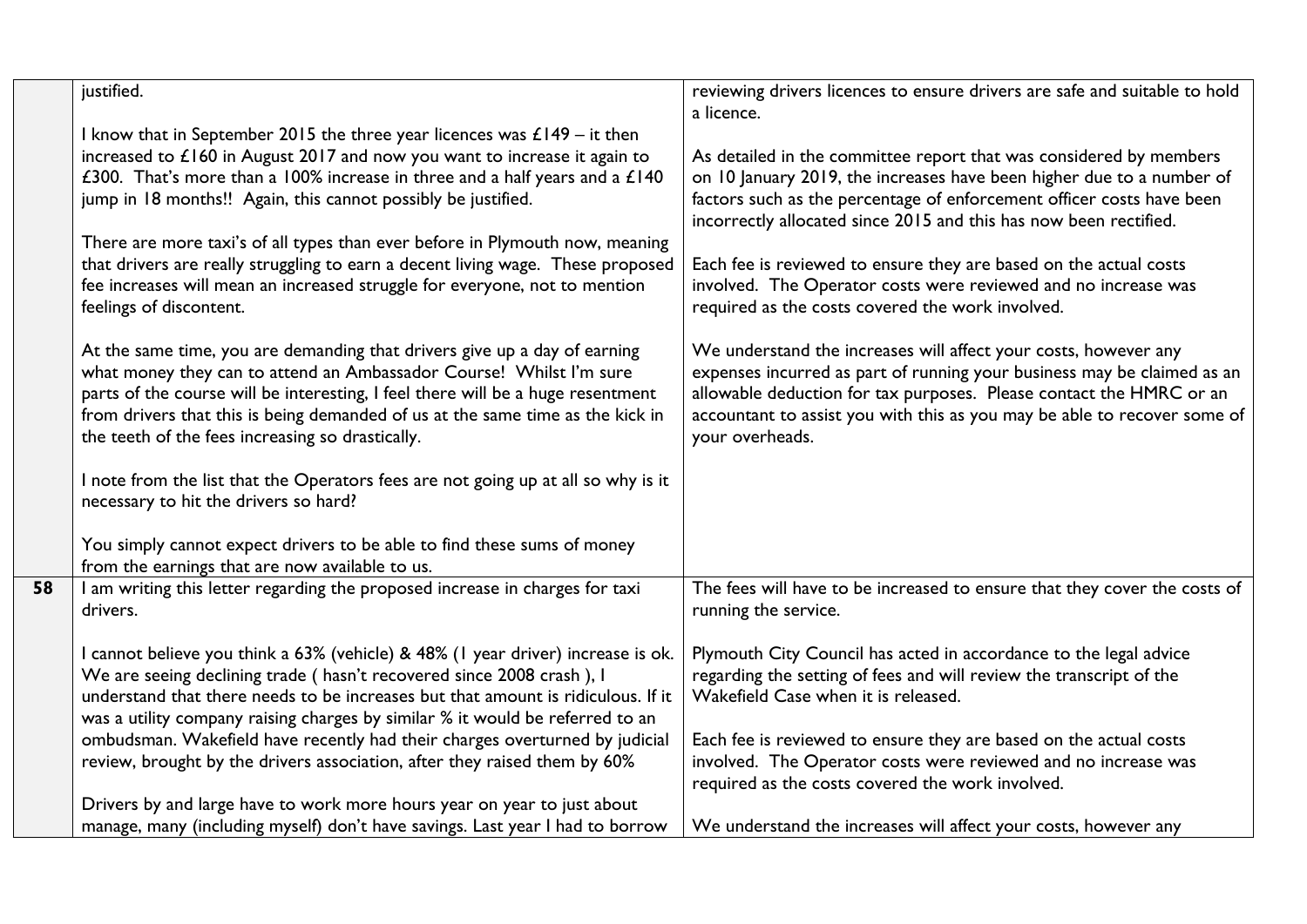|    | nearly £900 to replace my clutch (which I am still paying off), this increase is a<br>big deal.<br>You may ask why, if this is such a badly paid job, do I still do it? In 2004 I was<br>involved in an accident that caused damage to my back that meant I couldn't<br>do much physical work as I had up till then. These days it fits in with my<br>homelife, joint carer for my mother in law, and stepson. I simply can't do<br>anymore hours. My badge and plate are due in sep, if this is implemented I will<br>not be renewing, I'll be better off in Lidl on the tills. I believe other drivers are<br>thinking the same.<br>Hackney Driver | expenses incurred as part of running your business may be claimed as an<br>allowable deduction for tax purposes. Please contact the HMRC or an<br>accountant to assist you with this as you may be able to recover some of<br>your overheads.                                                                       |
|----|------------------------------------------------------------------------------------------------------------------------------------------------------------------------------------------------------------------------------------------------------------------------------------------------------------------------------------------------------------------------------------------------------------------------------------------------------------------------------------------------------------------------------------------------------------------------------------------------------------------------------------------------------|---------------------------------------------------------------------------------------------------------------------------------------------------------------------------------------------------------------------------------------------------------------------------------------------------------------------|
|    |                                                                                                                                                                                                                                                                                                                                                                                                                                                                                                                                                                                                                                                      |                                                                                                                                                                                                                                                                                                                     |
| 59 | I am a taxi driver my name is XXXX my license plate Number is XXX My<br>address is XXXXXXXX Regarding taxi fair price increases I'm completely<br>rejected this decision.                                                                                                                                                                                                                                                                                                                                                                                                                                                                            | Thank you for your response.                                                                                                                                                                                                                                                                                        |
| 60 | The rise in Licensing Fees as proposed are quite frankly, ridiculous.                                                                                                                                                                                                                                                                                                                                                                                                                                                                                                                                                                                | Thank you for your response.                                                                                                                                                                                                                                                                                        |
|    | I have been too busy to give this matter as much attention as it deserves and<br>am forced at this late stage to make a hurried response rather than no<br>response at all.<br>As a member of the Plymouth Licensed Taxi Association (PLTA) I would like<br>to express my support for the objections raised by that body and presented<br>to your Office. I have studied their document in depth and see little or<br>nothing with which I can disagree.                                                                                                                                                                                             | The fees will have to be increased to ensure that they cover the costs of<br>running the service.<br>Plymouth City Council has acted in accordance to the legal advice<br>regarding the setting of fees and will review the transcript of the<br>Wakefield Case when it is released.                                |
|    | I have been a Taxi Driver in the City for nearly 17 years. During all that time<br>the two disparate Trades, Taxi and Private Hire, have had very little on which<br>they can fully agree. It was shown on Sunday last, and to lesser extent on<br>Monday, that these proposals have brought both Trades together to show<br>their antipathy for the suggested increased financial burdens which is<br>envisaged. The PLTA do not support such actions as were taken (and indeed<br>may well recur), individual members can, and patently, do.                                                                                                       | The Ambassador course is a requirement of the Taxi Licensing Policy<br>and no byelaw is required. This was confirmed in the recent Magistrates<br>Appeal. The feedback from all the courses have been positive, however<br>the new course has been developed so that PCC have complete<br>ownership of the content. |
|    | Section 11 of the PCC Act 1975 gives power to issue a Drivers Licence and<br>allows recovery of the cost of Issue and Administration, it does not allow for                                                                                                                                                                                                                                                                                                                                                                                                                                                                                          | The aim of the ambassador course is to ensure all drivers create an<br>excellent first impression of the City. Unfortunately we received 196                                                                                                                                                                        |
|    | the costs incurred by enforcement. Enforcement against Drivers of either                                                                                                                                                                                                                                                                                                                                                                                                                                                                                                                                                                             | complaints in the last 12 months relating to taxi and private hire drivers                                                                                                                                                                                                                                          |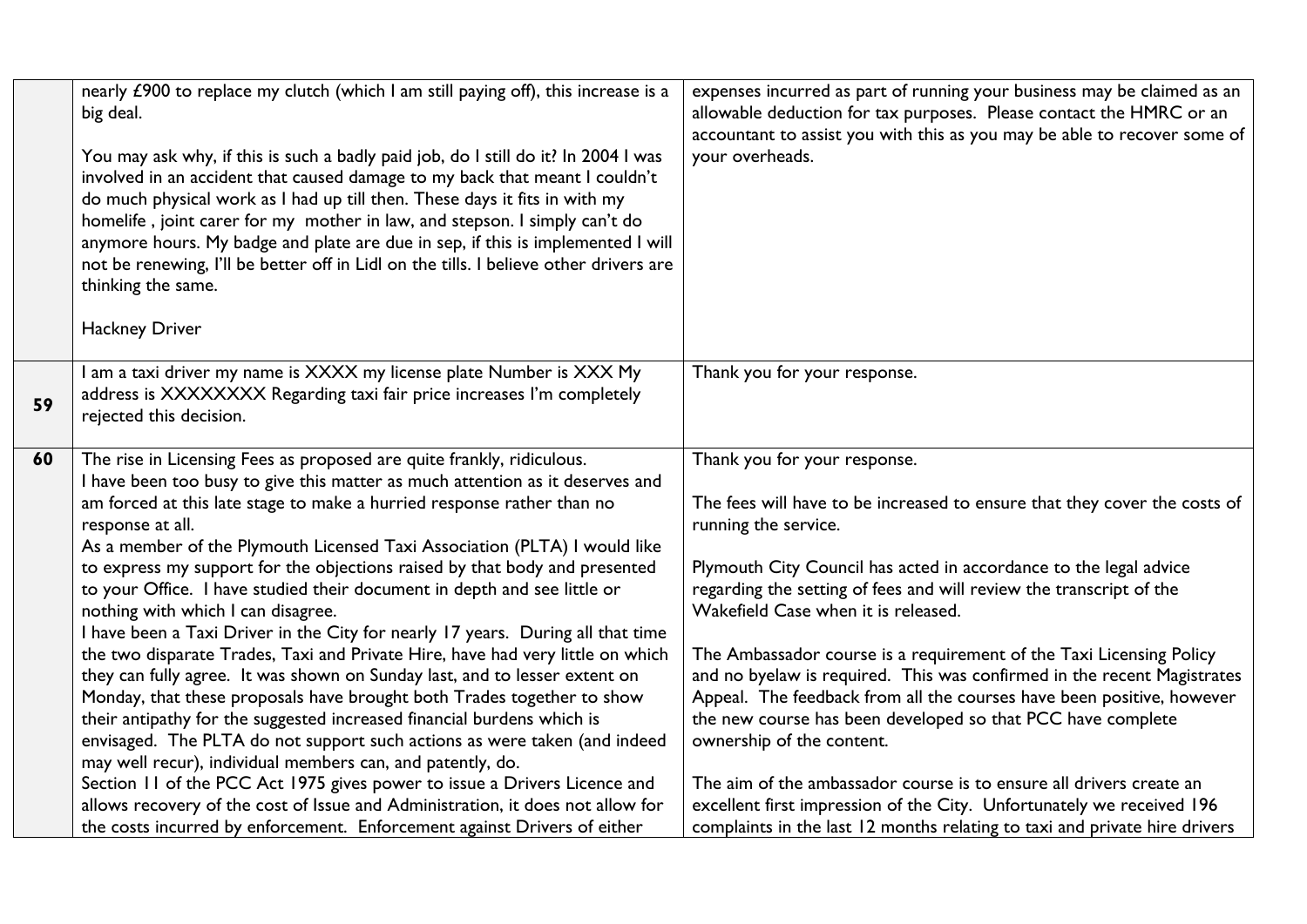Trade should therefore be borne entirely by the Council and not Licensees. With the changes to Primary Legislation it has become more common for Cross Border Hiring to occur. It seems to me that many Driver/Proprietor Licensees may well take the increases in Fees to actively consider Licensing in adjoining LA's. If I were to go down that route myself I could save outlay in Licence Fee and make a substantial saving in Insurance. I would be precluded from utilising Ranks or accepting "Hails" inside the City boundary but could accept bookings from within Plymouth. I take more than 50% of my income from bookings. Private Hire Drivers will see that similar savings can be made by Licensing elsewhere.

Similar proposals for large Licence Fee Increases have caused other LA's to completely reconsider the entire Licensing Regime. I wonder if the time has come for Plymouth City Council to do the same.

A large part of the expenditure would seem to be on enforcement. This would seem to be entirely spent on enforcement against Licensees. Illegal taxi type operations are ignored by PCC and D&C Police alike. The scourge of "Facebook" taxis is taking off, yet not investigated and prosecuted. Bilking is of no concern to the Police apparently and of no interest to the LA. If the Public want a free parking space in the City, where better than a Taxi Rank, because nobody will take action. At great cost to the Trade Accounts Licensing Officers were given the Training and wherewithal to give out Parking Tickets - first issue is still awaited.

The "Ambassador" course is (illegally) made compulsory and via Licence Fees the Trades are to pay for it. If anyone actually reads this, be assured that this course is a total waste of anyone's money, particularly mine. It has already been a total waste of my time. If the requirement is for "Mayflower 2020" why? This will end up lasting maybe a week. Taxis and Private Hire Trades will hardly be involved, the roads in the vicinity will be closed to traffic! Perhaps the "Ambassadors" can be included in the periphery, they won't be in the main event (I use "they" rather than "we" because I personally will be away from Plymouth rather than be involved in the least).

More and more burdens are placed on the Trades and the burden payers are then actually charged more for these burdens. It is an unacceptable state state of affairs.

The proposed fees should be fully reconsidered and lowered to an acceptable

and the majority of these complaints are regarding driver behaviour and overcharging. This creates a bad impression and damages the reputation of the trade. The feedback so far has been very positive and we hope this will help improve customer care and reduce the complaints we receive. There will also be a lot of opportunities for drivers to earn more money next year for the Mayflower 400 celebrations as we are expecting at least 500,000 more visitors to the City in 2020.

It is accepted that the existing law would allow a hackney carriage vehicle licensed by another authority to carry pre-booked passengers from Plymouth, provided that vehicle was not plying or standing for hire whilst within the jurisdictional boundary of Plymouth City Council.

The position is slightly different for private hire vehicles. As you are aware, Plymouth utilises its own Act for the licensing of the trades within the city,that being the Plymouth City Council Act 1975 (PCCA) and the amendments contained with the Plymouth City Council Act 1987. The remainder of England and Wales, with the exception of London, licences and regulates the trade by virtue of the provisions contained within the Local Government (Miscellaneous Provisions) Act 1976 (LGMPA). There is no reciprocity in law between the PCC and LGMPA this therefore has the following effects:

- 1. Only vehicles and drivers licensed by Plymouth City Council may lawfully pick up passengers in Plymouth provided the booking is made with an operator licensed within Plymouth.
- 2. Drivers and vehicles licensed by Plymouth City Council are not permitted to pick up passengers who live in a district licensed under the LGMPA.
- 3. Drivers and vehicles licensed by a controlled district under the LGMPA may terminate a journey within the city, provided that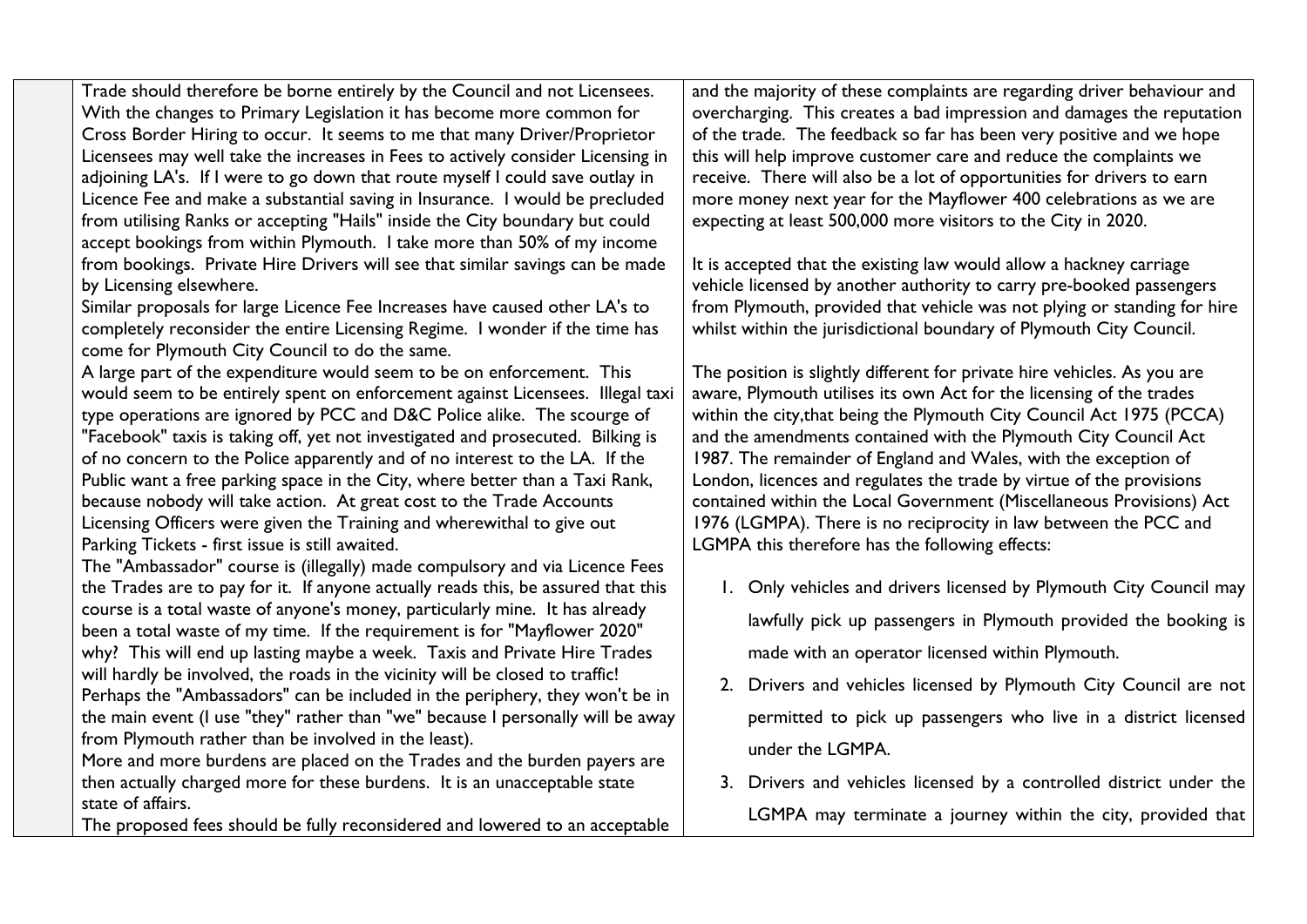level. journey was commenced outside the city.

4. Drivers and vehicles licensed by a controlled district under the LGMPA, are not permitted to commence and terminate a journey within the jurisdictional boundary of Plymouth, they may however terminate a journey within the city which commenced outside of the city.

The law regarding private hire cross border hiring is complex, and that complexity is further exaggerated given the peculiar position provided by Plymouth City Council having its own local Act.

Another consideration is the policy of 'intended use' adopted by some Local Authorities when considering licence applications for Hackney Carriages that may be operating outside of their area. Such policies are permitted and are in line with the case of R(app Newcastle City Council) v Berwick-Upon-Tweed Borough Council, so provided the licensing local authority has such a policy and evidence to suggest the use will be predominantly outside fits area, it may well refuse the application. Plymouth has thus far not felt the effects of the cross border phenomenon as it has in other areas, with large numbers of vehicles effectively working in areas where they are not licensed, and the resultant lack of enforcement that can be undertaken against such vehicles and drivers by local enforcement officers. There are a number of events planned for the whole year from November 2019 to November 2020 for the Mayflower 400 celebrations. These will be published on <https://www.mayflower400uk.org/events/>

The aim of the ambassador course is to ensure all drivers create an excellent first impression of the City. Unfortunately we received 196 complaints in the last 12 months relating to taxi and private hire drivers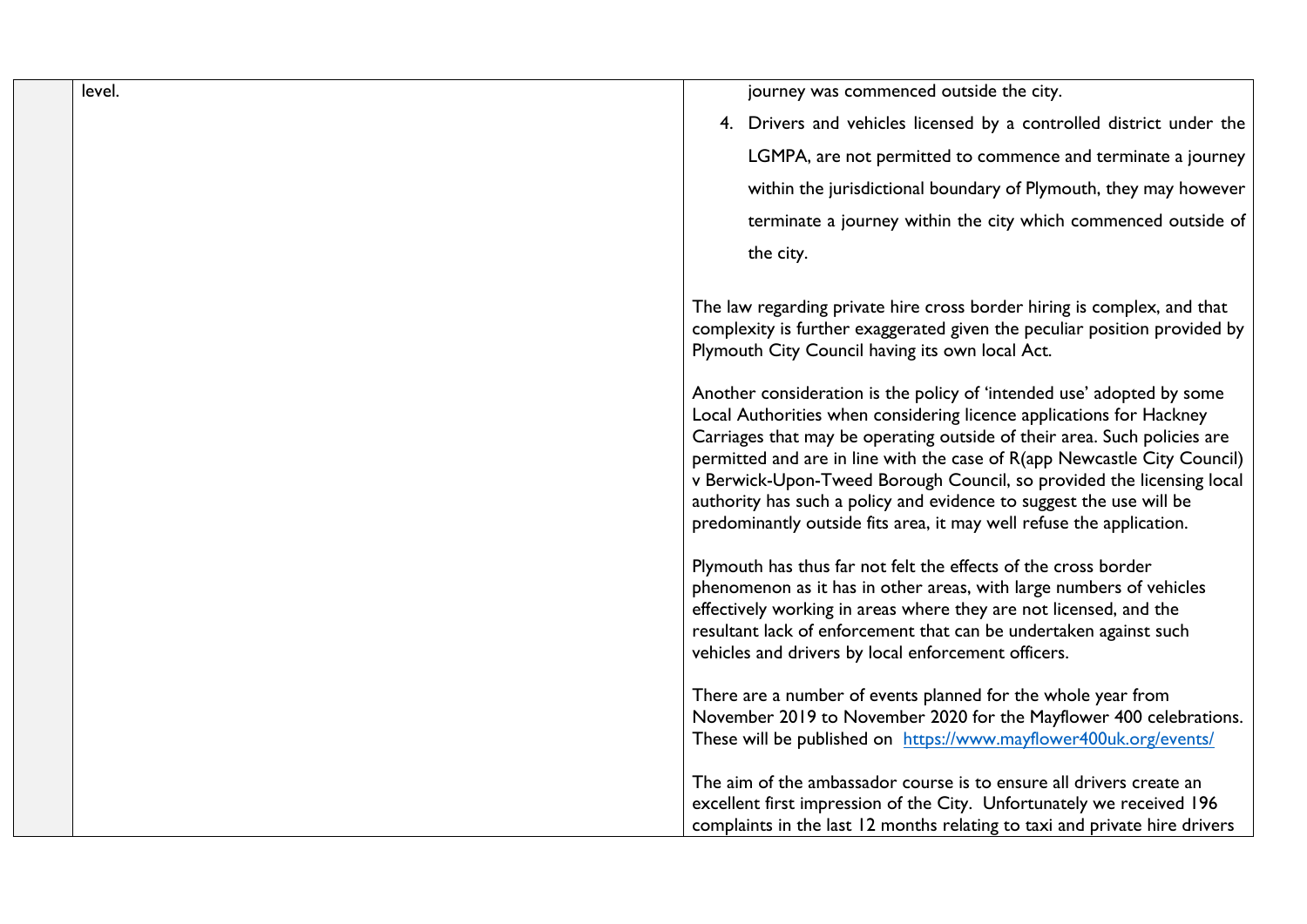|    |                                                                                                                | and the majority of these complaints are regarding driver behaviour and                                                                         |
|----|----------------------------------------------------------------------------------------------------------------|-------------------------------------------------------------------------------------------------------------------------------------------------|
|    |                                                                                                                | overcharging. This creates a bad impression and damages the reputation<br>of the trade. The feedback from the ambassador course so far has been |
|    |                                                                                                                | very positive and we hope this will help improve customer care and                                                                              |
|    |                                                                                                                | reduce the complaints we receive. There will also be a lot of                                                                                   |
|    |                                                                                                                | opportunities for drivers to earn more money next year for the                                                                                  |
|    |                                                                                                                | Mayflower 400 celebrations as we are expecting at least 500,000 more                                                                            |
|    |                                                                                                                | visitors to the City in 2020.                                                                                                                   |
|    | Please accept this letter of objecting to the massive proposed fees in Taxi                                    | The fees are increasing by various amounts and not by 95%.                                                                                      |
|    | Licences fees. My husband is a taxi driver an works long hours in a job he                                     |                                                                                                                                                 |
|    | enjoys and like everyone we appreciate a small increase would be justified but                                 | The fees will have to be increased to ensure that they cover the costs of                                                                       |
|    | what equates to 95% due to balance the books at Taxi Licence office if local                                   | running the service.                                                                                                                            |
|    | media has report recently.                                                                                     | We appreciate the vital contribution that taxi and private hire drivers                                                                         |
|    | Long Hours, Increasing Fuel and Insurance Costs, Conpliance Regulations                                        | play in the door to door transport especially for the most vulnerable                                                                           |
|    | Costs along with wear and tear, servicing of their vehicles and no holiday pay                                 | residents of the city. We must also ensure that the public are safe and                                                                         |
|    | or sick pay - please rethink and allocate a small % increase. Most of the                                      | 'unfit' drivers are dealt with appropriately.                                                                                                   |
| 61 | documents relating to taxi is on a computer template, completed and printed                                    |                                                                                                                                                 |
|    | off as needed.                                                                                                 |                                                                                                                                                 |
|    |                                                                                                                | We understand the increases will affect your costs, however any                                                                                 |
|    | Plymouth City needs taxi to support the community with the elderly as well                                     | expenses incurred as part of running your business may be claimed as an                                                                         |
|    | as returning the party goers home after a night out from Plymouth which<br>ensure less trouble for the police. | allowable deduction for tax purposes. Please contact the HMRC or an<br>accountant to assist you with this as you may be able to recover some of |
|    |                                                                                                                | your overheads.                                                                                                                                 |
|    |                                                                                                                |                                                                                                                                                 |
|    |                                                                                                                |                                                                                                                                                 |
|    | I wish to complain about the proposed increase in fees I think this hike in fees                               | Thank you for your response. The increase is above inflation but costs                                                                          |
|    | is far to Mutch in one hike I could accept maybe inflation plus a bit but wot                                  | can be increased above inflation to ensure full cost recovery.                                                                                  |
| 62 | your proposing is far to Mutch in one hike thank you                                                           | The fees need to be increased to ensure that they cover the costs of                                                                            |
|    |                                                                                                                | running the service.                                                                                                                            |
| 63 | I would like to lodge my formal objection to the taxi license fee increase.                                    | Thank you for your feedback.                                                                                                                    |
|    | It is unfair to the drivers to absorb the increase so it will only lead to                                     | The fees will have to be increased to ensure that they cover the costs of                                                                       |
|    | increased fares being passed onto the passengers some of which are                                             | running the service. All costs associated with the running of the taxi                                                                          |
|    | vulnerable, lonely and their only means of escape from their home is a taxi. It                                | licensing service must be met by the trade.                                                                                                     |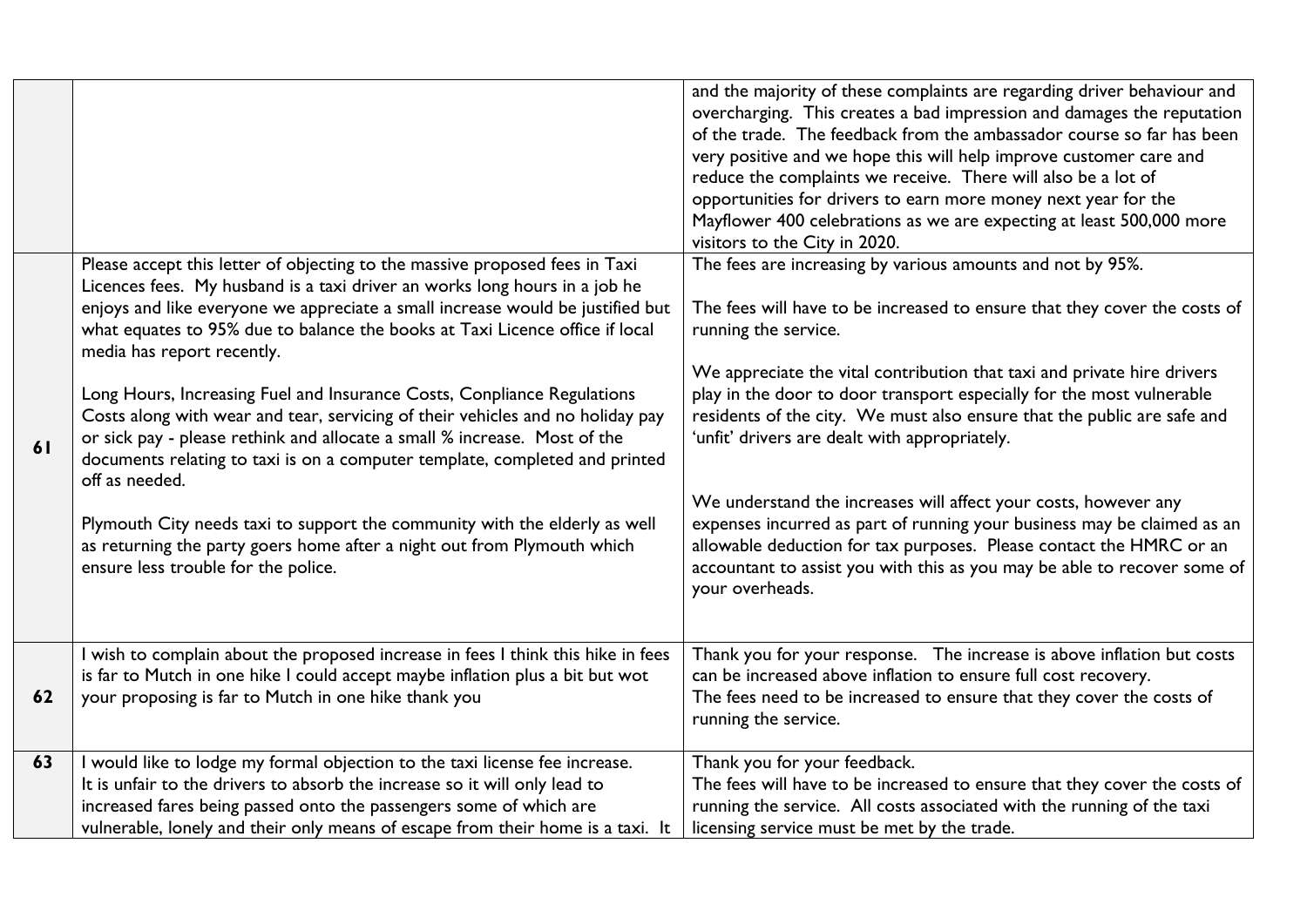|    | would then increase the demand on social services to bridge this gap thus<br>being a false economy.<br>You really need to be supporting the drivers more in generating income and<br>the positivity of plymouth not demoralising them. Remember they are often<br>thr first point of contacr for visitors.<br>Just because you have a fixed salary regardless of how much work you do<br>does not mean everyone has that luxury.<br>PH license holder                                                                                                                                                                                                    | The Council want to help drivers to generate more income and the<br>Ambassador Course aims to help with this and providing information<br>about how to assist your customers in promoting what the City has to<br>offer and getting return trips.<br>We understand the increases will affect your costs, however any<br>expenses incurred as part of running your business may be claimed as an<br>allowable deduction for tax purposes. Please contact the HMRC or an<br>accountant to assist you with this as you may be able to recover some of<br>your overheads. |
|----|----------------------------------------------------------------------------------------------------------------------------------------------------------------------------------------------------------------------------------------------------------------------------------------------------------------------------------------------------------------------------------------------------------------------------------------------------------------------------------------------------------------------------------------------------------------------------------------------------------------------------------------------------------|-----------------------------------------------------------------------------------------------------------------------------------------------------------------------------------------------------------------------------------------------------------------------------------------------------------------------------------------------------------------------------------------------------------------------------------------------------------------------------------------------------------------------------------------------------------------------|
| 64 | I wish to complain about the huge increase proposed by Plymouth City<br>council.Surely the department that deals with the accounts is to blame for the<br>shortsighted overall costs. To expect the taxi driver to cover the cost of poor<br>management is in my view terrible. Perhaps instead of passing all the costs<br>onto the driver cuts should be made in the Licencing department or<br>discontinuing some of the courses.i.e.the ambassador course. Yours faithfully.<br><b>HC</b> driver                                                                                                                                                     | Thank you for your objection.<br>These are not shortsighted overall costs; these are costs associated with<br>running the service to ensure that we can ensure our licensed<br>drivers/vehicle proprietors are compliant and are safe and suitable.<br>The courses have been sourced at low cost and aim to enhance the<br>trade. It is hoped that less complaints will be received following the<br>training, which will reduce the amount of issues being taken to<br>committee and therefore reduce costs.                                                         |
| 65 | I'm driver XXX, I have recieved a letter from yourselves saying that you are<br>going to increase the fees. To be honest the increase made is going to harm<br>us as taxi drivers. You know more than I do that Yes I business in plymouth it<br>has been bad for the last 10 years and it is getting indeed worse because of<br>the vast number of taxis especially private hire.<br>We taxi drivers we are struggling to make a normal living and with you<br>putting up the new fees, we are going to struggle more.<br>As a taxi driver of plymouth I'm objecting the fees rise, and I will be very<br>happy if you consider it again.<br>Thank you. | Thank you for your response.<br>The fees will have to be increased to ensure that they cover the costs of<br>running the service.<br>We understand the increases will affect your costs, however any<br>expenses incurred as part of running your business may be claimed as an<br>allowable deduction for tax purposes. Please contact the HMRC or an<br>accountant to assist you with this as you may be able to recover some of<br>your overheads.                                                                                                                 |
| 66 | With reference to the above. These price rises will push a lot of Taxi Drivers<br>to not renew their licenses as the price increase is astronomical.lts very hard                                                                                                                                                                                                                                                                                                                                                                                                                                                                                        | Thank you for your response.                                                                                                                                                                                                                                                                                                                                                                                                                                                                                                                                          |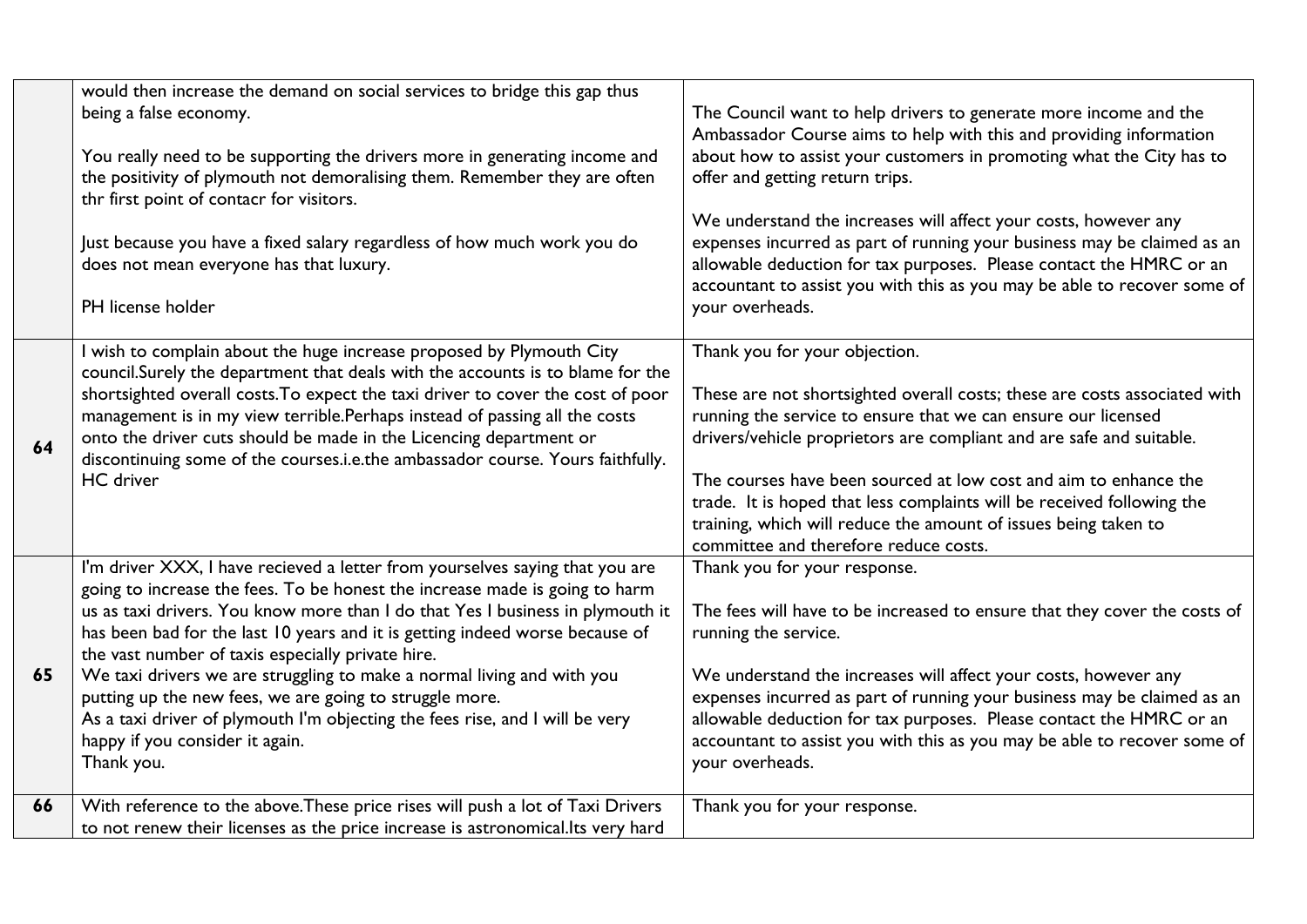|    | out here now trying to make a living without these prices being added.An<br>increase yes but not on this scale.lts far too high .There has been a lot of<br>support from our customers agreeing its a rediculous and unfair<br>increase.Please reconsider so that we can try and continue to try and earn a<br>decent living. Thank you.                                                        | The fees will have to be increased to ensure that they cover the costs of<br>running the service.<br>We understand the increases will affect your costs, however any<br>expenses incurred as part of running your business may be claimed as an<br>allowable deduction for tax purposes. Please contact the HMRC or an<br>accountant to assist you with this as you may be able to recover some of<br>your overheads.                                                                                                                                                                                                                                                                                                                                                                                                                                                                                                                                                                                                                                                                                                                              |
|----|-------------------------------------------------------------------------------------------------------------------------------------------------------------------------------------------------------------------------------------------------------------------------------------------------------------------------------------------------------------------------------------------------|----------------------------------------------------------------------------------------------------------------------------------------------------------------------------------------------------------------------------------------------------------------------------------------------------------------------------------------------------------------------------------------------------------------------------------------------------------------------------------------------------------------------------------------------------------------------------------------------------------------------------------------------------------------------------------------------------------------------------------------------------------------------------------------------------------------------------------------------------------------------------------------------------------------------------------------------------------------------------------------------------------------------------------------------------------------------------------------------------------------------------------------------------|
| 67 | I'm sending this email regarding the taxis licensing fees as a taxi driver I believe<br>this is a massive up pricing so I'm strongly rejecting this decision.                                                                                                                                                                                                                                   | Thank you for your objection.                                                                                                                                                                                                                                                                                                                                                                                                                                                                                                                                                                                                                                                                                                                                                                                                                                                                                                                                                                                                                                                                                                                      |
| 68 | I'm sending this email regarding the taxis licensing fees as a taxi driver I believe<br>this is a massive up pricing so I'm strongly rejecting this decision.                                                                                                                                                                                                                                   | Thank you for your objection.                                                                                                                                                                                                                                                                                                                                                                                                                                                                                                                                                                                                                                                                                                                                                                                                                                                                                                                                                                                                                                                                                                                      |
| 69 | I'm sending this email regarding the taxis licensing fees as a taxi driver I believe<br>this is a massive up pricing fee so I'm strongly rejecting this decision i thinks<br>this is ridiculous increase fee i had a letter twice regarding my taxi licence for<br>three years $£238$ now its gone up to $£435$ almost double i am hoping you<br>review your decision i think 20% is acceptable | We are considering other options for the fees, however it is important<br>that the deficit does not increase. The fees for private hire have been<br>set with a predicted increase of 8% for the first two years and then no<br>planned increase for the last three years. However if a lower fee is set<br>this year then a larger percentage increase will be required each year.<br>There is also the risk that additional costs could occur in the following<br>years for example from dealing with matters that need to be heard by<br>committee and this will involve costs especially if the Council are to<br>defend appeals from revoked drivers.<br>We appreciate that these increases are an additional cost, however the<br>income from the licence fees must cover the expenditure required to<br>run the service.<br>We understand the increases will affect your costs, however any<br>expenses incurred as part of running your business may be claimed as an<br>allowable deduction for tax purposes. Please contact the HMRC or an<br>accountant to assist you with this as you may be able to recover some of<br>your overheads |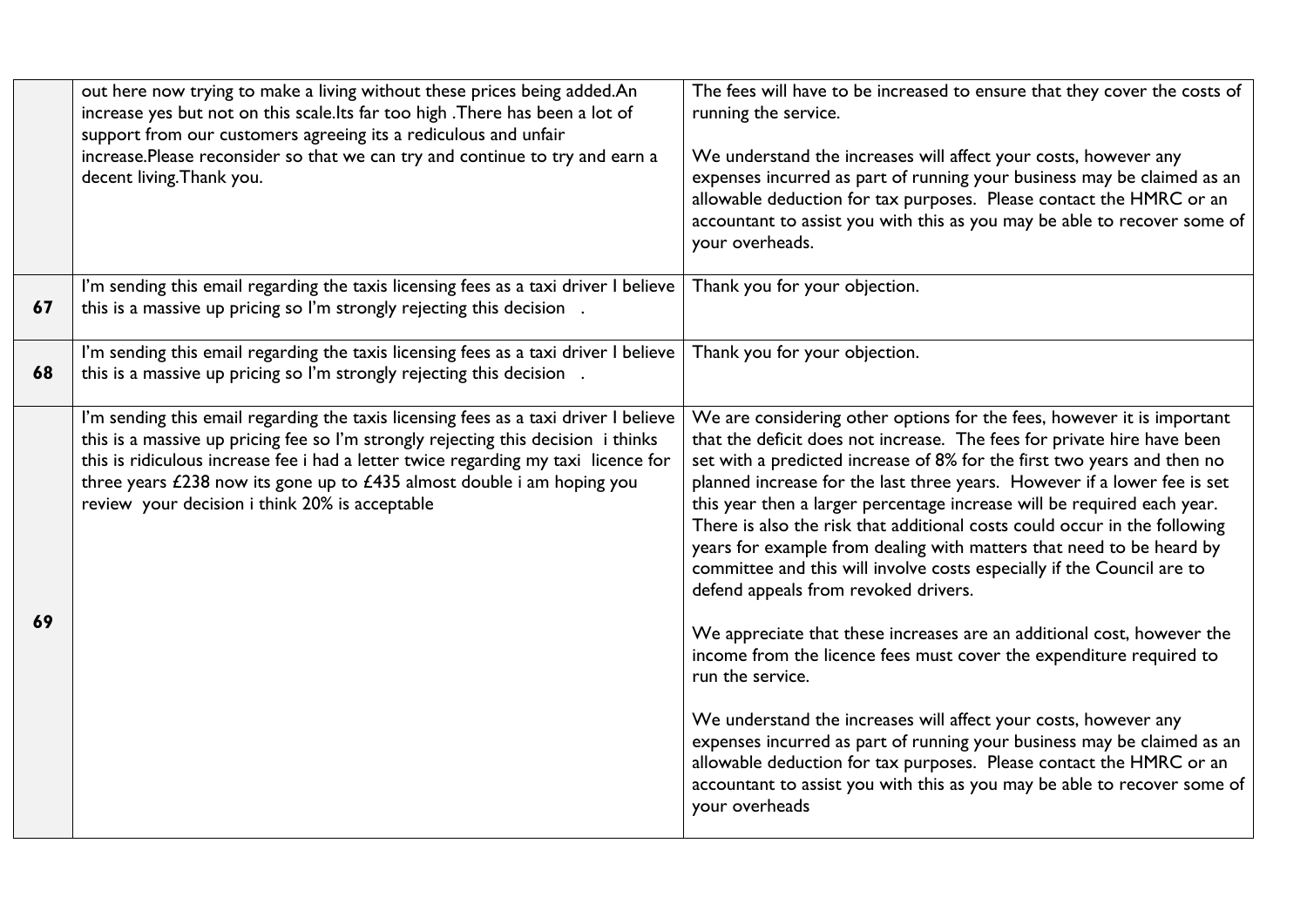| 7 I | I am writing to let you know of my strong objection to the councils plans to<br>increase taxi licensing fees by 95%.                                                                                                                                                                                                     | Thank you for your response.                                                                                                                                                                                                                                                                                                                                                                                                                                                                                         |
|-----|--------------------------------------------------------------------------------------------------------------------------------------------------------------------------------------------------------------------------------------------------------------------------------------------------------------------------|----------------------------------------------------------------------------------------------------------------------------------------------------------------------------------------------------------------------------------------------------------------------------------------------------------------------------------------------------------------------------------------------------------------------------------------------------------------------------------------------------------------------|
|     |                                                                                                                                                                                                                                                                                                                          | The fees are increasing by various amounts and not by 95%.                                                                                                                                                                                                                                                                                                                                                                                                                                                           |
|     | Any fee increase is unwelcome in this economic environment but a 95%<br>increase is frankly ridiculous and just a little bit insulting. It shows a complete<br>lack of empathy with drivers who in most cases are working for less than<br>minimum wage. Consider that most of us have to rent our cabs, so with fuel it | The fees will have to be increased to ensure that they cover the costs of<br>running the service.                                                                                                                                                                                                                                                                                                                                                                                                                    |
|     | costs us around 350 pounds a week just to go to work and those drivers<br>lucky enough to own their vehicles still have to keep them on the road. It is<br>not unheard of for drivers to be working 70 plus hours a week just to pay the<br>bills and eat. This is dangerous enough without putting any more pressure on | The three year drivers badge for Hackney carriages is proposed to<br>increase by 83% as the current fee does not cover the full costs involved<br>with the issue and administration of the three year licence. There are<br>costs involved each year to deal with the general administration and                                                                                                                                                                                                                     |
|     | us.<br>This situation has been brought about by what can only be described as<br>account miss management and it is not the first time it has happened.                                                                                                                                                                   | compliance matters for drivers licences. For example the proportion of<br>costs involved with reviewing the taxi licensing policy and sending update<br>letters and guidance to drivers of the new requirements; dealing with<br>medical compliances and medical exemption applications regarding<br>wheelchairs; updating driver's information such as change of address or                                                                                                                                         |
|     | As drivers who are struggling to make ends meet we have had enough.<br>hence the protests which have started to happen. the protests have so far<br>occurred on quiet days to minimise disruption but they will escalate if this<br>situation is not resolved.                                                           | convictions/driving offences notifications; arranging the safeguarding and<br>ambassador training courses. There are also costs involved with dealing<br>with complaints and reviewing drivers licences to ensure drivers are safe<br>and suitable to hold a licence. Therefore the proposed three year fee<br>has increased to reflect the full costs involved. This increase equates to<br>£1.26 pence a week.                                                                                                     |
|     |                                                                                                                                                                                                                                                                                                                          | The one year drivers badge is proposed to be increased by 47% to cover<br>the costs involved with administration as listed above, which is an<br>increase of $£1.02$ a week.                                                                                                                                                                                                                                                                                                                                         |
|     |                                                                                                                                                                                                                                                                                                                          | The vehicle licence is proposed to be increased by $63\%$ ( $£2.54$ per week)<br>to cover the full costs involved with administrating the licence; the<br>proportion of costs involved with reviewing the taxi policy; the<br>inspections of vehicles; provision of Hackney Carriage stands and the<br>control and supervision of hackney carriage vehicles. The Hackney<br>Carriage unmet demand survey is taking place this year which is an<br>additional cost of £16,000 which will also affect the vehicle fee. |
|     |                                                                                                                                                                                                                                                                                                                          |                                                                                                                                                                                                                                                                                                                                                                                                                                                                                                                      |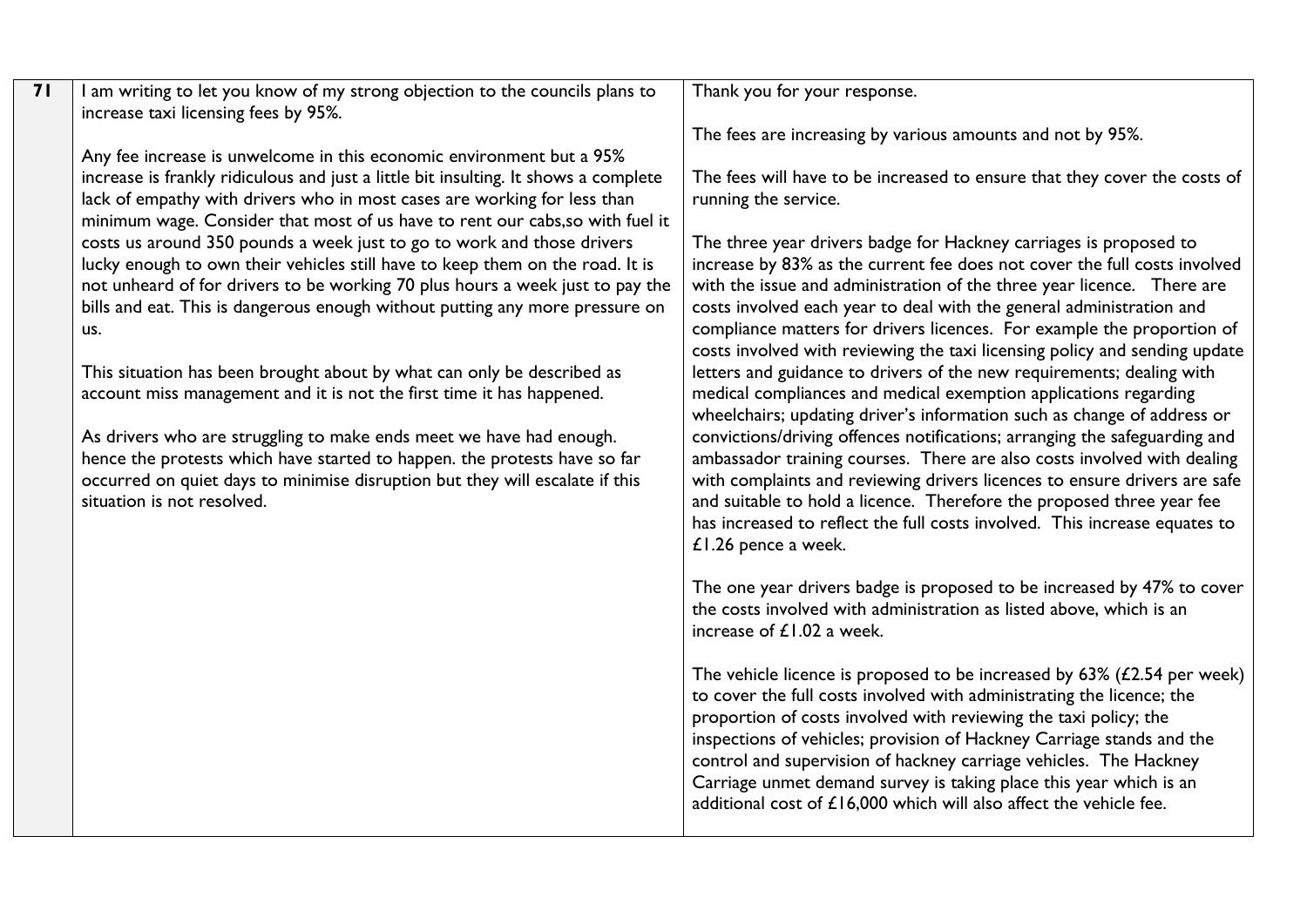|    |                                                                                                                                                                                                                                                                                                                                                                                                                                                                                                                                                                                                                                                                                                                                                                                                                                                                                                                                                                                                                                              | As detailed in the committee report that was considered by members<br>on 10 January 2019, the increases have been higher due to a number of<br>factors such as the percentage of enforcement officer costs have been<br>incorrectly allocated since 2015 and this has now been rectified.<br>I can assure you that no money is mismanaged by the Council. However<br>the costs involved with running the service must be accounted for and<br>we cannot stop dealing with drivers who are not safe and suitable and<br>are putting the public at risk.                                                                                                                                                                                                                                                                                                                                                                                                                                                                                                                                                                                                                                                                                                                                                                                                                                                                      |
|----|----------------------------------------------------------------------------------------------------------------------------------------------------------------------------------------------------------------------------------------------------------------------------------------------------------------------------------------------------------------------------------------------------------------------------------------------------------------------------------------------------------------------------------------------------------------------------------------------------------------------------------------------------------------------------------------------------------------------------------------------------------------------------------------------------------------------------------------------------------------------------------------------------------------------------------------------------------------------------------------------------------------------------------------------|-----------------------------------------------------------------------------------------------------------------------------------------------------------------------------------------------------------------------------------------------------------------------------------------------------------------------------------------------------------------------------------------------------------------------------------------------------------------------------------------------------------------------------------------------------------------------------------------------------------------------------------------------------------------------------------------------------------------------------------------------------------------------------------------------------------------------------------------------------------------------------------------------------------------------------------------------------------------------------------------------------------------------------------------------------------------------------------------------------------------------------------------------------------------------------------------------------------------------------------------------------------------------------------------------------------------------------------------------------------------------------------------------------------------------------|
| 72 | I have to make an objection to the increase in our fees for most of the<br>reasons that the PLTA have stated in their email to you. My main reason<br>personally, is that I object to the fact that due to yourselves not managing<br>you budget there is a deficit that we are expected to put right with an<br>extortionate increase in our fees. In the current climate it is difficult enough<br>to make a decent living without incurring even more expense. Also I feel that<br>the "ambassador" course is an insult to myself, after talking to some drivers<br>who have been on this course it appears that they are going to teach me<br>some interesting facts about my home city and teach me how to be polite. Let<br>me inform you that after living in Plymouth all my life I have a good knowledge<br>of its history and facts and figures regarding the city, my parents brought me<br>up to be polite and treat people with respect which I try to do at all times.<br>Please consider the point I have made in this email. | In order to manage the budgets for both trade accounts and address the<br>deficit, the fees will have to be increased to ensure that they cover the<br>costs of running the service.<br>We appreciate that these increases are an additional cost, however the<br>income from the licence fees must cover the expenditure required to<br>run the service. Any expenses incurred as part of running your business<br>may be claimed as an allowable deduction for tax purposes. Please<br>contact the HMRC or an accountant to assist you with this as you may<br>be able to recover some of your overheads.<br>Whilst I am sure you are already an ambassador for the city,<br>unfortunately we received 196 complaints in the last 12 months relating<br>to taxi and private hire drivers. The majority of these complaints are<br>regarding driver behaviour and overcharging. This creates a bad<br>impression and damages the reputation of the trade.<br>The aim of the ambassador course is to ensure all drivers create an<br>excellent first impression of the City. The feedback so far has been very<br>positive and we hope this will help improve customer care and reduce<br>the complaints we receive. There will also be a lot of opportunities for<br>drivers to earn more money next year for the Mayflower 400<br>celebrations as we are expecting at least 500,000 more visitors to the<br>City in 2020. |
| 73 | <b>Committee Panel &amp; Managers</b>                                                                                                                                                                                                                                                                                                                                                                                                                                                                                                                                                                                                                                                                                                                                                                                                                                                                                                                                                                                                        | Thank you for your response.                                                                                                                                                                                                                                                                                                                                                                                                                                                                                                                                                                                                                                                                                                                                                                                                                                                                                                                                                                                                                                                                                                                                                                                                                                                                                                                                                                                                |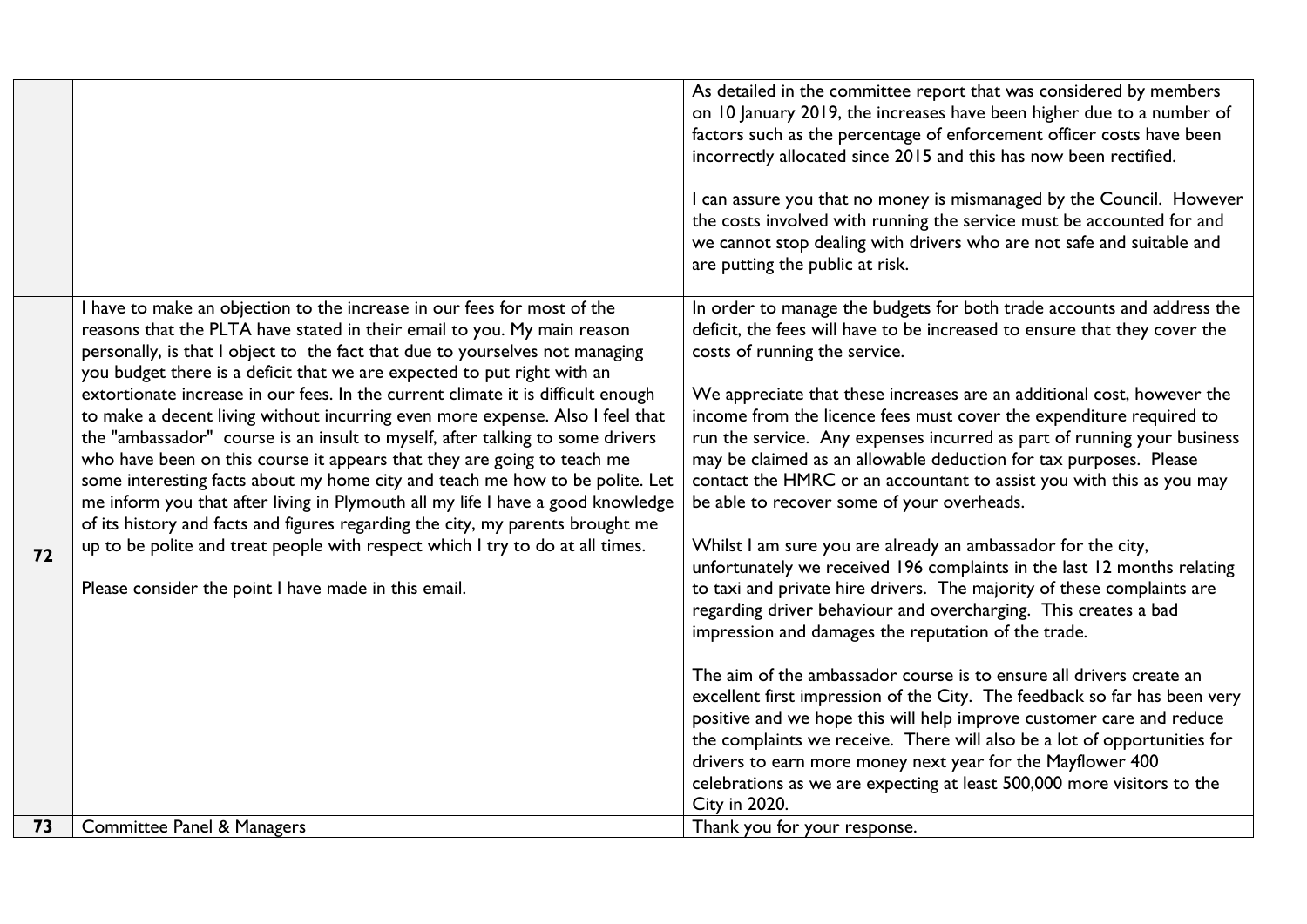I am writing to you with my complaint. With regards to you labour led licensing committee. I wish to formally complain about the proposed 83% increase in the taxi badges which are abhorrent unfair and unjust.

Where our money is being used unjust and with poor judgement misspent causing a large loss that due to poor advice and management we have to pick up the pieces.

Some of payments that have not been increased like the operator fees yet licences from the poorest are being hiked i. I feel a 15 % increase on all payments across the board would be fair.

I understand that prices go up but they must be fair i understand that the vast loses are down to a poorly run license committee run by the disastrous Cllr John Riley. But times need to change and get better.

I hope your willing and able to be fair and just over this matter.

The fees will have to be increased to ensure that they cover the costs of running the service.

The three year drivers badge for Hackney carriages is proposed to increase by 83% as the current fee does not cover the full costs involved with the issue and administration of the three year licence. There are costs involved each year to deal with the general administration and compliance matters for drivers licences. For example the proportion of costs involved with reviewing the taxi licensing policy and sending update letters and guidance to drivers of the new requirements; dealing with medical compliances and medical exemption applications regarding wheelchairs; updating drivers information such as change of address or convictions/driving offences notifications; arranging the safeguarding and ambassador training courses. There are also costs involved with dealing with complaints and reviewing drivers licences to ensure drivers are safe and suitable to hold a licence. Therefore the proposed three year fee has increased to reflect the full costs involved. This increase equates to £1.26 a week.

The one year drivers badge is proposed to be increased by 47% to cover the costs involved with administration as listed above, which is an increase of  $f1.02$  a week.

The vehicle licence is proposed to be increased by  $63\%$  ( $£2.54$  per week) to cover the full costs involved with administrating the licence; the proportion of costs involved with reviewing the taxi policy; the inspections of vehicles; provision of Hackney Carriage stands and the control and supervision of hackney carriage vehicles. The Hackney Carriage unmet demand survey is taking place this year which is an additional cost of  $£16,000$  which will also affect the vehicle fee.

As detailed in the committee report that was considered by members on 10 January 2019, the increases have been higher due to a number of factors such as the percentage of enforcement officer costs have been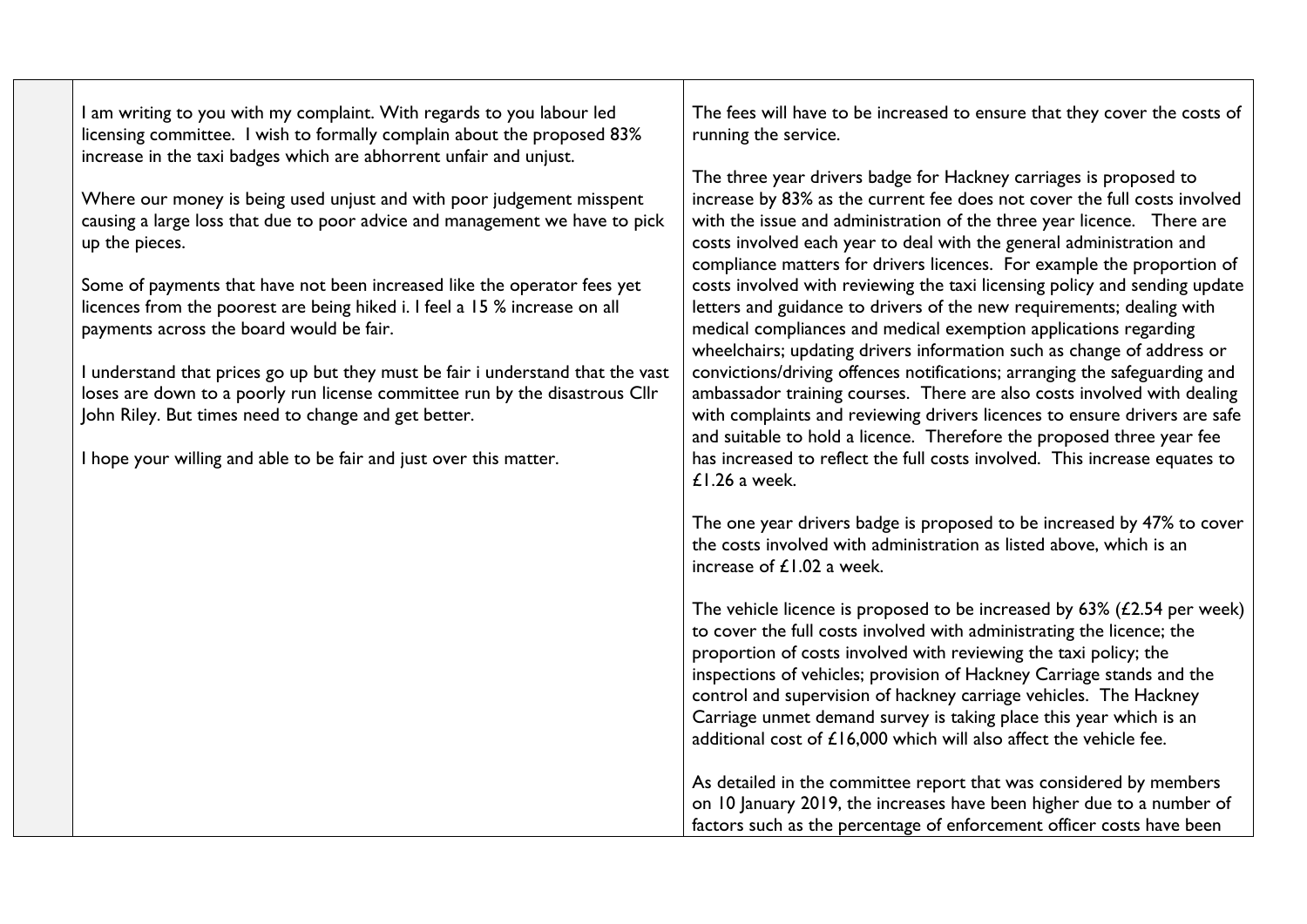|    |                                                                                                                                                                                                                                                                                                                                                                                                                                     | incorrectly allocated since 2015 and this has now been rectified.                                                                                                                                                                                                                                                                                                                                                                                                                                                                     |
|----|-------------------------------------------------------------------------------------------------------------------------------------------------------------------------------------------------------------------------------------------------------------------------------------------------------------------------------------------------------------------------------------------------------------------------------------|---------------------------------------------------------------------------------------------------------------------------------------------------------------------------------------------------------------------------------------------------------------------------------------------------------------------------------------------------------------------------------------------------------------------------------------------------------------------------------------------------------------------------------------|
|    |                                                                                                                                                                                                                                                                                                                                                                                                                                     | I can assure you that no money is misspent by the Council. However<br>the costs involved with running the service must be accounted for and<br>we cannot stop dealing with drivers who are not safe and suitable and<br>are putting the public at risk.                                                                                                                                                                                                                                                                               |
|    |                                                                                                                                                                                                                                                                                                                                                                                                                                     | Each fee is reviewed to ensure they are based on the actual costs<br>involved. The Operator costs were reviewed and no increase was<br>required as the costs covered the work involved.                                                                                                                                                                                                                                                                                                                                               |
|    |                                                                                                                                                                                                                                                                                                                                                                                                                                     | The Taxi Licensing Committee is overseen by Councillor Haydon,<br>Cabinet Member for Customer Focus and Community Safety and was<br>overseen in the past by Councillor Riley. The Committee is made up of<br>Members of both the Conservative and Labour Councillors and all<br>decisions are joint party decisions.                                                                                                                                                                                                                  |
| 74 | I'm sending this email regarding the taxis licensing fees as a taxi driver I believe<br>this is a massive up pricing so I'm strongly rejecting this decision.<br>Thank you                                                                                                                                                                                                                                                          | Thank you for your objection.                                                                                                                                                                                                                                                                                                                                                                                                                                                                                                         |
| 75 | I XXXXX, licensed Hackney Carriage driver by Plymouth City Council with<br>the badge number XXXX, would like to object to the proposed increase in<br>the licensing fees for the following reasons<br>I. The council has been aware of the diminishing available budget for the last<br>4(four) years, it has waited untill the year's projected budget is expected to be                                                           | The fees were last reviewed in 2017. Prior to this, the fees were<br>reviewed in 2015 and at that time, the accounts were in credit and the<br>hackney carriage trade received a 30% reduction in their fees. At the<br>review this year, there were a number of additional costs that had to be<br>factored into the proejctions for this year and the five year projection                                                                                                                                                          |
|    | in the red to do something about it.<br>2. On an average the fees will increase by 75%.<br>3. The degrading social and economic reality of the city, for the average<br>working people, is puting a continuous and increasing strain on the taxi<br>drivers.<br>4. The increasing cost of life, in general, is already a burden on the taxi drivers<br>of Plymouth, forcing them to cut down, in some cases off, any resemblance of | The fee increase is an average of 75% based on the I year driver fee, 3<br>year driver fee, vehicle fee and the temporary licence fee for hackney<br>carriages. However the vehicle licence fee is proposed to increase by<br>63%; the one year drivers licence fee is proposed to increase by 47% and<br>the three year drivers licence fee is proposed to increase by 83%. The<br>two month temporary licence fee which is used when a hire vehicle is<br>being used following an accident will increase by 107% to cover the costs |
|    | a social or family life.                                                                                                                                                                                                                                                                                                                                                                                                            | of the two month licence.                                                                                                                                                                                                                                                                                                                                                                                                                                                                                                             |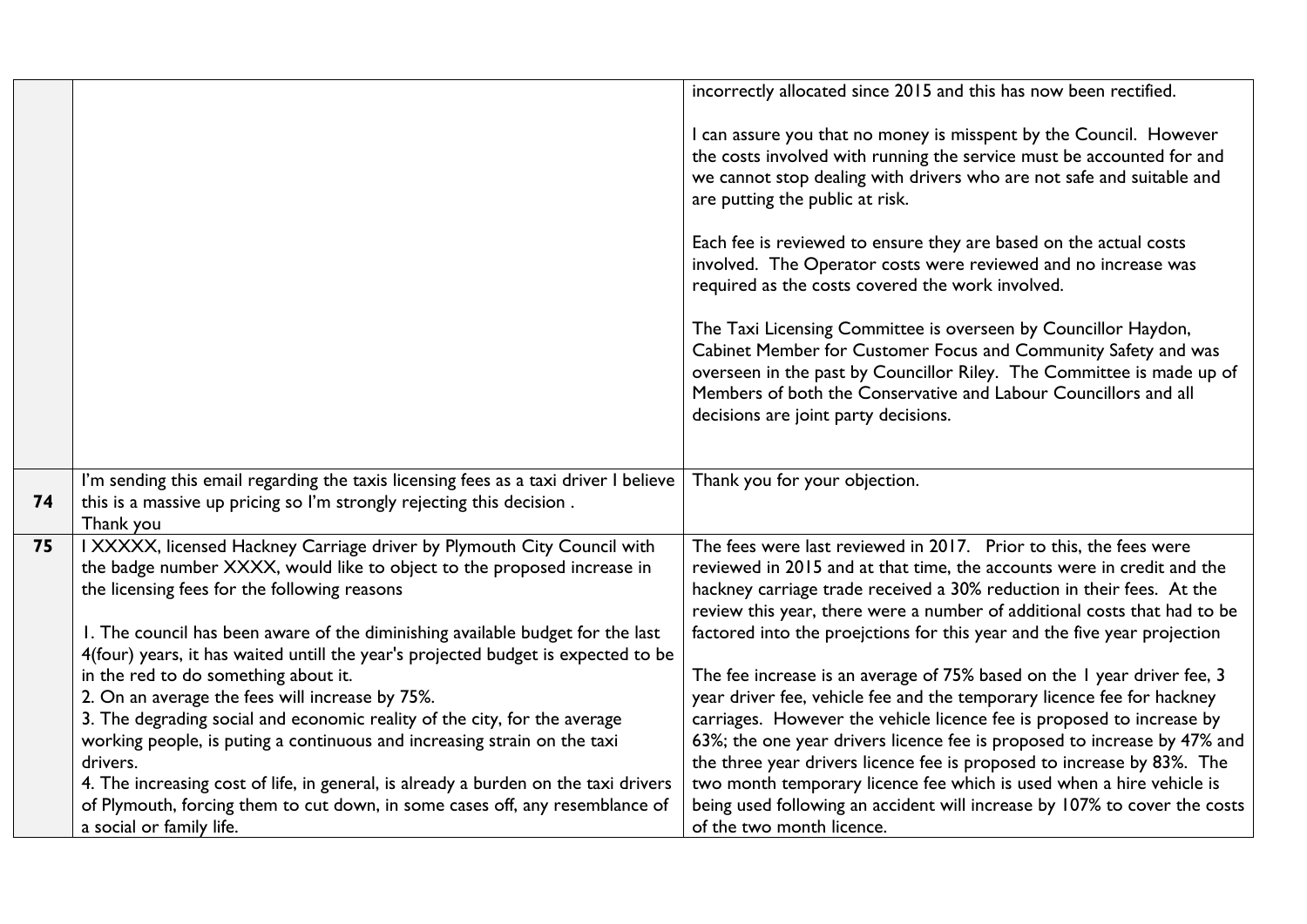|    | 5. Having to cope with low hourly income a taxi driver will resort to working<br>more hours, leading to a decrease in the quality of the provided service.<br>6. 5 years ago the Hackney and Private hire drivers of Plymouth were forced,<br>by the council, to upgrade the vehicles to at least Euro4 emissions standards,<br>under the pretext that we need a cleaner air in the city, five years later there<br>are still busses clogging the city center with their less than Euro3 engines<br>7. The Wakefield City Council has just been ruled against by the High Court,<br>rulling explicitly saying that the Licensing Authority was not entitled to<br>enforcement fees being charged through the licensing fees of the Hackney and<br>Private Hire drivers. This will be brought to the attention of the courts of<br>Plymouth, resulting in the council having to reimburse, one way or another,<br>the Hackney and Private Hire trades. | We appreciate that these increases are an additional cost, however the<br>income from the licence fees must cover the expenditure required to<br>run the service. Any expenses incurred as part of running your business<br>may be claimed as an allowable deduction for tax purposes. Please<br>contact the HMRC or an accountant to assist you with this as you may<br>be able to recover some of your overheads.<br>Plymouth City Council has acted in accordance to the legal advice<br>regarding the setting of fees and will review the transcript of the<br>Wakefield Case when it is released. |
|----|-------------------------------------------------------------------------------------------------------------------------------------------------------------------------------------------------------------------------------------------------------------------------------------------------------------------------------------------------------------------------------------------------------------------------------------------------------------------------------------------------------------------------------------------------------------------------------------------------------------------------------------------------------------------------------------------------------------------------------------------------------------------------------------------------------------------------------------------------------------------------------------------------------------------------------------------------------|--------------------------------------------------------------------------------------------------------------------------------------------------------------------------------------------------------------------------------------------------------------------------------------------------------------------------------------------------------------------------------------------------------------------------------------------------------------------------------------------------------------------------------------------------------------------------------------------------------|
| 76 | I would like to register an objection to your proposal to increase our licence<br>fees. It is very difficult as it is to make a living, but with these increases it will<br>become even harder.<br>My office rent is £9,152, taxi insurance is £1,070 without the other bills<br>keeping the taxi on the road.<br>That is before I have earned anything towards my household bills. Please, help<br>us don't make life harder for us than it is.                                                                                                                                                                                                                                                                                                                                                                                                                                                                                                      | Thank you for your response.<br>The fees will have to be increased to ensure that they cover the costs of<br>running the service.<br>We understand the increases will affect your costs, however any<br>expenses incurred as part of running your business may be claimed as an<br>allowable deduction for tax purposes. Please contact the HMRC or an<br>accountant to assist you with this as you may be able to recover some of<br>your overheads.                                                                                                                                                  |
| 77 | I object to the Hackney Carriage proposed fees.<br>I can't believe the rise you want to put on the Hackney Trade. You're going<br>to put all of us Hackney under a lot of stress. I don't understand how's it got<br>so bad. One year our account is in the green, the next we're in the red.<br>It just doesn't add up!!!!                                                                                                                                                                                                                                                                                                                                                                                                                                                                                                                                                                                                                           | Thank you for your response.<br>As detailed in the committee report that was considered by members<br>on 10 January 2019, the increases have been higher due to a number of<br>factors such as the percentage of enforcement officer costs have been<br>incorrectly allocated since 2015 and this has now been rectified.<br>The fees will have to be increased to ensure that they cover the costs of<br>running the service.<br>We understand the increases will affect your costs, however any<br>expenses incurred as part of running your business may be claimed as an                           |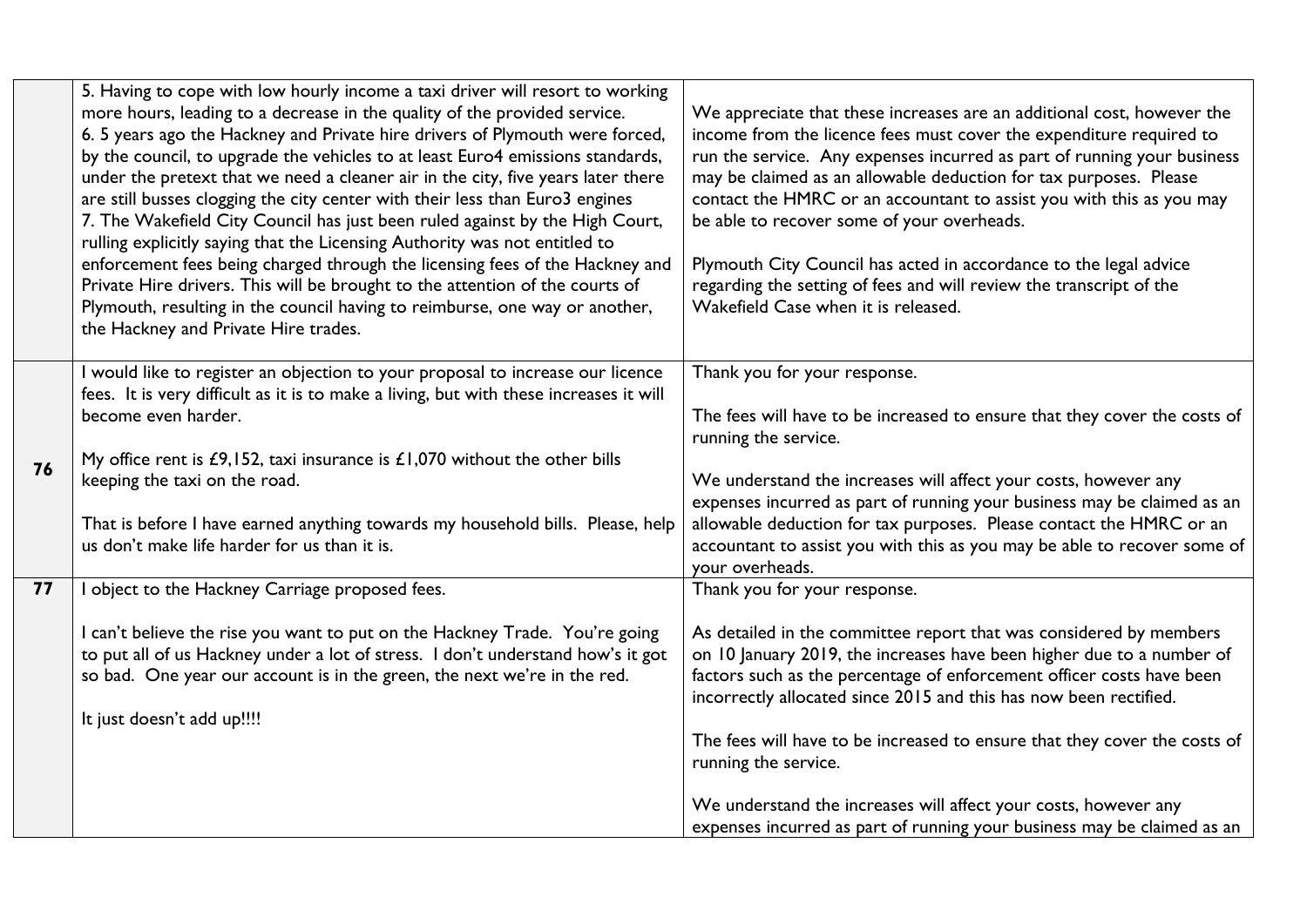|    |                                                                                                                                                                                                                                                                                                                                         | allowable deduction for tax purposes. Please contact the HMRC or an<br>accountant to assist you with this as you may be able to recover some of<br>your overheads.                                                                                                                                                                                                                    |
|----|-----------------------------------------------------------------------------------------------------------------------------------------------------------------------------------------------------------------------------------------------------------------------------------------------------------------------------------------|---------------------------------------------------------------------------------------------------------------------------------------------------------------------------------------------------------------------------------------------------------------------------------------------------------------------------------------------------------------------------------------|
| 78 | I am writing to you about the increase in taxi licensing fees. I don't think the<br>increase is a good idea. So no to the increase.                                                                                                                                                                                                     | Thank you for your objection.                                                                                                                                                                                                                                                                                                                                                         |
| 79 | OBJECTION TO MASSIVE INCREASE IN TAX LICENCE FEES                                                                                                                                                                                                                                                                                       | Thank you for your response.                                                                                                                                                                                                                                                                                                                                                          |
|    | Please accept this letter of objecting to the massive proposed fees in Taxi<br>Licences fees. As a Taxi Driver working for a local Independant and I work<br>long hours in a job I enjoy and like everyone we appreciate a small increase<br>would be justified but what equates to 95% due to balance the books at Taxi                | The fees will have to be increased to ensure that they cover the costs of<br>running the service. The fees are increasing by various amounts and not<br>by 95%.                                                                                                                                                                                                                       |
|    | Licence office if local media has report recently is a large chunk of our weekly<br>profit diminishing with inflation and costs already                                                                                                                                                                                                 | The three year drivers badge for Hackney carriages is proposed to<br>increase by 83% as the current fee does not cover the full costs involved<br>with the issue and administration of the three year licence. There are                                                                                                                                                              |
|    | Long Hours, Increasing Fuel and Insurance Costs, Conpliance Regulations<br>Costs along with wear and tear, servicing of their vehicles and no holiday pay<br>or sick pay - please rethink and allocate a small % increase. Most of the<br>documents relating to taxi is on a computer template, completed and printed<br>off as needed. | costs involved each year to deal with the general administration and<br>compliance matters for drivers licences. For example the proportion of<br>costs involved with reviewing the taxi licensing policy and sending update<br>letters and guidance to drivers of the new requirements; dealing with<br>medical compliances and medical exemption applications regarding             |
|    | Plymouth City needs taxi to support the community with the elderly as well<br>as returning the party goers home after a night out from Plymouth which<br>ensure less trouble for the police.                                                                                                                                            | wheelchairs; updating drivers information such as change of address or<br>convictions/driving offences notifications; arranging the safeguarding and<br>ambassador training courses. There are also costs involved with dealing<br>with complaints and reviewing drivers licences to ensure drivers are safe<br>and suitable to hold a licence. Therefore the proposed three year fee |
|    | RE THINK THIS INCREASE AND BRING IN A SMALL INCREASE LIKE ALL<br><b>OTHER SERVICES.</b>                                                                                                                                                                                                                                                 | has increased to reflect the full costs involved. This increase equates to<br>£1.26 a week.                                                                                                                                                                                                                                                                                           |
|    |                                                                                                                                                                                                                                                                                                                                         | The one year drivers badge is proposed to be increased by 47% to cover<br>the costs involved with administration as listed above, which is an<br>increase of £1.02 a week.                                                                                                                                                                                                            |
|    |                                                                                                                                                                                                                                                                                                                                         | The vehicle licence is proposed to be increased by $63\%$ (£2.54 per week)<br>to cover the full costs involved with administrating the licence; the<br>proportion of costs involved with reviewing the taxi policy; the<br>inspections of vehicles; provision of Hackney Carriage stands and the                                                                                      |